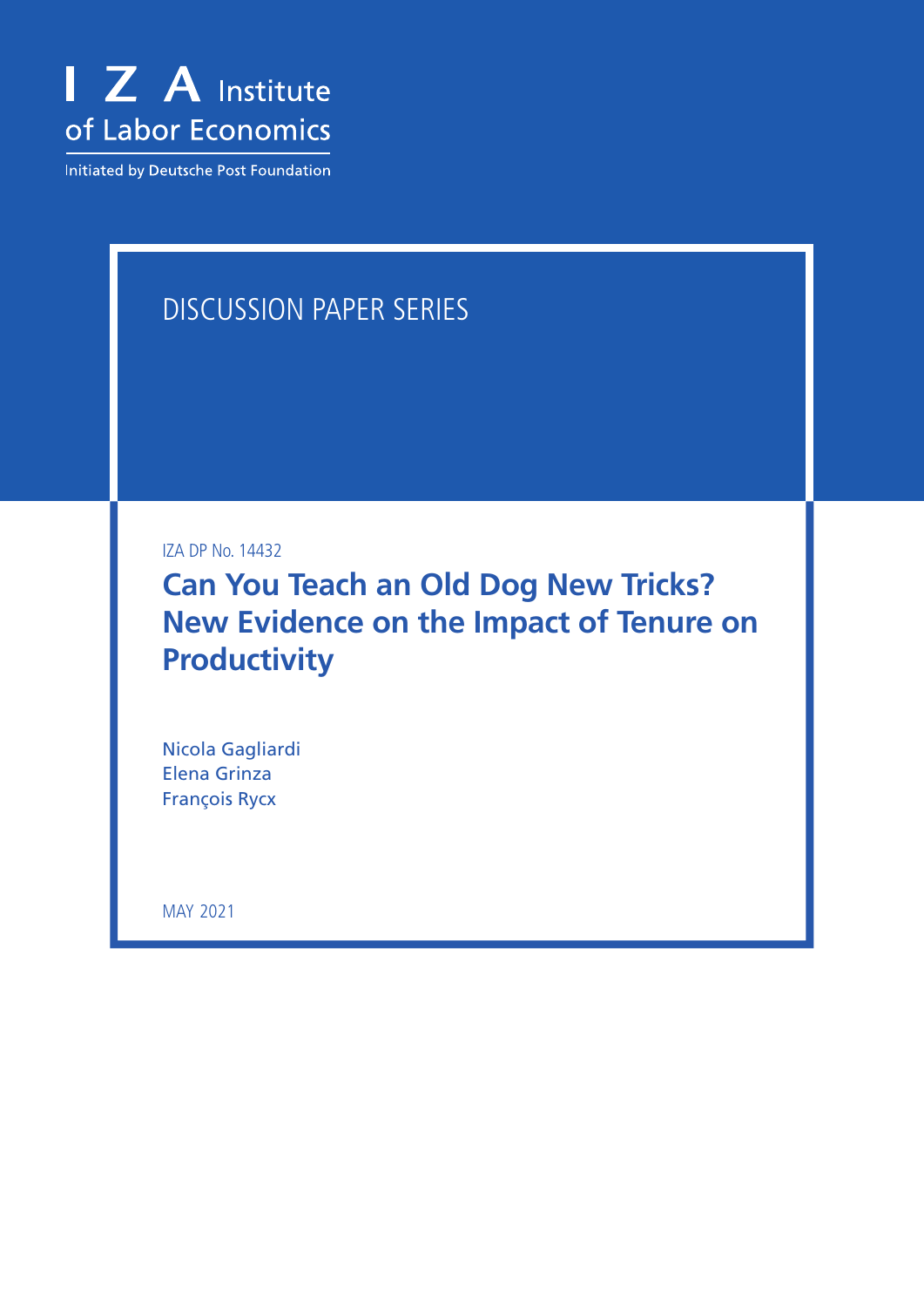

Initiated by Deutsche Post Foundation

## DISCUSSION PAPER SERIES

IZA DP No. 14432

# **Can You Teach an Old Dog New Tricks? New Evidence on the Impact of Tenure on Productivity**

#### **Nicola Gagliardi**

*Université Libre de Bruxelles*

#### **Elena Grinza**

*Politecnico di Torino, CEBRIG (ULB) and LABORatorio Riccardo Revelli*

#### **François Rycx**

*Université Libre de Bruxelles, IRES (UCL), humanOrg (UMONS) and IZA*

MAY 2021

Any opinions expressed in this paper are those of the author(s) and not those of IZA. Research published in this series may include views on policy, but IZA takes no institutional policy positions. The IZA research network is committed to the IZA Guiding Principles of Research Integrity.

The IZA Institute of Labor Economics is an independent economic research institute that conducts research in labor economics and offers evidence-based policy advice on labor market issues. Supported by the Deutsche Post Foundation, IZA runs the world's largest network of economists, whose research aims to provide answers to the global labor market challenges of our time. Our key objective is to build bridges between academic research, policymakers and society.

IZA Discussion Papers often represent preliminary work and are circulated to encourage discussion. Citation of such a paper should account for its provisional character. A revised version may be available directly from the author.

ISSN: 2365-9793

**IZA – Institute of Labor Economics**

| Schaumburg-Lippe-Straße 5-9 | Phone: +49-228-3894-0       |             |
|-----------------------------|-----------------------------|-------------|
| 53113 Bonn, Germany         | Email: publications@iza.org | www.iza.org |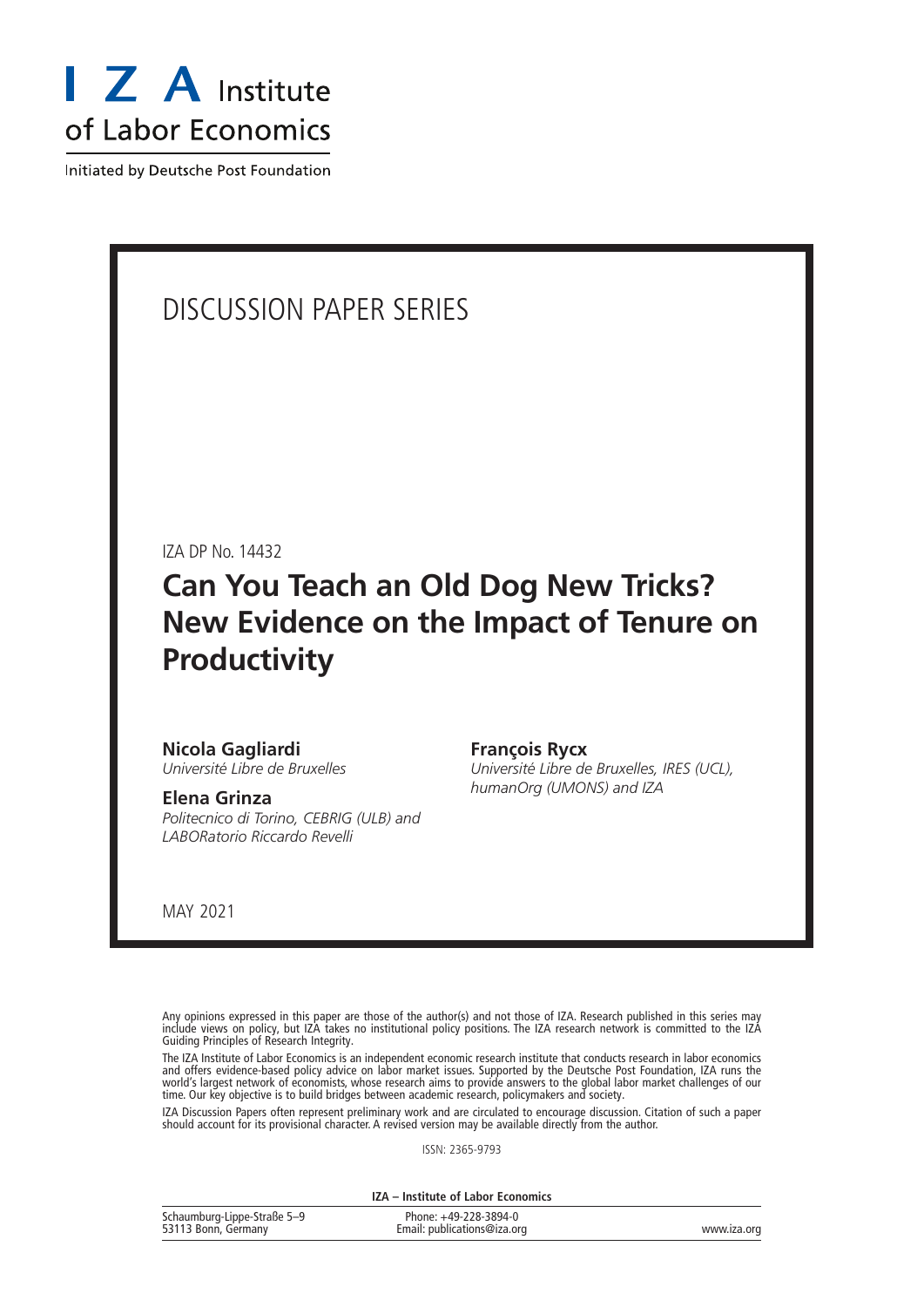## ABSTRACT

# **Can You Teach an Old Dog New Tricks? New Evidence on the Impact of Tenure on Productivity**

In this paper, we explore the impact of workers' tenure on firm productivity, using rich longitudinal matched employer-employee data on private Belgian firms. We estimate a production function augmented with a firm-level measure of tenure. We deal with endogeneity, which arises from unobserved firm heterogeneity and reverse causality, by applying a modified version of Ackerberg et al.'s (2015) control function method, which explicitly removes firm fixed effects. Consistently with recent theoretical predictions, we find that tenure exhibits an inverted-U-shaped relationship with respect to productivity. The existence of decreasing marginal returns to tenure is corroborated in our analysis on the tenure composition of the workforce. We also find that the impact of tenure differs widely across workforce and firm dimensions. Tenure is particularly beneficial for productivity in contexts characterized by a certain degree of routineness and lower job complexity. Along the same lines, our findings indicate that tenure exerts stronger (positive) impacts in industrial and high capital-intensive firms, as well as in firms less reliant on knowledge- and ICT-intensive processes.

**JEL Classification:** D24, M59

**Keywords:** tenure, firm productivity, semiparametric methods to estimate production functions, longitudinal matched employer-employee data

#### **Corresponding author:**

François Rycx CEBRIG and DULBEA Solvay Brussels School of Economics and Management Université Libre de Bruxelles av F.D. Roosevelt 50 CP 114/03, B-1050 Brussels Belgium E-mail: frycx@ulb.ac.be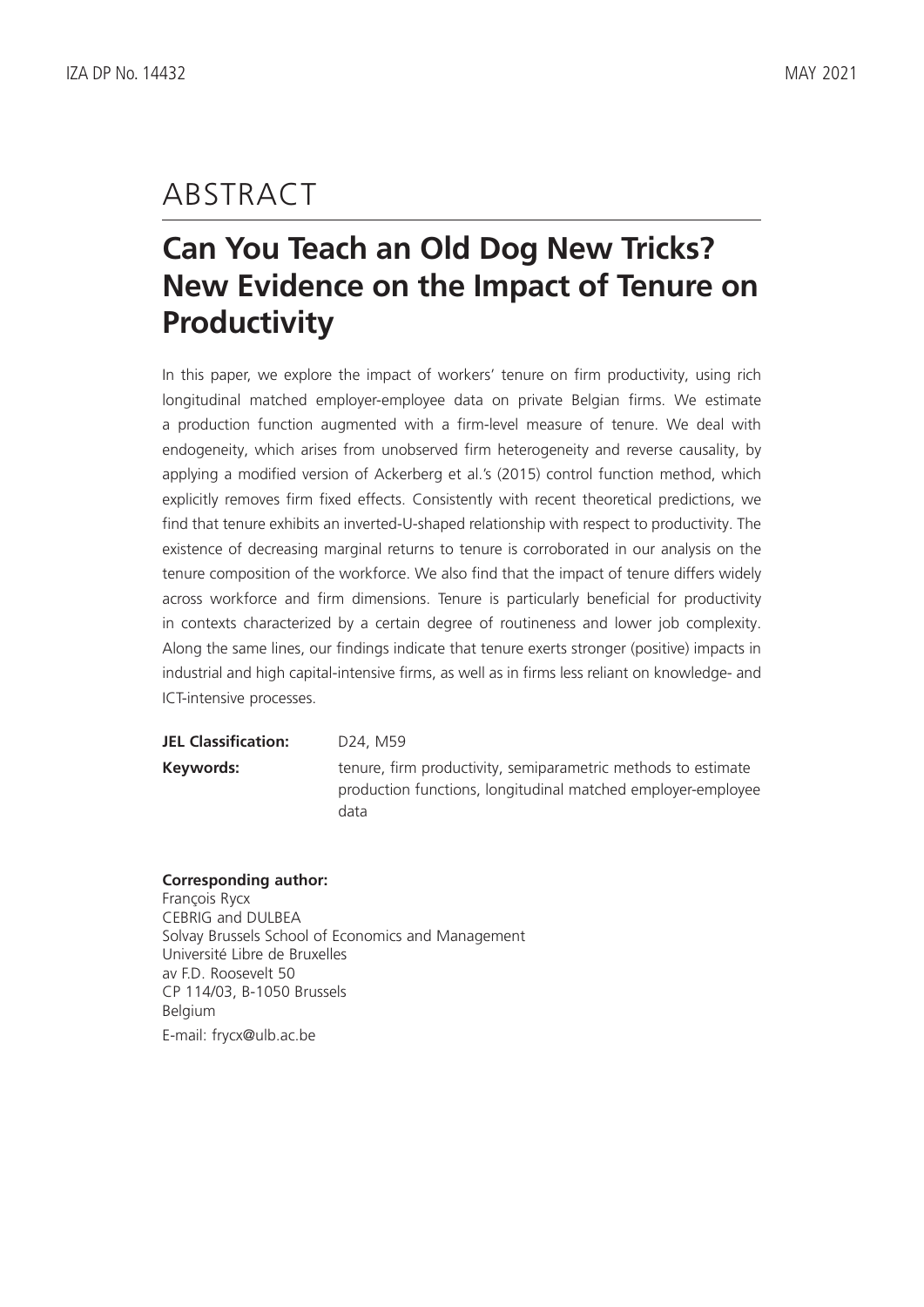#### **1. Introduction**

The increasing labor market flexibilization pressure and rising trends of atypical work appear to question the relevance of seniority and stability in the employment relationship. Nonetheless, standard employment (i.e., permanent, full time and subject to regulation) remains a widespread and dominant employment form, particularly in European countries (Eurofund, 2020). At the same time, an employee's length of service (or tenure<sup>1</sup>) with an employer is still a significant structural factor within the employment relationship (Eurofund, 2019). In the OECD aggregate, the average number of years spent with the same employer was about 9.5 years in 2019 and 9.2 years during the 2000-2019 period, albeit with differences across countries. Tenure, which is often considered a source of inefficiency, as it may discourage employees' efforts, drives up wages and erodes competitiveness (Conrad, 2010), also arguably represents an important incentive for both employers and employees to invest in high-quality employment and to spur employees' performance (Eurofund, 2019). However, persisting labor market rigidities, combined with recent megatrends, constantly challenge the dynamism of organizations. Strict employment protection legislation (EPL) may hamper organizational changes and have potential repercussions on the long-term economic development and competitiveness of firms (Berglund Furåker, 2016; Eurofund, 2015). Changing fertility, life expectancy and migration dynamics are expected to lead to a dramatic population aging over the coming decades, which in turn will result in a higher labor force participation of older workers (European Commission, 2021; Bryson et al., 2020). Fastchanging environments and accelerating technological changes are likely to engender higher occupational churning and job displacement, as a result of skill obsolescence and task automation (OECD, 2019a). In such a setting, striking an ideal balance between employee attraction and retention has become ever more essential to achieve organizational success.

In this paper, we explore the relationship between tenure and firm performance. A workers' seniority with an employer may *a priori* be associated with a boon to performance. As a relevant determinant of employment stability, tenure may entail a sense of job security, thereby resulting in higher organizational commitment and engagement (Getahun Asfaw and Chang, 2019; Furåker and Berglund, 2014; Auer et al., 2005). In addition, a long tenure usually underpins extensive tacit and firm-specific knowledge (Polanyi, 1966;1958; Becker, 1964) as well as a better fit with the organizational environment, its values, norms and procedures (Mitchell et al, 2001; Schneider, 1987). Nevertheless, tenure-related benefits might not necessarily persist over time. The natural existence of learning curves implies that the amount of acquirable organizational knowledge is set

<sup>1</sup> The literature typically distinguishes between 'organizational tenure' (i.e., the length of employment in a given firm) and 'job tenure' (i.e., the length of employment in one position) (Ng and Feldman, 2010). In this article, we focus on the former dimension, and we use the term 'tenure' to define the length of time an employee has been with the same employer.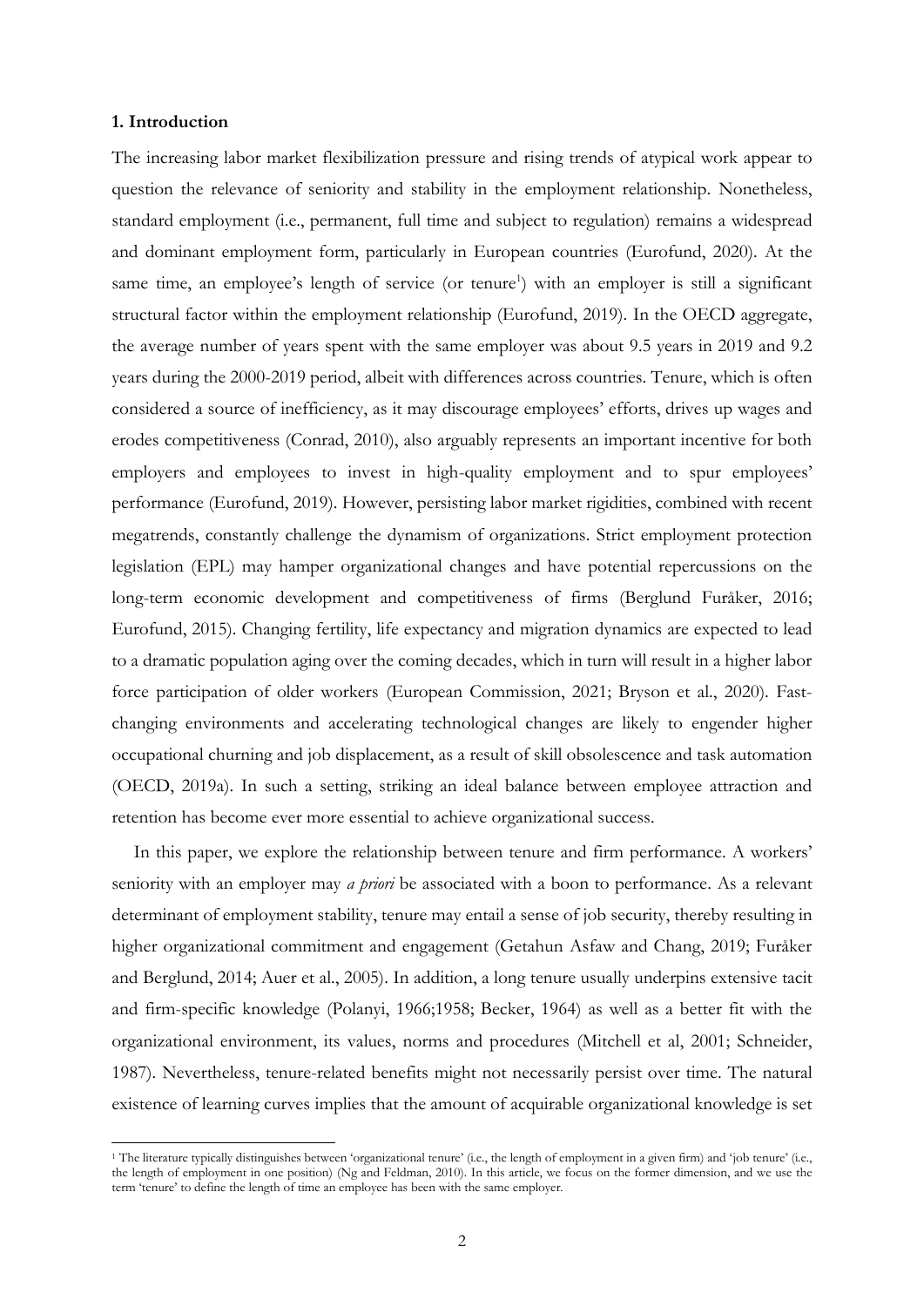to reach a cap as tenure progresses (Shaw and Lazear, 2008). In this respect, the characteristics of the workforce and the firm may be relevant moderators. The workers' ages, the degree of task routineness, the level of job complexity, together with the production process features (e.g., degree of knowledge-intensity), may affect the steepness\length of the curve. Accordingly, long-tenured employees might progressively exhibit a reduced performance potential, due to caps on learning, a decline in cognitive and physical abilities, increased boredom, a loss of motivation, lower engagement, and reduced versatility. Furthermore, tenure involves significant sunk costs (e.g., time invested in firm-specific training; seniority-based pay) which in turn may lead workers to feel the need to stay with a given organization – with consequent detrimental effects on their exerted effort and performance (Cohen, 1993; Becker, 1960; Meyer et al., 1989). Overall, these arguments appear to dispel the notion of the enduring performing potential of tenured workers and emphasize the existence of a certain curvilinearity (i.e., an inverted-U-shaped relationship) between tenure and performance. Hence, once an optimal level has been attained, decreasing marginal returns to tenure might occur. A thorough examination of such a nexus is therefore of paramount importance.

We contribute to this debate, since we aim to reconcile the different strands of literature, by performing a robust empirical assessment of the impact of workers' tenure on firm performance. We focus on firm productivity, as it is widely recognized as the ultimate engine of growth in today's global economy (OECD, 2015). It is thus essential for researchers in economic disciplines to understand what factors influence it, and in what way. In recent years, a small but compelling strand of literature has investigated how several labor-related issues affect productivity (e.g., Grinza 2020; Grinza and Rycx, 2020; Devicienti et al., 2018; Giuliano et al., 2017; Vandenberghe, 2013). However, there is no recent and robust empirical evidence on the impact of tenure on productivity. This may be attributable to a lack of suitable data, as a robust investigation of employees' retention on productivity requires data structures that provide both worker- and firm-level information. For this purpose, matched employer-employee data, which allow detailed firm and workforce characteristics (including tenure) to be constructed, have only been available for a relatively short time (Card et al., 2014; Abowd and Kramarz, 1999).

A number of papers have focused on the tenure-performance nexus. They differ across the performance, data and method dimensions. Most studies focus on subjective job performance measures (e.g., supervisors' evaluations and/or workers' self-assessments), which are likely to suffer from well-known biases (Fehrenbacher et al. 2018; Sturman, 2003; Bommer et al., 1995). In addition, the current empirical works rely either on meta-analyses (Ng and Feldman, 2010; Sturman, 2003), country data (Auer et al., 2005) or sector-level data (Blakemore and Hoffman, 1989), single-firm case studies (Steffens et al., 2014; Flabbi and Ichino, 2001; Medoff and Abraham,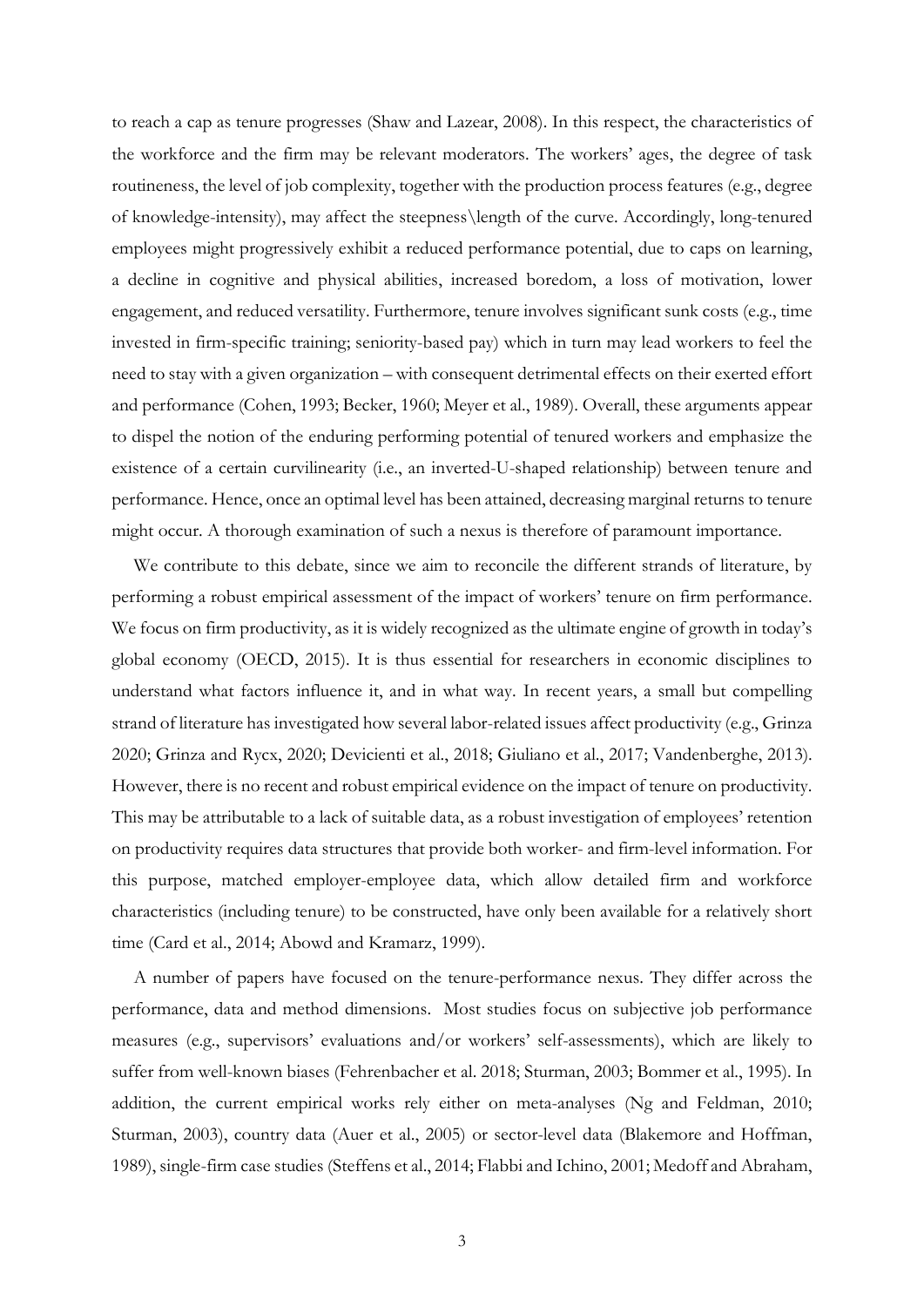1981; 1980), or longitudinal field studies (Uppal et al., 2017), thereby just providing aggregate evidence or lacking generalizability. Finally, the existing contributions rely on estimation methods that do not account for unobserved firm heterogeneity and potential simultaneity issues.

Our paper adds to the literature in four ways. First, we focus on an objective measure of firm performance (i.e., productivity). Second, we look at the potentially curvilinear (i.e., inverted-Ushaped) relationship between tenure and productivity, by also complementing this estimation with an investigation on the tenure composition of the workforce (i.e., workers' shares for different tenure levels). We thus examine how changes in the proportions of low-tenured workers (up to 5 years), medium- (between 6 and 11 years), and high-tenured (12 years or more) workers affect productivity. This choice allows us to unveil any potentially heterogeneous patterns on the labor market. Third, we explore any possible moderating effects on our relationship of interest to assess whether, and to what extent, the impact of tenure on productivity may be differentially affected by relevant workforce and firm dimensions. Finally, we apply a robust estimation framework to a rich, longitudinal matched employer-employee data set pertaining to private Belgian firms over the 2005-2016 period.

Detailed information on the workers' length of firm-specific employment (i.e., number of years in a given firm) is used to compute a precise firm-level measure of tenure for a given year. Our data provide accurate balance-sheet information for the estimation of the production function and allow to control for a wide range of worker's (e.g., education, age, occupation) and firm characteristics (e.g., size, age, industry), while removing any unobserved fixed firm heterogeneity. The matched employer-employee nature of our data also offers the advantage of being able to obtain measures of firm-level tenure for different groups of workers (e.g., low-skilled *versus* highskilled; routine *versus* non-routine). In our empirical analysis, we estimate production functions, augmented with firm-level measures of tenure, by adopting a modified version of the semiparametric control function approach designed by Ackerberg et al. (2015), and recently further developed by Lee et al. (2019), which controls for reverse causality and explicitly removes firm fixed effects. To the best of our knowledge, this paper is the first to provide empirical evidence on (various aspects of) the tenure-productivity relationship using detailed longitudinal matched employer-employee data and applying robust methodological techniques.

In line with the most recent theoretical predictions, our main result is that tenure does in fact exhibit a curvilinear relationship (i.e., inverted-U-shaped) with respect to productivity. The impact of tenure on productivity is thus positive (albeit with decreasing marginal returns) up to a certain point, after which it becomes negative. The inflection point of the relationship occurs at around 23 years of tenure in a firm, thus implying that any additional years of service with the same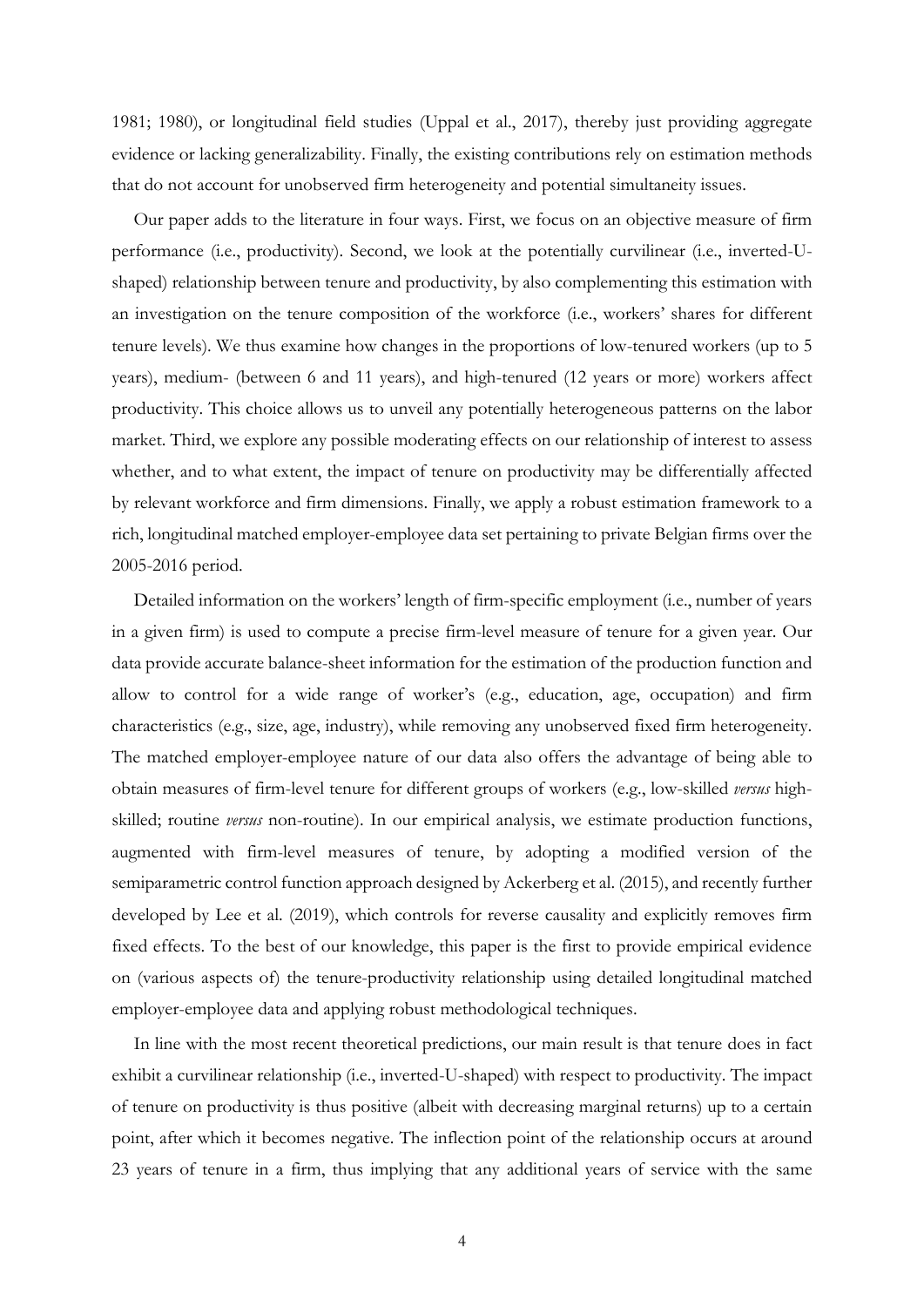employer exert a positive (negative) impact on firm productivity before (after) that threshold. Our complementary analysis on the tenure composition of the workforce corroborates the existence of decreasing returns to tenure. We also find that the impact of tenure differs widely according to workforce and firm characteristics. Tenure is particularly beneficial for productivity in contexts characterized by a certain degree of routineness and lower job complexity. Consistently, our findings indicate that tenure is more relevant for performance in industrial and high capitalintensive firms, as well as in firms that rely less on knowledge- and ICT-intensive processes.

These results have pervasive policy implications, which point to a careful consideration of the role played by tenure in the designing and implementation of effective personnel strategies. In this regard, workforce and sectoral specificities appear to matter a great deal. Moreover, these results are particularly relevant, given the widespread (and often institutionalized) practice across firms of valuing long tenure using seniority-based pay schemes (Eurofund, 2019; Lazear, 1981;1979). Tenure, together with a steep wage structure, serves a dual purpose: it allows firms to invest in their workers over time, and induces the latter to remain with their employer in the long term (Storm and Naastepad, 2007; Auer et al., 2005). Nevertheless, a system that boundlessly links tenure to remuneration may create a 'golden cage' for low-level performers, but not be able to retain high-level performers (Baeten et al., 2018). Similarly, seniority-linked pay entitlements might entail perceptions of unequal treatment (due to unequal pay for the same work done by equally qualified and competent individuals – Eurofund, 2019), thereby abating the employees' morale and performance. Hence, the results of this paper also provide crucial insights, for social partners and policy makers alike, to assess the current relevance of seniority-based rewarding systems and their ability to adequately reflect employees' performance potential. This is essential to appropriately address the growing concerns about the aging population, sluggish productivity growth, rising labor costs, increased international competition, and emerging forms of labor market flexibilization for the forthcoming decades.

The remainder of this article is organized as follows. Section 2 discusses the theoretical predictions and previous literature on the tenure-performance relationship. Section 3 presents our empirical model and estimation strategy. Section 4 covers institutional details pertaining to Belgium and sets the country in an international perspective. Section 5 presents the data and main descriptive statistics. Section 6 presents and discusses the econometric results. Section 7 concludes the work.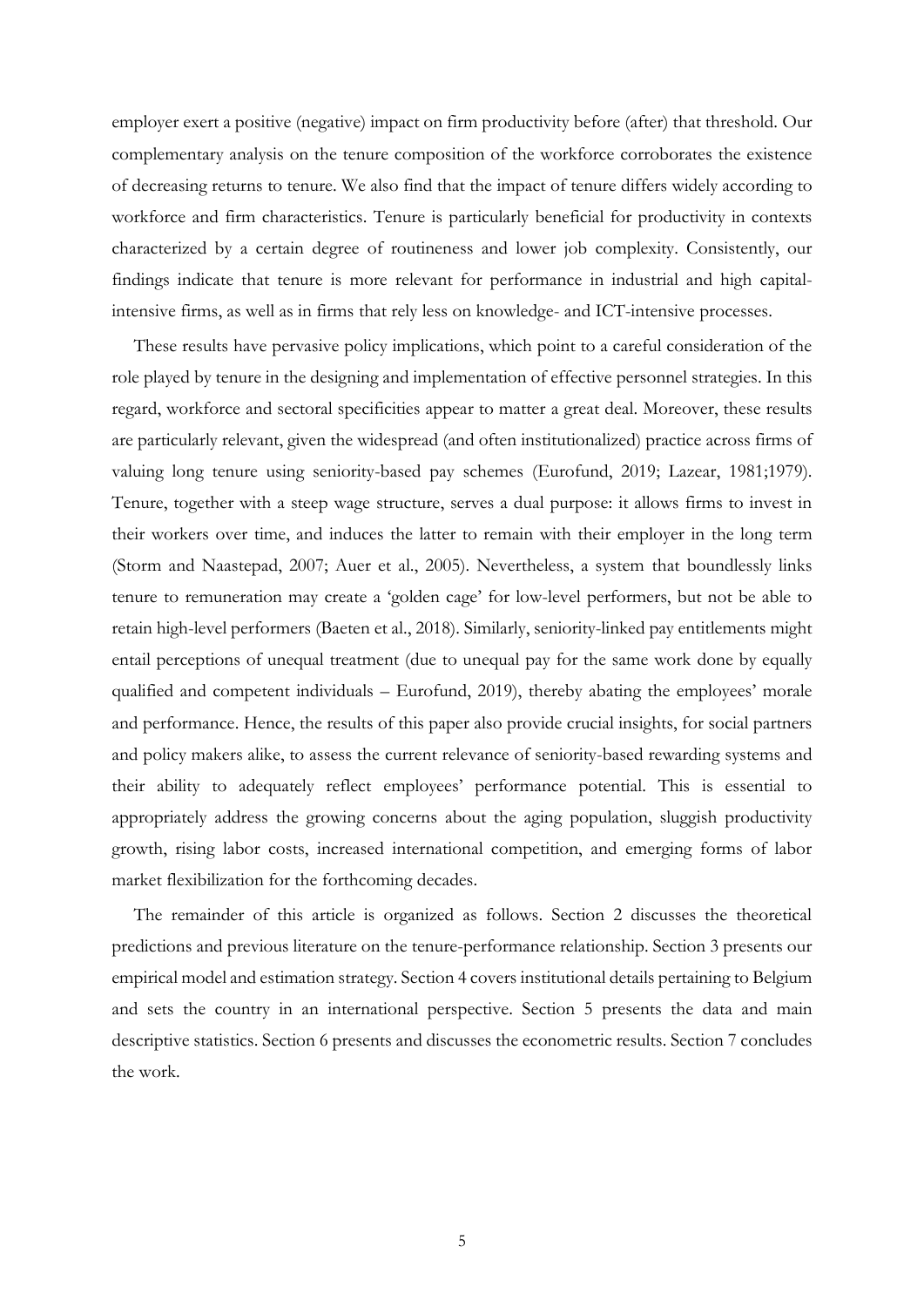#### **2. Theoretical framework and empirical literature**

#### *2.1 Theoretical framework and hypotheses*

The human capital theory (Becker, 1964) identifies a positive contribution of long-tenured employees to organizational performance. This is underpinned by notions of firm-specific human capital (Becker, 1964) and tacit knowledge (Polanyi, 1966;1958). Over the course of their employment, workers acquire firm-specific expertise, by means of investments in training and onthe-job learning. Accordingly, tenure reflects high levels of accumulated human capital and a large productivity potential. At the same time, long-tenured careers are also associated with extensive (organization-specific) tacit knowledge. Dosi and Grazzi (2010, pp. 176) referred to tacitness as 'the inability by the actor(s) implicated, or even by sophisticated observers, to explicitly articulate the sequences of procedures by which 'things are done', problems are solved, behavioural patterns are formed, etc'. Tacit knowledge has a personal quality, which cannot easily or schematically be transferred. Consequently, it does not remain in an organization after a worker's departure (Grant, 1996; Nonaka, 1994; Polanyi, 1966). This implies that internalizing an organization's values, norms, procedures, principles and social networks (van de Brake et al., 2019) is expected to bolster the tenured workers' potential and, as a result, positively affect the core task performance (Steffens et al., 2014). Such predictions are particularly valid in workplaces that rely heavily on firm-specific knowledge and 'corporate memory' (e.g., more specialized goods and services), and where long firm-specific experience is a guarantee of a well-performed process (Bryson et al., 2020).

Other theoretical frameworks endorse such predictions. The attraction-selection-attrition (ASA) model (Schneider, 1987) emphasizes that long-tenured workers are more likely to exhibit elevated performance, as they embody both high person-organization (P-O) fit and extensive organizational knowledge (Steffens et al., 2014; Ng and Feldman, 2010). This self-selection of better employees is the result of three, closely intertwined processes. People are differentially attracted to organizations on the basis of a given fit between personal and organizational characteristics (i.e., attraction). In turn, firms are more likely to hire and retain those employees whose profile matches the organizational environment (i.e., selection). Finally, employees selfselect out of jobs perceived as having a low fit with their values and attributes (i.e., attrition). Over time, such a cycle is expected to lead to higher organizational homogeneity and, accordingly, a higher retention, satisfaction and commitment of the employees (Schneider et al., 1995; Schneider, 1987; Bretz et al., 1989). The organizational embeddedness theory (Ng and Feldman, 2010; 2007; Mitchell et al., 2001) offers a similar perspective. Long-tenured workers are assumed to become highly 'embedded' and, in turn, exhibit a higher motivation to perform (Willim Lee et al., 2014;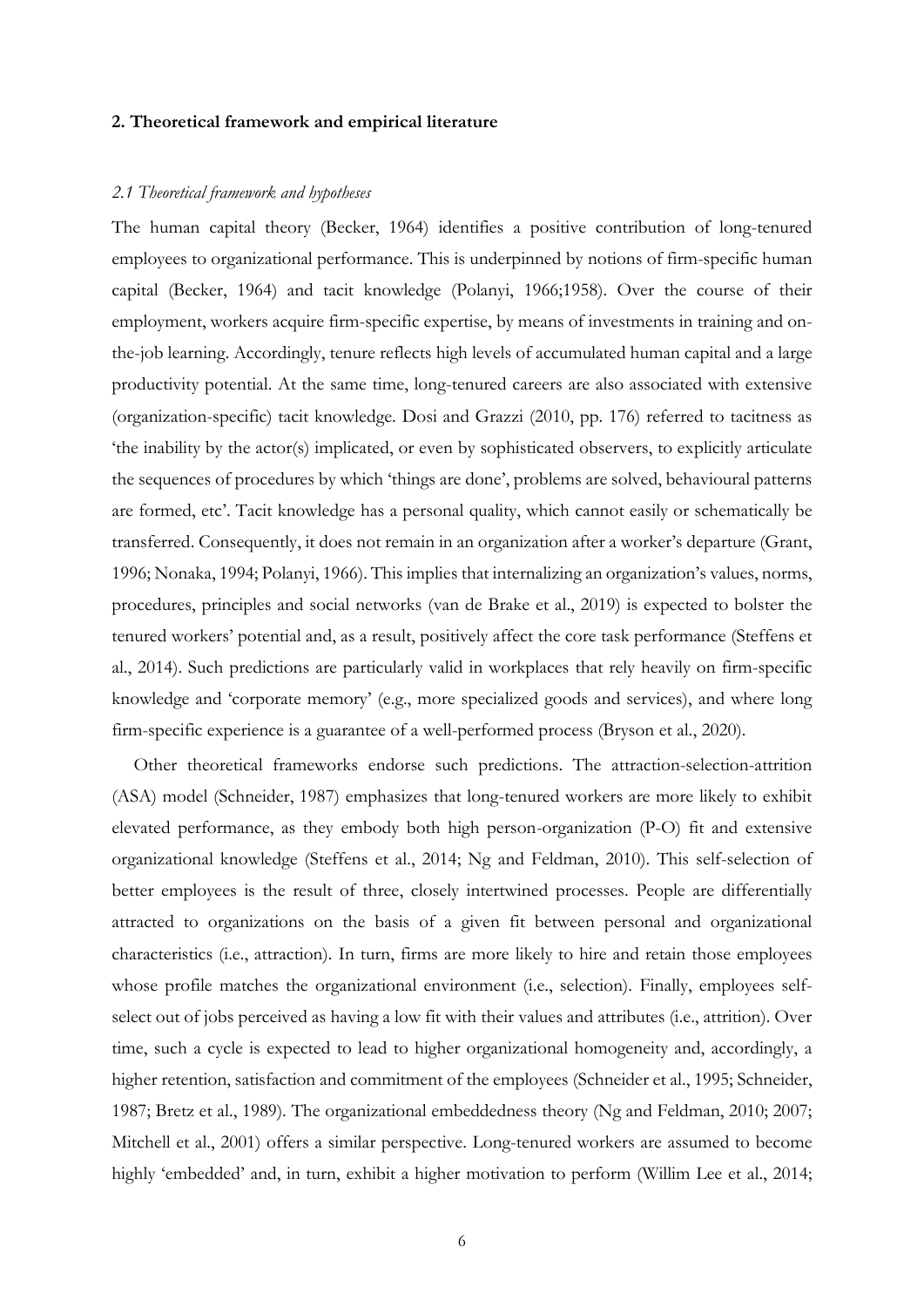Sun et al., 2012). Higher 'embeddedness' results from more extensive social links having been developed within the organization, a better match (or fit) between the organizational requirements and employee's abilities/interests, and higher sunk costs (e.g., material or psychological benefits that would be lost by leaving the organization).

Nevertheless, the above arguments appear to be partly offset by another growing strand of literature that supports a curvilinear (i.e., inverted U-shaped) relationship between tenure and performance. This implies that, from a certain point onward, marginal increases in tenure might become progressively less beneficial for a firm's performance (Sturman, 2003). Various mechanisms might be at play. Extending the predictions of the human capital theory, it may be argued that the bulk of acquirable organization-specific knowledge (and its underlying performance potential) is bound to reach a natural cap, as one's tenure gradually progresses (Shaw and Lazear, 2008). This is consistent with the existence of learning curves. In turn, the beneficial impact of additional tenure is expected to be relatively larger at lower levels of overall experience than when sufficiently long years of service have been attained (Steffens et al., 2014; Ng and Feldman, 2010; Sturman, 2003).

Relatedly, as tenure increases, an individual necessarily grows older. In turn, aging may adversely affect performance, as a result of a decline in physical and cognitive abilities (Picchio, 2015).<sup>2</sup> In addition, although skill obsolescence may materialize at any age (depending on the changing market demands), older workers may be particularly affected by this phenomenon (De Grip, 2006). This is likely to have significant repercussions on workplace performance, particularly when new procedures, technologies and changes in organizational skills are introduced (Bryson et al., 2020; Allen and De Grip, 2012; van Loo et al, 2001).

Moreover, performance might be hampered by the degree of 'continuance commitment' linked to organizational tenure (Uppal, 2017; Allen and Meyer, 1990). Continuance commitment reflects the perceived costs associated with leaving one's organization (Meyer et al., 2002). Such an argument is pertinent to tenure, which acts as a proxy for accumulated sunk costs (Cohen, 1993; Becker, 1960). Indeed, when joining an organization, workers generally invest time and effort in accumulating organization-specific knowledge. The longer the tenure is, the more significant the nature and/or magnitude of the investments and efforts that would be lost by leaving such an organization.

<sup>2</sup> Cognitive abilities are generally distinguished into 'fluid' and 'crystallized' intelligence (Horn and Cattel, 1967; 1966). Fluid intelligence reflects the ability to solve problems in novel situations, independently of the acquired knowledge. This is associated, inter alia, with problem solving, abstract reasoning, attentional capacity, learning/processing speed, and adaptability to new work situations. Crystallized intelligence refers to the ability to use knowledge acquired previously through education and experience (Cattel, 1963). Although fluid cognitive abilities, together with dexterity and physical strength, appear to deteriorate with age, the opposite occurs for crystallized abilities (such as verbal abilities and tacit knowledge) (Bussolo et al., 2015; Picchio, 2015; Desjardins and Warnke, 2012; Giniger et al., 1983). See also Bryson et al (2020) for recent empirical evidence on the impact of age on workplace performance.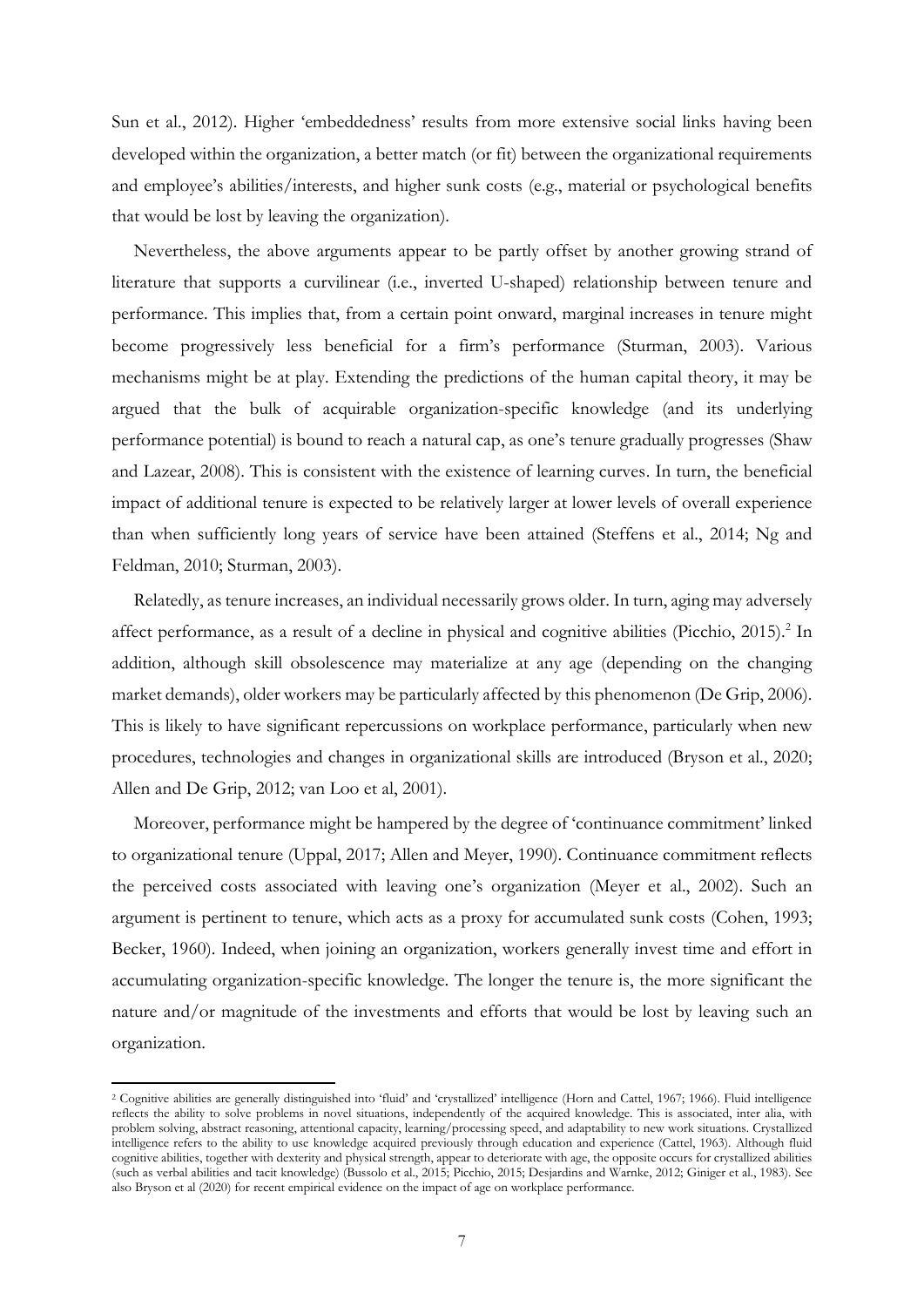Some employees might even perceive their long organizational tenure as a 'barrier' to their search for alternative employment opportunities, given the higher mismatch between their accumulated firm-specific human capital and that conceivably desired by other employers (Hirsch et al., 2000). This is all likely to be exacerbated by the presence of seniority-based entitlements (Eurofund, 2019; Lazear, 1980, 1971). As a result, employees may end up feeling the need to stay longer in a firm to avoid incurring such costs and may then decide to do the very minimum required to retain their employment (Meyer et al., 1989).

From this discussion, we draw up the first hypothesis as follows:

*Hypothesis 1:* The impact of tenure on productivity is curvilinear (i.e., inverted U-shaped). After attaining an optimal level, tenure becomes progressively less beneficial to firm productivity.

Several mechanisms may be expected to affect the tenure-productivity relationship. Workforce characteristics, such as the nature of a given task and job, may be particularly relevant. Indeed, tenure (through accumulated firm-specific human capital) may exert a greater positive influence on performance in settings characterized by a certain degree of repetitiveness. Routine tasks, which typically feature 'diminishing return' learning curves, are relatively quick and easy to learn, thereby requiring workers to generally spend less time in 'transition-like' stages (Murphy, 1989). In this case, one's learning progresses quite rapidly at the beginning, but plateaus equally swiftly, once full proficiency is reached.<sup>3</sup> Hence, when tasks are sufficiently routine, extensive firm-specific tenure allows workers to perform adequately and with little effort, and this leads to straightforward performance gains. However, from a given point onward, diminishing marginal returns to tenure might occur. This outcome may coincide with a variety of settings. Firstly, in line with our previous discussion, long-tenured employees are likely to reach a certain cap on learning since, by definition, a more routine task progressively moves workers toward the high-end of the learning curve, where no other valuable firm-specific knowledge can be acquired. Thus, marginal increases in tenure may exert a less beneficial impact on performance once the workers have attained high levels of overall workplace experience. Secondly, the decreasing nature of the impact may suggest performancedisruptive feelings – such as boredom, loss of motivation and lower engagement – that arise from the low intellectual stimulation associated with task repetitiveness over time. In addition, both effects may be further exacerbated by the development of 'continuance commitment' and, more

<sup>&</sup>lt;sup>3</sup> In this regard, it is important to stress that the steepness/length of the learning curve might vary, even within tasks characterized by a certain degree of repetitiveness. This may be the case, for instance, of relatively routine tasks performed in highly-complex occupations (e.g., a professional performing a given task, sufficiently routine in nature, but which nonetheless requires far more time and effort for the worker to become fully proficient at).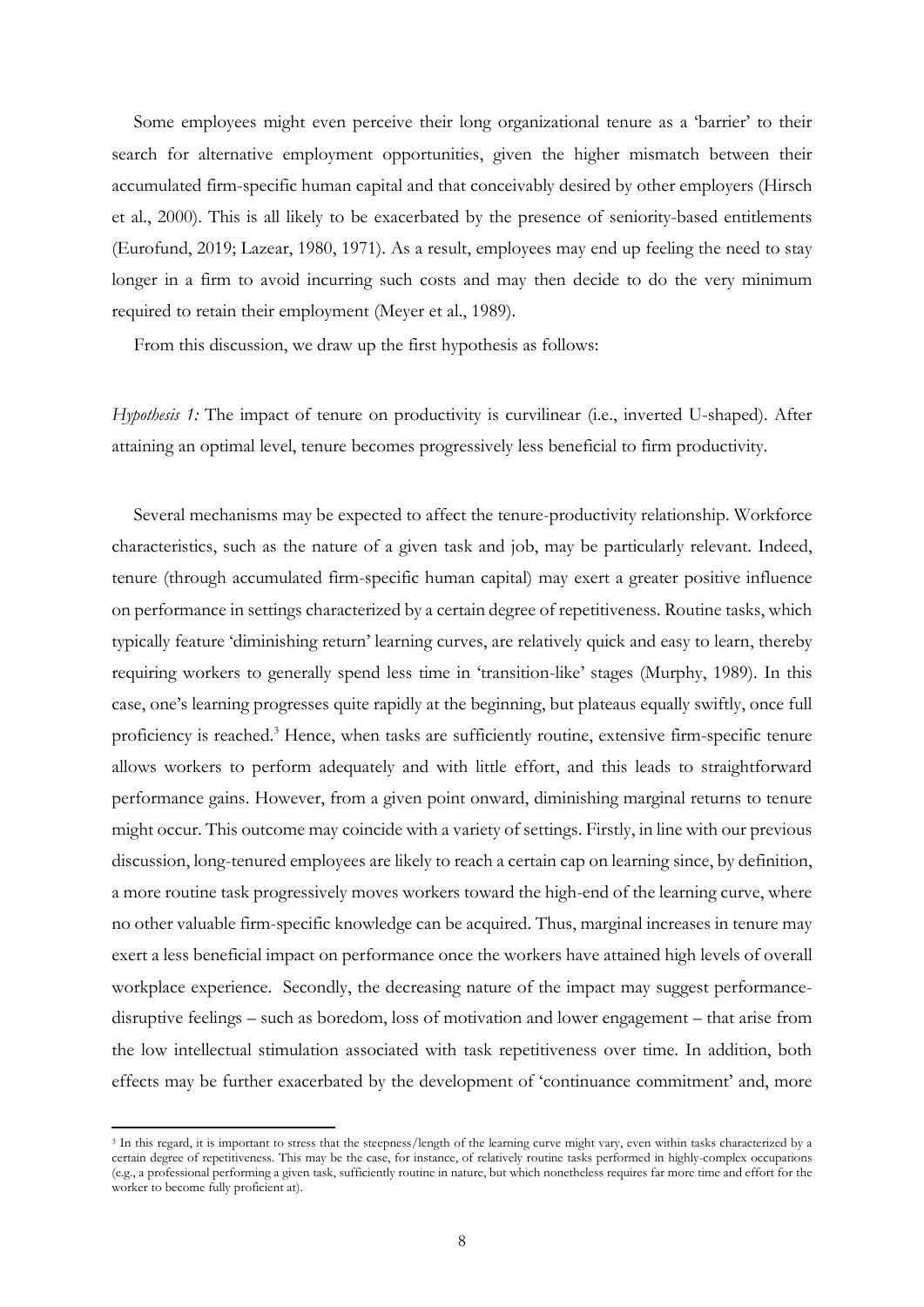relevantly, by age (i.e., *via* a decline in cognitive and physical abilities). Indeed, firm performance may be unfavorably affected by the presence of tenured (and older) workers in more routine settings, for instance, when a firm's production processes either require physically fit employees or are adapted through the introduction of more recent technologies (i.e., requiring up-to-date skills; Bryson et al., 2020).

As for non-routine tasks, which imply higher variety, novelty and flexibility, tenure is not expected to necessarily exert an impact on performance. On the contrary, firm-specific experience may only play a rather marginal role (if any). Intuitively, in more unpredictable and ever-changing contexts, cognitive and manual abilities are much more likely to dominate the potential benefits of long tenure (e.g., greater familiarity with internal procedures, past organizational knowledge) to ensure an effective performance.

An analogous discussion is that related to the level of job complexity. Low-complex jobs, such as assembly line or clerical work, are mostly characterized by shorter learning curves. In this case, an extensive tenure (as a synonym of a well-learned process) is expected to have remarkably beneficial impacts on performance (Sturman, 2003; McDaniel et al., 1988). However, because of the lower complexity, decreasing returns to tenure are also more likely to occur in the long term, as the extent of the (positive) impact of additional firm-specific experience is expected to be lower for higher tenure levels (Sturman, 2003). Similar predictions of decreasing returns hold when considering the other intuitions (i.e., performance-disruptive feelings, age, continuance commitment) provided under the setting of routine tasks. An opposite argument applies to highlycomplex jobs (e.g., that of professionals). Given their greater intricacy, such jobs tend to exhibit 'increasing return' learning curves. This implies that workers rely on their cognitive abilities for a longer period. Hence, the rate of performance progression may be slower at the beginning, then rise over time, until the job is fully mastered. In this case, it is possible to expect a delayed (and, potentially, more enduring) positive impact of tenure on performance, as the benefits of accumulated experience materialize after some time, but also tend to last longer (Sturman, 2003). However, cognitive abilities are likely to play a far more critical role in highly-complex jobs. It is thus possible to expect increasing returns to tenure for such jobs to be at least partially attenuated by age-driven declines in cognitive abilities.

Such arguments can also be extended to include firm characteristics as salient moderators. Tenure is expected to have a greater (and positive) influence on performance in environments that feature simpler production processes, such as industrial and low-knowledge intensive firms, where learning curves are somewhat easy to climb. These contexts also generally coincide with lower job complexity and higher average task routineness. On the other hand, complex environments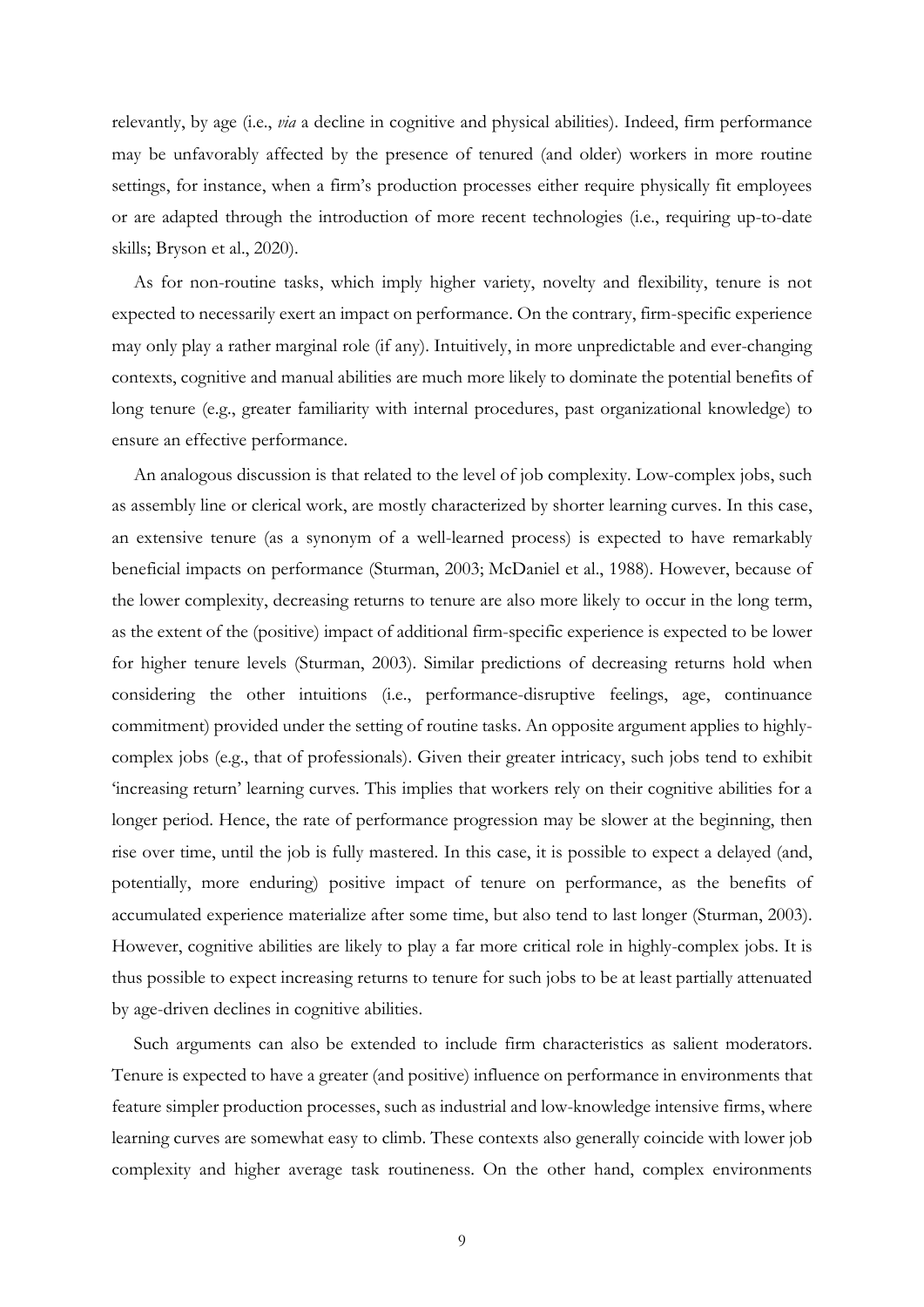typically operate on markets that are 'highly fluid, rapidly changing and characterized by a high degree of uncertainty, resulting from ambiguity with regard to performance, quality and appropriateness' (Strambach, 2008; pp. 155). Innovation- and ICT-intensive workplaces are generally found to exhibit a positive correlation with higher employment in highly-complex skills and non-routine tasks, which in general require problem-solving and decision-making activities (Marcolin et al., 2016c). In such contexts, being particularly tenured might not matter so much, since the knowledge or expertise requirements for a specific (technical) discipline may rather be met by less tenured, younger, more up-to-date, innovative and fresh-thinking employees. Consistently with our theoretical predictions on non-routine tasks and highly-complex jobs, we can therefore expect cognitive abilities to be particularly relevant for an effective performance in complex production environments, thus relegating firm-specific experience to a more marginal role.

In view of the previous discussion, we formulate our second and third hypotheses as follows:

*Hypothesis 2*: Workforce characteristics moderate the tenure-productivity relationship. Tenure is more likely to matter for performance in contexts with a certain degree of task routineness and lower job complexity, but not for non-routine tasks. A delayed (and potentially enduring) beneficial impact of tenure is expected in highly-complex job environments.

*Hypothesis 3:* Firm characteristics moderate the tenure-productivity relationship. Tenure is more likely to matter for performance in firms with highly routinized and less complex production processes. Factors such as industry, the type of technology, and the degree of knowledge- and capital-intensity may affect the relationship accordingly.

#### *2.2 Previous empirical studies*

Several studies have explored the tenure-performance nexus. Some of them found no impact (Flabbi and Ichino, 2001; Medoff and Abraham, 1981; 1980) or a positive impact of tenure on productivity (Auer et al., 2005; Blakemore and Hoffman, 1989), whereas some successive works (Uppal et al., 2017; Steffens et al., 2014; Ng and Feldman, 2010; Auer et al., 2005; Sturman, 2003) pointed to tenure as a vector of diminishing beneficial returns on performance. However, these studies differ widely with respect to the type of performance measure used, their data and methods.

Although some of them (Auer et al., 2005; Kramarz and Roux, 1999; Blakemore and Hoffman, 1989) adopt objective performance indicators (e.g., output-based measures), most rely on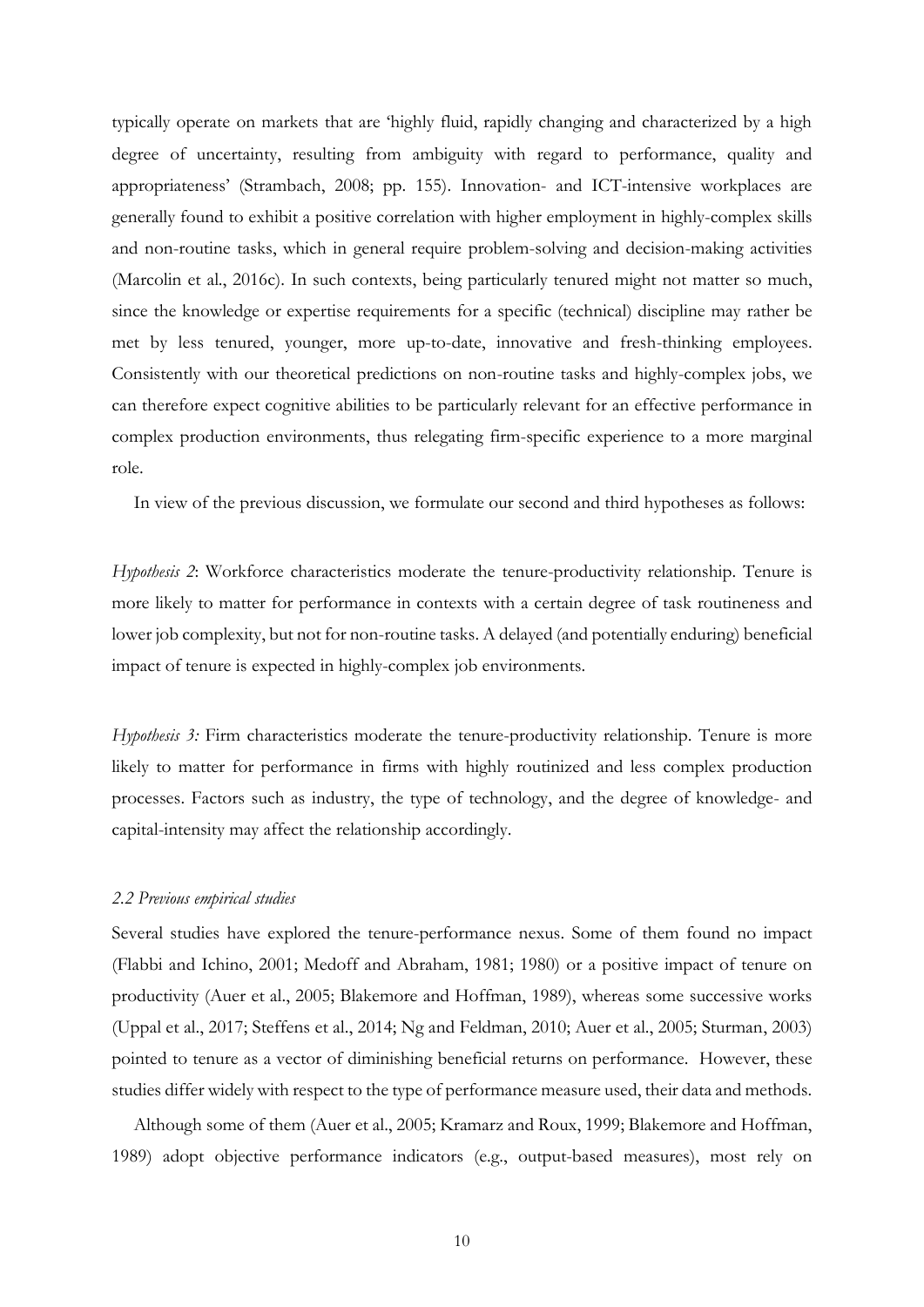subjective evaluations (e.g., supervisors' evaluations), which are likely to suffer from well-known biases (Fehrenbacher et al. 2018; Sturman, 2003; Bommer et al., 1995). A robust investigation of the impact of tenure on performance also requires adequate data structures. To this aim, it is crucial to have matched employer-employee data available to construct detailed firm-level measures of the workers' tenure and productivity and to control for both worker- and firm-level characteristics (Card et al., 2014; Abowd and Kramarz, 1998). However, most of the existing studies are based on meta-analyses (Ng and Feldman, 2010; Sturman, 2003), field studies (Uppal et al., 2017), data at the country- (Auer et al., 2005), industry- (Blakemore and Hoffman, 1989), or single-firm-level (Steffens et al., 2014; Flabbi and Ichino, 2001; Medoff and Abraham, 1981; 1980) and therefore only provide either aggregate evidence or lack generalizability.

Moreover, the existing empirical evidence does not generally deal with endogeneity issues stemming from unobserved heterogeneity between firms and simultaneity problems, which are crucial to obtain robust estimates. A notable exception is the work of Kramarz and Roux (1999), who are the only ones to have relied on matched employer-employee panel data while focusing on firm productivity as an objective measure of firm performance and accounting for endogeneity through instrumental variables estimation. Using matched data on French private-sector employees over the 1976-1995 years, they found that employing workers with intermediate levels of tenure has the most beneficial impact on firm productivity.

However, as far as endogeneity issues are concerned, in recent years, structural econometric approaches, based on control-function estimators (CFEs), have been developed to consistently estimate firm-level production functions (Ackerberg et al., 2015), which can easily be augmented with any variable of interest, such as tenure, as in our case. The advantage of CFEs is that endogeneity problems stemming from unobserved productivity levels can be solved by proxying the latter as a function of the observables, called 'control function'. These methods have been used in several recent studies to assess the impact of different factors on productivity, such as sickness absenteeism (Grinza and Rycx, 2020), workers' flows and reallocation dynamics (Grinza, 2020), part-time work (Devicienti et al., 2018), training (Konings and Vanormelingen, 2015), learning-byhiring effects (Parrotta and Pozzoli, 2012), spillover effects through worker mobility (Serafinelli, 2019), and workforce diversity in terms of age and gender (Vandenberghe, 2013). However, we have found no work in which empirical evidence is used to examine the impact of tenure on productivity within such a robust estimation framework.

We add to this limited empirical literature in four distinct ways. First, we obtain an estimate of the impact of tenure on an objective measure of firm performance (i.e., firm productivity). Second, we go beyond the average (linear) impacts by testing the existence of curvilinear (i.e., inverted-U-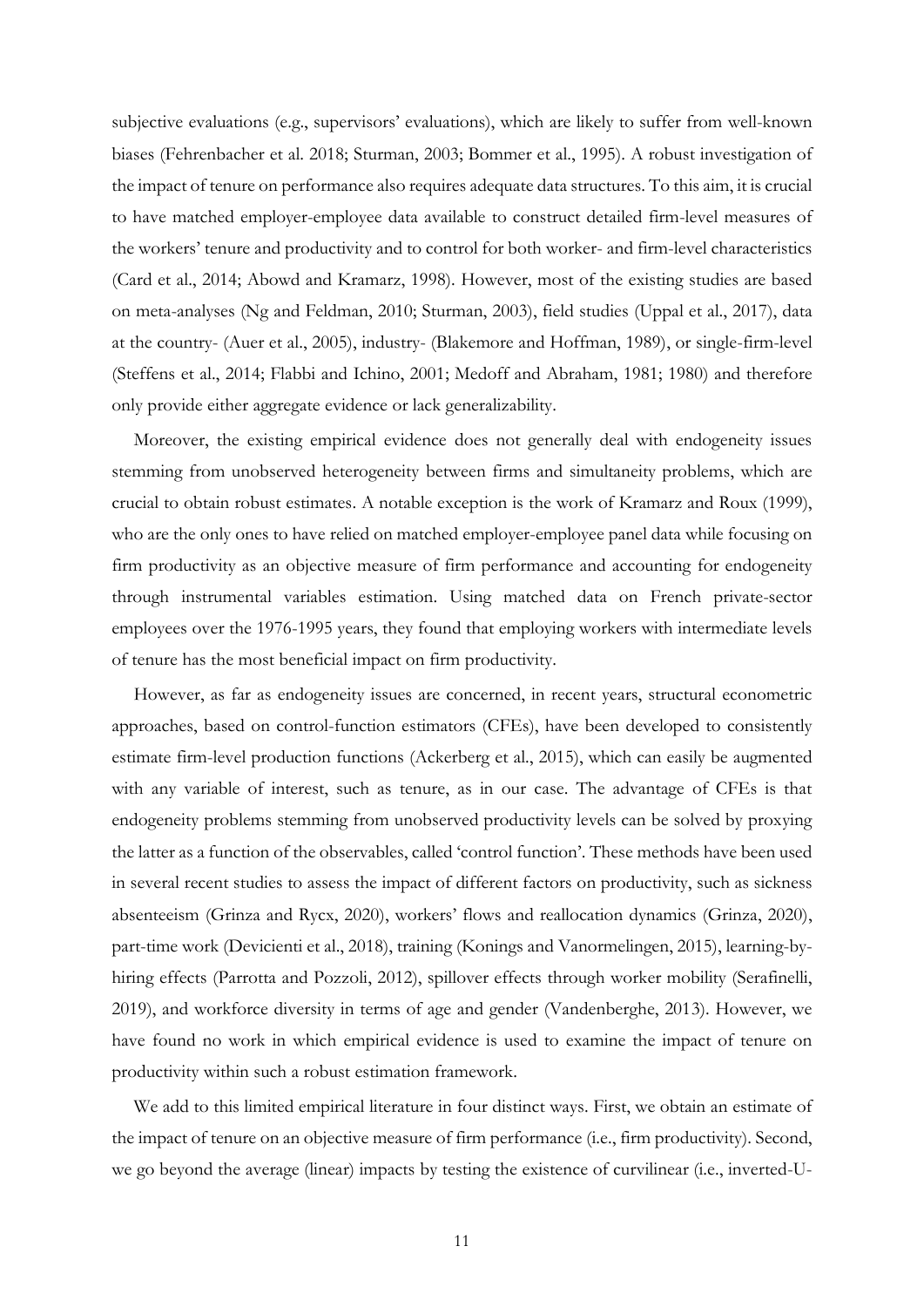shaped) impacts, and complementing this estimation with an investigation on the tenure composition of the workforce (i.e., workers' tenure shares). To do so, we examine how changes in the proportions of low- (up to 5 years), medium- (between 6 and 11 years), and high-tenured (12 years or more) workers affect productivity. In so doing, we account for differentiated impacts over the tenure distribution and heterogeneous patterns on the labor market. Third, we explore heterogeneous effects across relevant workforce dimensions that have not yet been investigated, including the degree of task routineness, the level of job complexity, as well as different types of production environments. This is essential to draw up policy implications on the current relevance of the seniority-performance nexus in the employment relationship. Finally, to the best of our knowledge, we are the first to investigate the impact of tenure on productivity while employing state-of-the-art econometric methods to deal with potential endogeneity issues and relying on rich representative matched employer-employee panel data.

#### **3. Empirical strategy and model identification**

To examine the effect of tenure on productivity, we rely on the following log-linear value-added Cobb-Douglas production function:

$$
y_{it} = \alpha + \beta_l l_{it} + \beta_k k_{it} + \theta t e n_{it} + \tau t e n_{it}^2 + \gamma X_{it} + \delta C_{it} + u_{it}
$$
 (1)

The terms  $y_{it}$ ,  $l_{it}$ ,  $k_{it}$  stand for the (natural logarithms of) value added, labor and capital usage of a given firm  $i$  at time  $t$ , respectively. The variable  $ten_{it}$  measures the average level of tenure in firm *i* at time *t*, while  $ten_{it}^2$  represents its squared term. The term  $X_{it}$  is a vector of any additional variables of the production process related to the composition of the workforce. It includes the average workers' ages and the shares of older<sup>4</sup>, female, medium and highly educated, white-collar, native, part-time, and temporary workers. We also insert a series of other control variables,  $C_{it}$ , including dummies for firm-level collective agreement and fixed effects for year, size, region, industry, year-size, and year-industry.<sup>5</sup> Finally,  $u_{it}$  represents the error term of the regressions, that is, the production level of firm  $i$  at time  $t$  that remains unexplained. The latter can be decomposed into two terms:  $u_{it} = \omega_{it} + \varepsilon_{it}$ . The first term,  $\omega_{it}$ , is the firm's productivity level at time t that is not observed by the econometrician, but that is partly anticipated at  $t - 1$  (and then observed

<sup>4</sup> In line with our theoretical predictions, we thoroughly account for the role of age in the tenure-productivity relationship. This is done by controlling for the average age of the workforce as well as for the specific impact of an increase in the proportion of older workers.

<sup>&</sup>lt;sup>5</sup> Because of their time-invariant nature, the dummies for firm-level collective agreement, and for region and industry are excluded in the specifications that account for firm fixed effects.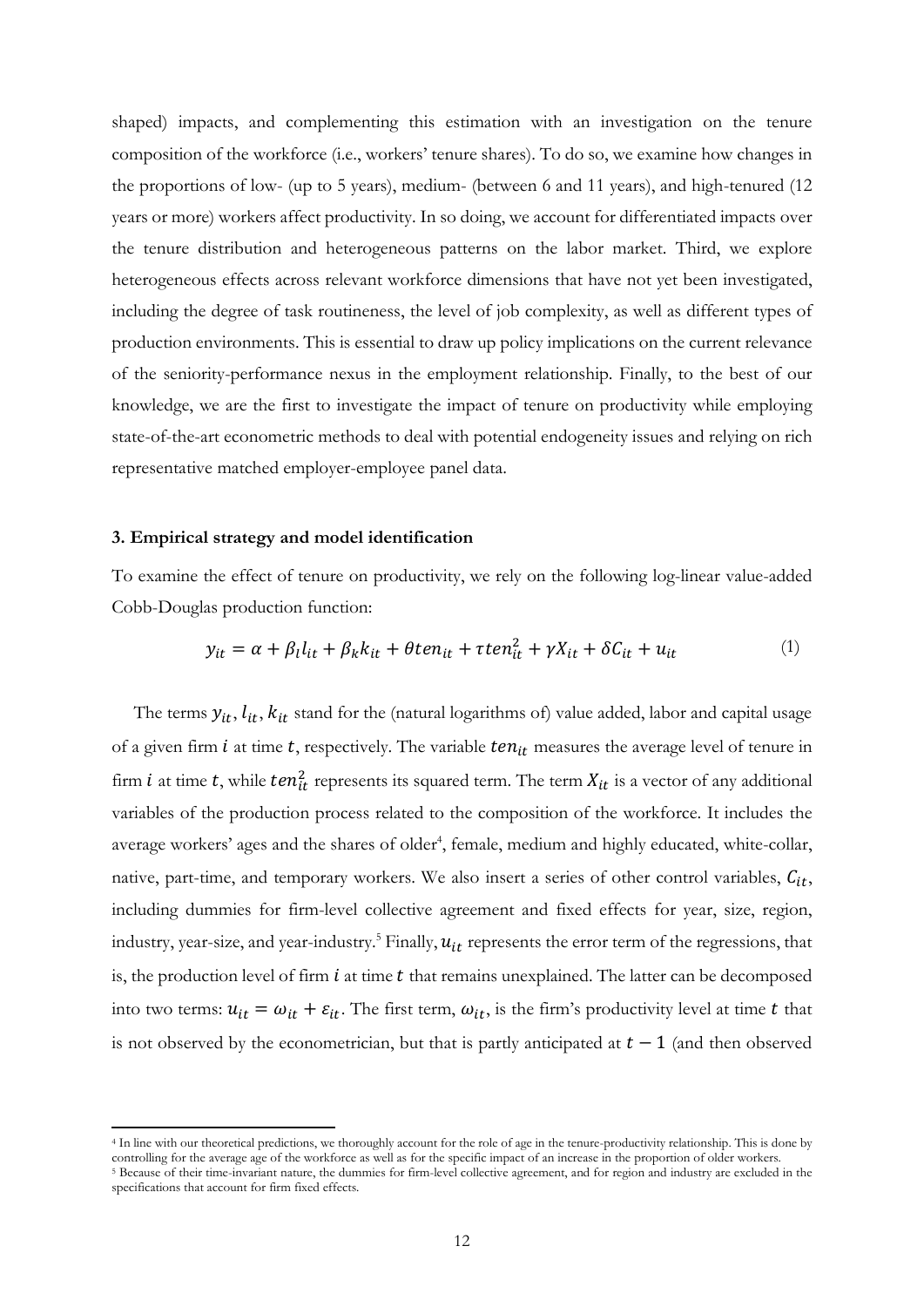at t) by the firm. The second term,  $\varepsilon_{it}$ , is an idiosyncratic error term, assumed to be uncorrelated with the regressors.

This empirical setting is commonly referred to as the 'augmented production function'. Its intuition is that the firm's production output is not only influenced by standard inputs, such as the amounts of labor and capital, but also by other production factors, which may include the most diverse variables (e.g., workforce composition). Our coefficients of interest,  $\theta$  and  $\tau$ , capture the impact of tenure on the firms' overall productive performance (i.e., the tenure's marginal contribution to production output). As our first aim is to assess the impact of tenure on firm productivity, a consistent estimation of  $\theta$  and  $\tau$  is crucial.

To this aim, the empirical analysis needs to address several endogeneity concerns, mainly stemming from the possibility of both inputs and tenure responding to the firm's productivity level,  $\omega_{it}$ , which the firm observes and partly predicts, whereas the econometrician does not. The first issue may arise from the 'simultaneity of inputs' (Marschak and Andrews, 1944). Inputs may be endogenous because they respond to the firm's productivity level. Highly productive firms may be willing to produce more, and thus employ more inputs. Likewise, productivity enhancements (e.g., thanks to the introduction of new process technologies) may raise the usage of inputs. This might lead to the inputs being correlated with  $\omega_{it}$ .

The second issue, which is specifically related to our research question, is that tenure might also be endogenous.

First, this might be related to an omitted variable bias. Specific firm characteristics, unobserved by the econometrician, may influence both productivity and tenure. On the one hand, a good management and well-designed HR practices may affect the employees' engagement and commitment to the organization, thereby influencing workers' productivity (Vance, 2006). Indeed, good managers may implement effective retention strategies (e.g., providing timely and constructive feedback, building trust, valuing and appreciating employees' input and output). Similarly, functional HR practices may improve a work environment and, consequently, increase the workers' willingness to stay with the organization, as a result of a better work-life balance and increased employee satisfaction (e.g., flexible schedules, healthcare and pension benefits, fair and transparent employee compensation, training and development, coaching, mentoring). On the other hand, the presence of high-quality managers may contribute to higher productivity levels, due to factors that are not necessarily linked to the employees' tenure levels. This results in a correlation between tenure and  $\omega_{it}$ . Additional unobserved firm characteristics, such as the degree of competition that the firm faces, or its involvement on foreign markets, may also result in a similar bias.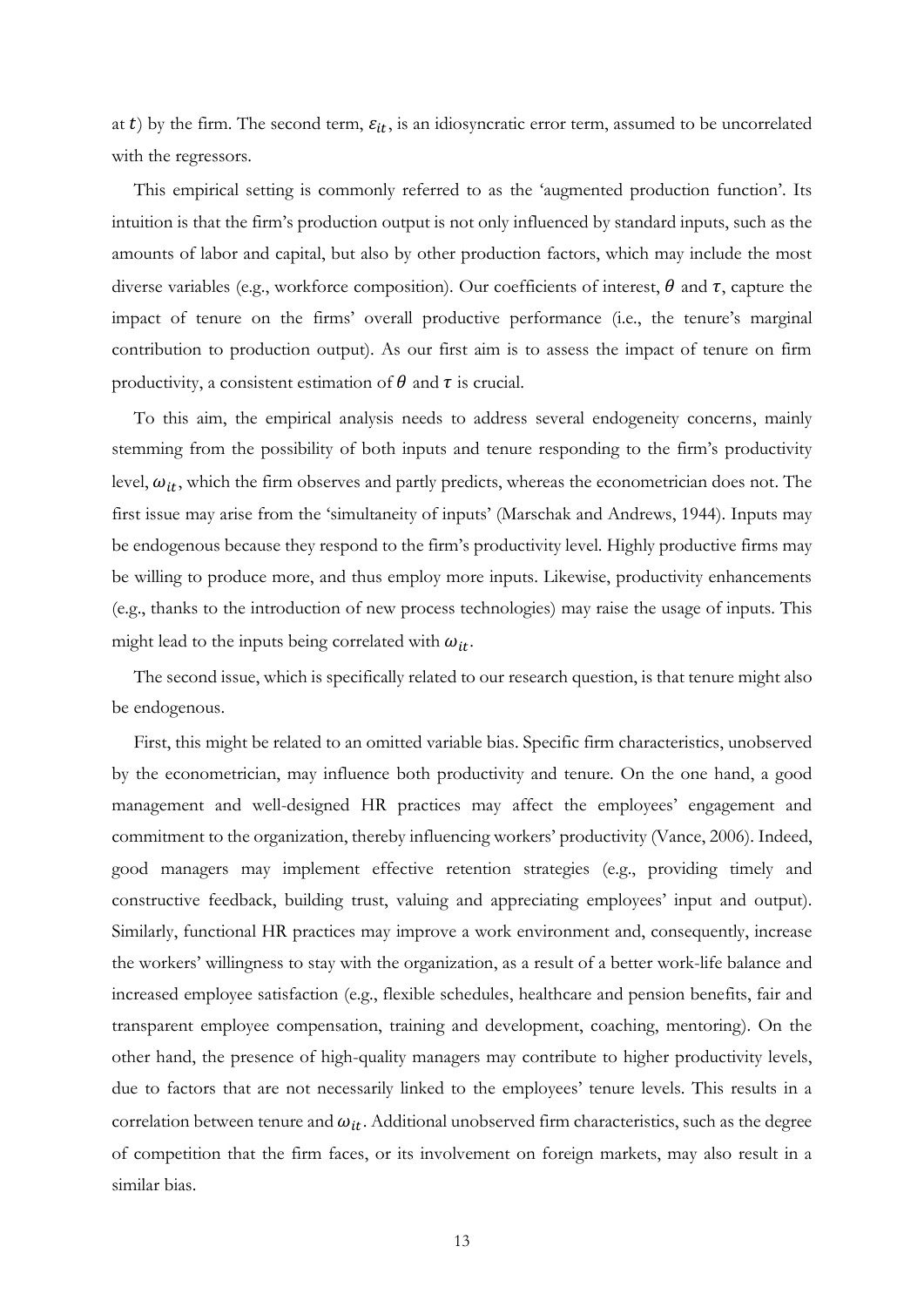Second, potential problems of reverse causality may arise if tenure affects productivity and, at the same time, is influenced by it. This may happen during periods of economic downturns (booms) or negative (positive) productivity shocks, which induce firms to adjust their workforce and lay-off (hire) workers, thereby affecting the overall level of tenure in the firm. Indeed, tenure is typically found to move counter-cyclically with fluctuations in the business cycle, that is, decreasing during booms and increasing in times of economic upturn (Eurofund, 2015; Abraham and Medoff, 1984; Jovanovic, 1979). Relatedly, certain institutional characteristics, such as EPL, may interact with the business cycle and stabilize employment (and tenure) during economic downturns, although they may also discourage new hires during upswings (Boeri, 1999). Again, this may be expected to create a correlation between tenure and  $\omega_{it}$ .

As a result of these endogeneity concerns, an OLS estimation of Equation (1) cannot consistently estimate  $\theta$  and  $\tau$  (or the other production function parameters,  $\beta_l$ ,  $\beta_k$   $\gamma$ , and  $\delta$ ). It is in fact necessary to adopt an estimation strategy that accounts for the fact that the unobserved productivity level of a firm may fluctuate over time, and that the production inputs and tenure may respond to these fluctuations. The control function approach proposed by Ackerberg et al. (2015) (ACF, from now on), which refined the methods developed by Olley and Pakes (1996) (OP) and Levinsohn and Petrin (2003) (LP), represents a valid solution to endogeneity. The production function in these models can be adapted to any variable of interest, such as tenure, as in our case. In practice, ACF uses the firm's demand for intermediate inputs to proxy for the unobserved productivity level,  $\omega_{it}$ . The rationale behind this is that intermediate inputs are able to capture the firm's unobserved productivity level. This is because firms can relatively easily adjust their use of intermediate inputs, in response to productivity shocks.

Like the OP and LP methods, the ACF procedure assumes that unobserved productivity follows a first-order Markov process and is homogenous across firms. However, substantial and persistent differences in productivity levels, consistent with the firm-specific fixed components of firm productivity, have been found ubiquitously in data (Syverson, 2011). Not explicitly accounting for them could significantly hinder the ability of the control function estimator to solve the simultaneity bias (Lee et al., 2019). Lee et al. (2019) have recently proposed a way to extend the control function estimators, including the ACF approach, to explicitly account for firm fixed effects, in order to allow firm-specific persistence in productivity levels to be taken into account. Such a methodological extension offers two main advantages. Firstly, it removes any unobserved fixed firm heterogeneity. Secondly, it enhances the ability of the proxy variable to capture and control for the (fluctuations in the) unobserved productivity level.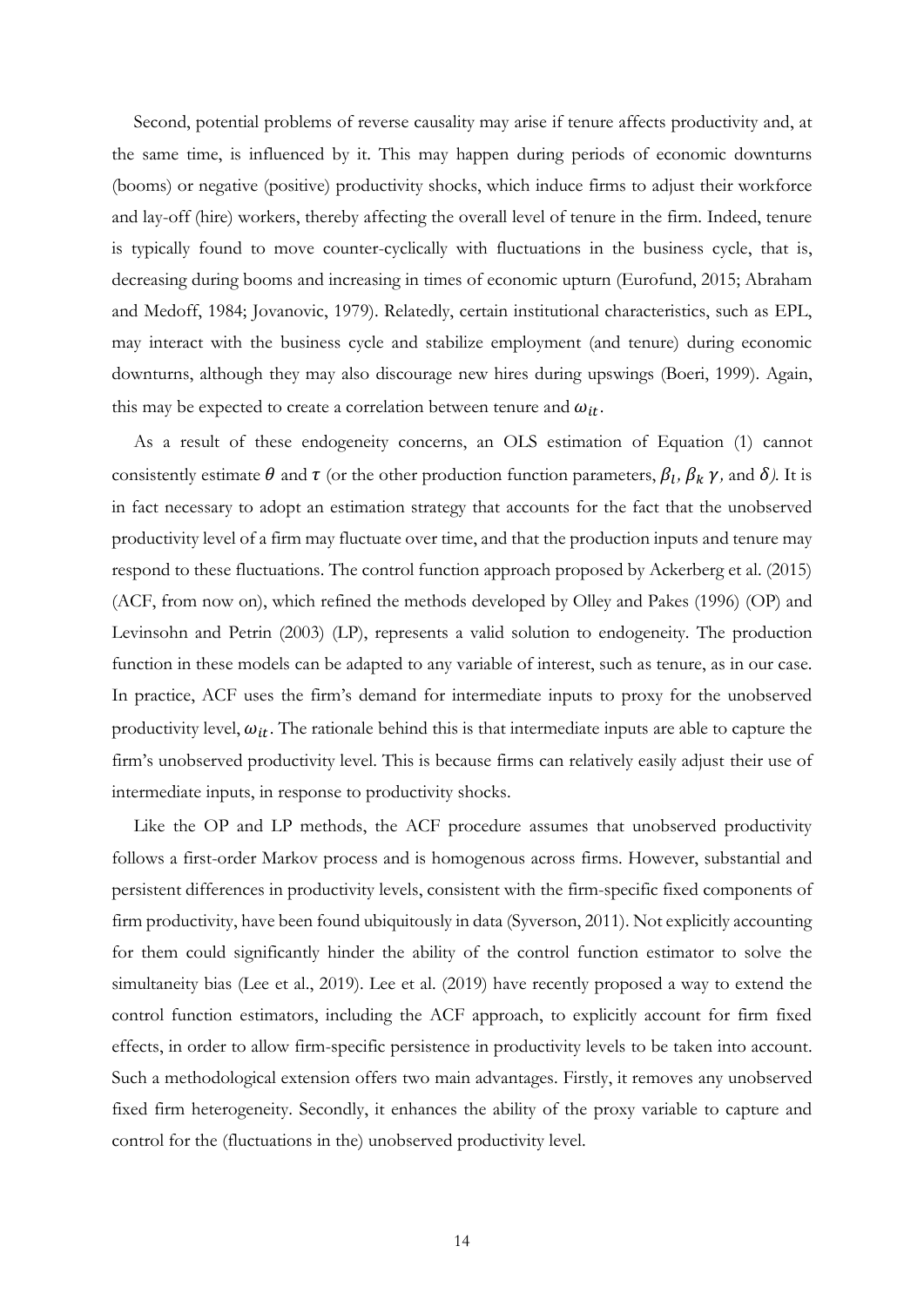In our empirical analysis, we perform several estimations of Equation (1), including OLS, ACF, and ACF-FE.<sup>6</sup> In view of the above discussion, we select the ACF-FE as our preferred method. We verify the curvilinear (i.e., inverted-U-shaped) relationship between tenure and productivity throughout our empirical analysis *via* alternative specifications of Equation (1). In the first case, Equation (1) is adapted to estimate the impact on productivity of the tenure composition of the workforce, through changes in workers' tenure shares (i.e., share of workers with low-, medium and high-tenure). Furthermore, when embarking on our moderating analyses, Equation (1) is adapted to examine the impact of additional years of tenure in firms with low and high overall average tenure levels, respectively. In both cases, the same set of control variables as in Equation (1) is used. Appendix A provides a detailed description of our empirical framework and illustrates both the ACF and the ACF-FE estimation methods in detail.

#### **4. The Belgian case in an international perspective**

Tenure varies significantly across countries. At the OECD level, the average values range from a minimum of 6.7 years (Lithuania) to maximums of 11.2 years (Portugal) and 12.2 years (Italy). A shorter tenure is more frequent in Baltic countries, Eastern Europe and in some Nordic countries, whereas a longer tenure appears in Southern European countries, Belgium, France, and Germany.<sup>7</sup> Apart from macroeconomic trends, differences in institutional designs have also been identified as contributing factors to heterogeneous levels of tenure (McGowan et al., 2020; OECD, 2019a; 2017).

A stringent EPL, such as high dismissal costs, may stabilize employment during economic downturns, but may also discourage new hires during upswings. More generally, stricter EPL rules may shield workers from management discretion, while increasing employers' cautiousness and selectivity in hiring.<sup>8</sup> This is expected to positively affect the overall tenure of the workforce (Berglund and Furåker, 2016; Auer and Cazes, 2003, Bertola et al., 2000). Highly unionized workplaces also feature significantly longer tenure, due to the unions' involvement in ensuring job security and better working conditions which, in turn, may entail a low voluntary turnover (Molloy et al., 2020; Berglund and Furåker, 2016; Freeman, 1980). A high tenure can generally be found in countries with a strict EPL (on regular contracts) as well as with a greater collective bargaining coverage (Berglund and Furåker, 2016).

<sup>6</sup> The acronym 'ACF-FE' refers to the ACF method with the extension proposed by Lee et al. (2019) to explicitly account for firm fixed effects.

<sup>7</sup> These data were retrieved from the OECD Employment and Labor Market Statistics database.

<sup>&</sup>lt;sup>8</sup> Such issues have been widely discussed in the literature on labor market dualization (e.g., Piton and Rycx, 2019; Emmenegger et al., 2012; Boeri, 1999).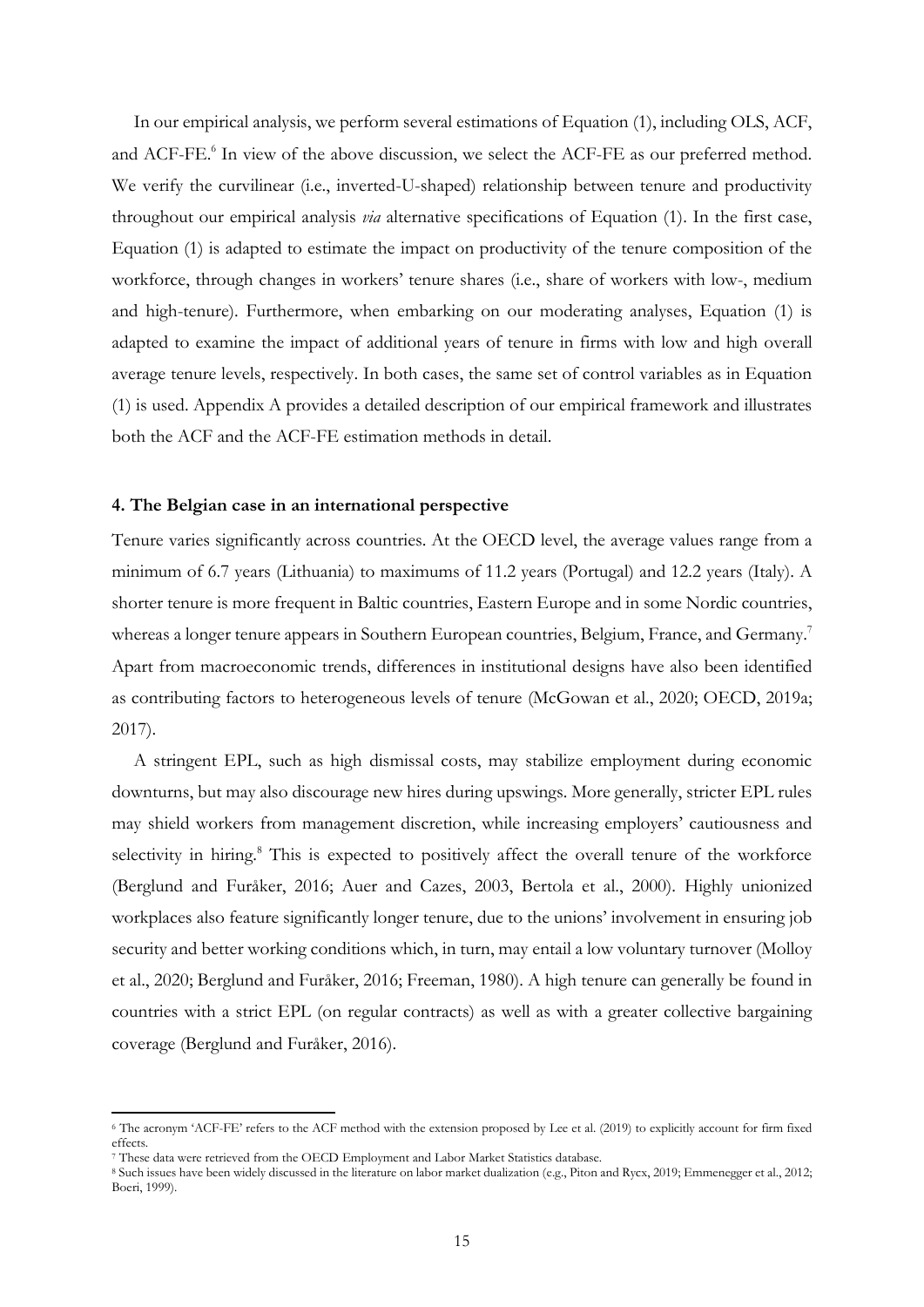Seniority-based entitlements are also found to be a key (and widespread) determinant of longterm employment relations across countries. Regular increases in pay with seniority, together with other types of seniority-based bonuses (e.g., extra days of leave, end-of-career allowances) are particularly frequent in wage-setting schemes (Eurofund, 2019). In the EU, seniority pay schemes are enshrined in the law in Bulgaria, Slovenia, and Spain. They are also commonly found as part of collective agreements in Belgium, Denmark, Finland, Italy, Spain, Austria, Cyprus, France and, albeit to a lesser extent, in most other Member States. Some companies also appear to reward tenure even in the absence of legally determined seniority-linked pay scales (Eurofund, 2019).

In this context, Belgium may be considered as an illustrative case study. Its labor market is characterized by significant rigidities, with workers moving less between firms and exhibiting long job tenure (McGowan et al., 2020). In 2019, almost 42.7 percent of Belgian workers had been with the same employer for 10 years or more, as opposed to 33.1 percent at the OECD aggregate level. Belgium also exhibits a remarkable union density (50.3 percent in 2018), and an extensive collective bargaining coverage (96 percent in 2017)<sup>9</sup>. In addition, the Belgian labor market juxtaposes below an average protection of standard employment and an above-average protection of temporary jobs and collective dismissals (Fuss, 2009). Seniority-based pay is also a quite widespread practice across Belgian firms, as it constitutes a key element of sectoral-level collective bargaining (CCE, 2020; Eurofund, 2019; Kampelman and Rycx, 2013).<sup>10</sup> In general, a greater incidence of seniority-based pay has been reported for white-collar workers and in non-commercial sectors. White-collar workers also benefit from a broader definition of seniority to determine their pay progression over pre-determined pay scales, whereas a stricter definition (i.e., years of service with the same employer) is applied to blue-collar workers (CCE, 2020; Vandekerckhove et al., 2018). Most sectoral collective agreements also foresee caps on seniority-based pay after a certain number of years within the same company (CCE, 2020; SPF ETCS, 2018). Nevertheless, wages in Belgium show an increasing trend over time, especially for white-collar workers (SPF ETCS, 2018; Baeten et al., 2018; CCE, 2017; 2014).

Overall, such trends may be indicative of retention strategies undertaken within firms to enhance the employee's productivity potential *via* firm-specific human capital accumulation (CCE, 2020). The existence of steep seniority-wage profiles may encourage firms to invest in their workers' training over time, thus inducing workers to remain with their employer in the long term

<sup>&</sup>lt;sup>9</sup> The union density and collective bargaining coverage figures were retrieved from the OECD Employment and Labor Market Statistics database.

<sup>10</sup> In Belgium, wage determination is based on contracts (*conventions collectives de travail – CCT*) between employers (or employer associations) and trade unions. Firms, when setting their wage policy, need to take into account all the specificities of the CCTs agreed upon at the national-, sectoral- and firm-levels. Seniority-based pay scales are usually defined at the sectoral level. For a detailed description, see Kampelman and Rycx (2013).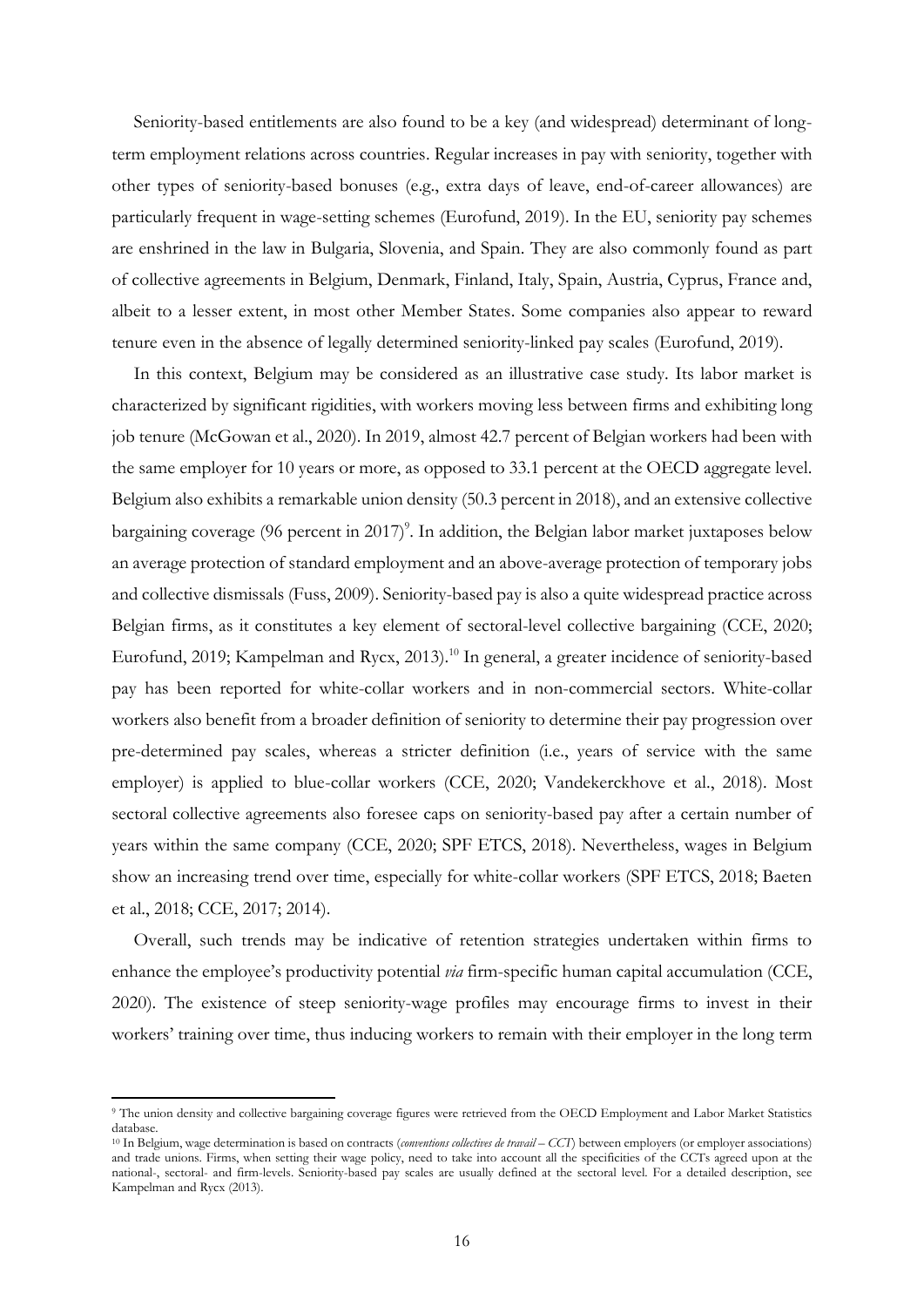(Storm and Naastepad, 2007; Auer et al., 2005). Promoting loyalty in long-term employees may also foster knowledge spillovers between less- and more-tenured employees (De Meulenaere et al., 2016). Nevertheless, the wages may not necessarily reflect productivity increases, as factors other than human capital (e.g., incentive mechanisms) might interfere with the wage-setting policies (Flabbi and Ichino, 2001; Medoff and Abraham, 1981; 1980). The latter argument is also in line with recent evidence of a sluggish annual productivity growth (counterbalanced by increasing labor costs) that has characterized the Belgian economy over the past decade (OECD, 2019b; Baeten et al., 2018).

To this aim, Baeten et al., (2018) highlight the existence of a 'golden-cage effect'. The idea is that a boundless link between remuneration and seniority may create a disincentive for employees to leave the organization, with significant repercussions on performance. Seniority-based pay generally acts as a long-term incentive to stay with the current employer.

However, over time, this 'golden cage' is more likely to retain low performers. Indeed, highperforming employees can easily find better opportunities (rewarding skills and performance over mere tenure) outside their organization. This discussion highlights that the potential of tenure affecting productivity might depend to a great extent on the underlying institutional setting. In this regard, the Belgian case exemplifies structures that prevail across several advanced economies, and thus lays the groundwork for important policy insights.

#### **5. Data and measurement**

Our empirical analysis relies on a combination of two large-scale data sources, covering the 2005– 2016 period. The first data set, provided by Statistics Belgium, is the Structure of Earnings Survey (SES). This is a matched employer-employee data set of a sample of firms that operate in Belgium, employing at least 10 workers and belonging to sectors within sections B to N of the NACE Rev.2 classification of economic activities.11 The SES data set contains a wealth of information, provided by the human resources departments of the firms, on the characteristics of the company (e.g., economic activity sector, number of workers, level of collective wage bargaining) and its workers (e.g., gender, age, education, tenure, occupation). This data set is particularly relevant for our purposes, as it provides information on the number of years each worker has been with the same employer.<sup>12</sup>

<sup>11</sup> The SES thus covers the following sectors: mining and quarrying (B); manufacturing (C); the supply of electricity, gas, steam and air conditioning (D); water supply, sewerage, waste management and remediation activities (E); construction (F); wholesale and retail trade; motor vehicle and motorcycle repairs (G); accommodation and food service activities (I); transportation and storage (H); information and communication (J); financial and insurance activities (K); real-estate activities (L); professional, scientific and technical activities (M); administrative and support service activities (N).

<sup>&</sup>lt;sup>12</sup> The SES data set is the result of a complex stratified sampling design. The stratification criteria refer to the region (NUTS-groups), the economic activity sector (NACE-groups), and firm size. The sample size in each stratum depends on the firm size. The sampling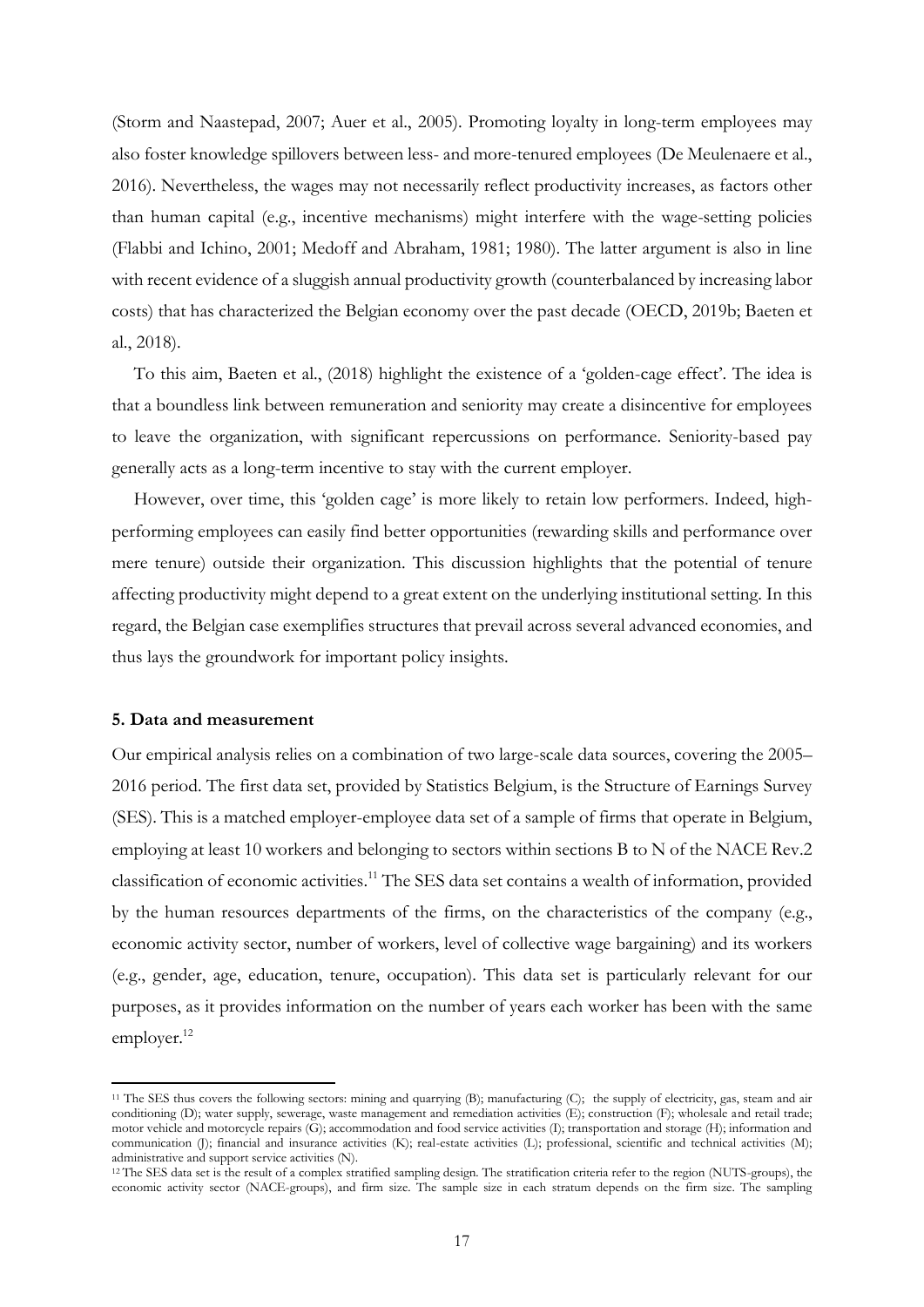However. the SES data set does not provide any financial information on firms. To obtain this source of information, which is necessary to estimate our augmented production function, the SES is matched with a different firm-level data set, the Structure of Business Survey (SBS). The latter is also conducted by Statistics Belgium, and provides information on several financial variables, including value added, the value of investments in tangible fixed assets, and expenditure on intermediate inputs.13 Statistics Belgium has carried out the matching between the SES and the SBS data set using each firm's social security number as a firm identifier. We refer to this matched employer-employee data set as 'SES-SBS'.

We complement our data with information on workers' tasks, identified as the routine content of occupations. To do so, we follow Marcolin et al. (2016a; 2016b) and draw on information from the OECD Programme for the International Assessment of Adult Competencies (PIAAC) survey for Belgium. This data source allows to obtain a precise, country-specific identification of the routine intensity of occupations, directly relying on answers provided by workers (in each OECD country) to questions about their daily work.<sup>14</sup> In particular, we extract data on four PIAAC questions. The latter measure, on the one hand, the routine content of occupations *via* an assessment of the workers' degrees of freedom in task sequentiability and task flexibility and, on the other hand, the frequency with which workers plan their own activities and organize their own time.<sup>15</sup> The four questions are used to construct an index of routine intensity of tasks.<sup>16</sup> Median values of the index (at the 2-digit ISCO08) are then used to rank the occupational categories into four quartiles (i.e., high-routine, medium-routine, low-routine, non-routine).17 Finally, the four

percentages of the firms are equal to 10, 50, and 100 percent when the number of workers is lower than 50, between 50 and 99, and above 100, respectively. The sampling percentages of employees within the firm also depend on the firm size. The sampling percentages of employees reach 100, 50, 25, 14.3, and 10 percent when the number of workers is lower than 20, between 20 and 50, between 50 and 99, between 100 and 199, and between 200 and 299, respectively. Firms that employ 300 workers or more have to report information on a specific number of employees. This number ranges between 30 (for firms with between 300 and 349 workers) and 200 (for firms with 12,000 workers or more). To ensure that firms report information on a representative sample of their workers, they are asked to follow a specific procedure. For a more detailed discussion, see Demunter (2000).

<sup>&</sup>lt;sup>13</sup> The SBS data set does not cover the whole financial sector (NACE K) as SES does, but only two of its subsectors: 'Other Financial Intermediation (NACE 649) and 'Activities Auxiliary to Financial Intermediation' (NACE 66).

<sup>14</sup> As argued in Marcolin et al. (2016a), the commonly used measures of routine content of occupations (such as those relying on the USbased  $O^*NET$  database) may instead be somewhat more limited, especially when applied to other countries. The reason is twofold. First, the related task routineness measures are often chosen *ad-hoc* (e.g., experts assigning scores to different indicators characterizing the occupations). Second, they often rely on the assumption that the routine content of tasks is time-invariant and that it does not vary across countries. Therefore, using country-specific PIAAC survey information allows to overcome such limitations.

<sup>&</sup>lt;sup>15</sup> The four questions that we retrieved from the PIAAC database are the following: *d\_q11a* (Sequentiability – 'To what extent can you choose or change the sequence of your tasks?'); *d\_q11b* (Flexibility – 'To what extent can you choose or change how you do your work'); *f\_q03a* (Frequency of ones' own activities – 'How often your current job involves planning your own activities?'); *f\_q03c* (Frequency of ones' own time – 'How often your current job involves organising your own time?'). The answers to each question are assigned a score with a minimum of 1 (e.g., 'Never') to a maximum of 5 (e.g., 'Every day').

<sup>16</sup> In line with Marcolin et al. (2016a, 2016b), OECD (2008) and Nicoletti et al. (1999), the set of weights used for the construction of the routine intensity index involves the use of the principal component analysis. As in Marcolin et al. (2016a, 2016b), we assume that the four weights should sum up to one. Consequently, our routine intensity index ranges between 1 (most routine-intensive task) and 5 (least routine-intensive task). Individuals with missing information on at least one of the answers to the questions have been discarded.

<sup>&</sup>lt;sup>17</sup> For instance, we find 'Chief Executives, Senior Officials, and Legislators' (ISCO 11); in occupations categorized as 'non-routineintensive' we find 'Business and Administration Associate Professionals' (ISCO 33) in 'low-routine-intensive' occupations; we find 'Numerical and Material Recording Clerks' (ISCO 43) in the 'medium-routine-intensive' category; finally, we find 'Stationary Plant and Machine Operators' (ISCO 81) in the 'high-routine-intensive' occupations.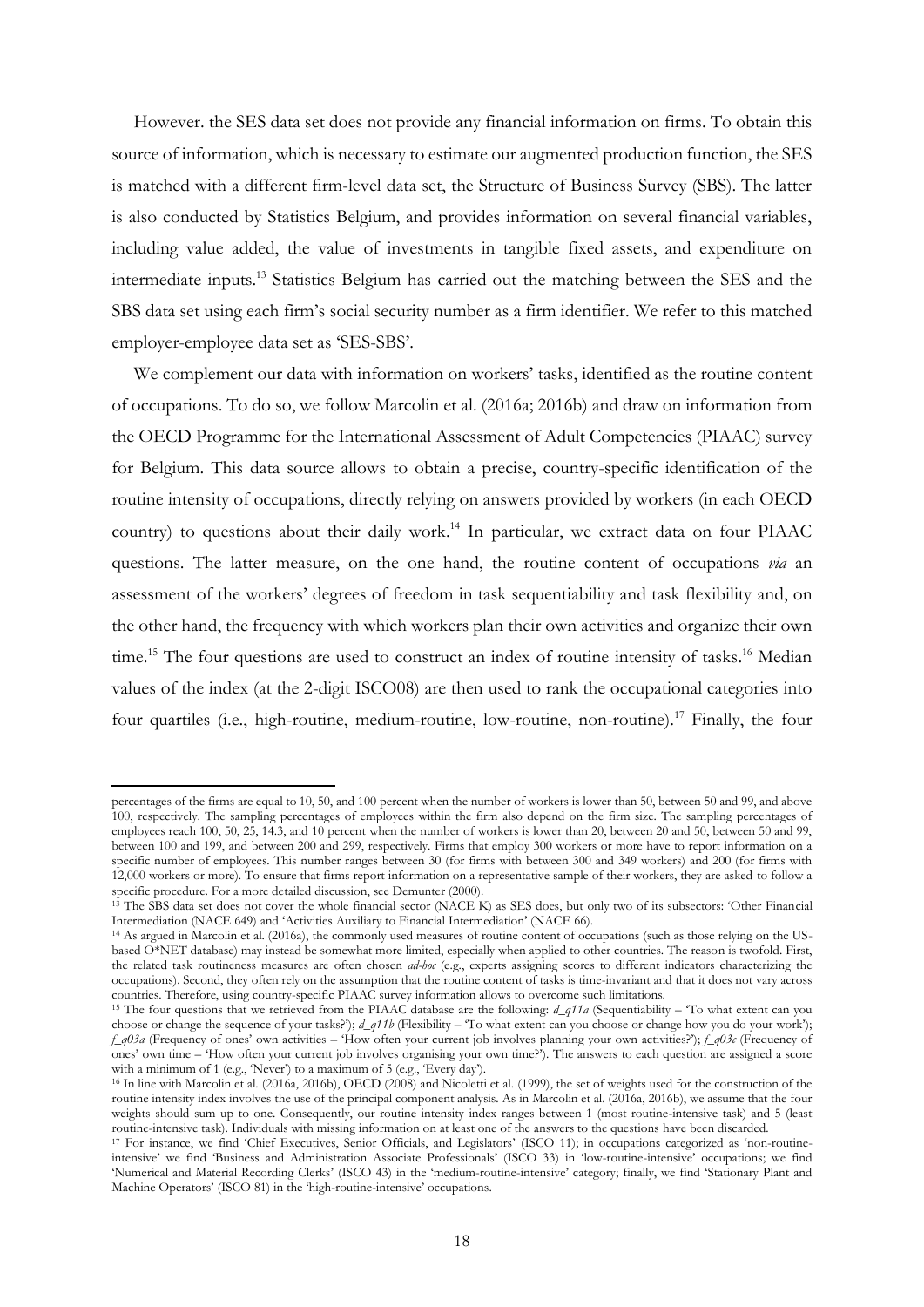quartiles are merged, at the occupational level (i.e., 2-digit ISCO08), with the matched 'SES-SBS' data set.<sup>18</sup>

In the empirical analysis, we measure the output with the (deflated) value added. We measure labor considering the total number of employees (expressed as full-time equivalent employees – FTE). We compute the capital from the flows of (deflated) value of investments in tangible fixed assets, by applying a version of the perpetual inventory method, as described in OECD (2009, pp. 221). The latter method is based on the idea that capital results from investment flows after correction for retirement and efficiency loss. In line with the standard practice, we assume a 5 percent annual depreciation rate of capital. Finally, we measure the intermediate inputs, as used in the ACF and ACF-FE procedures, to proxy for the firm's unobserved productivity level, with the (deflated) expenditure on raw materials, consumables, commodities, services, and other ancillary costs.

Our empirical analysis focuses on single-plant firms with at least 3 years of consecutive observations. The focus on single-plant firms is necessary to ensure that the financial information provided by the SBS is at the same level as the workforce-related information provided by the SES. The rationale behind the 3 year threshold lies in the specific features of the ACF and ACF-FE techniques. Firstly, at least 2 years of consecutive observations are needed to perform these techniques. Secondly, as they are highly demanding, in terms of data quality (e.g., the ACF-FE only exploits within-firm information and executes complex nonlinear estimations), and an additional year of consecutive observations is thus required to obtain more reliable and precise estimates. Our data set mainly collects medium and large firms, as the sampling percentages of the firms in the SES data set increase with firm size (see footnote 12). Finally, we do not consider a few firms for which public financial control exceeds 50 percent<sup>19</sup>, or providing valid information on fewer than 10 employees. Our final data set therefore focuses on single-planted, generally medium- and large-sized firms operating in the private sector in Belgium, with the exception of a large part of the financial sector (NACE K). Our final sample represents the firm-level collapsed version of the cleaned matched employer-employee data set, and it consists of an unbalanced panel of 6,971 observations for 1,646 firms over the 2005-2016 years.

Table 1 reports some descriptive statistics (at the firm level) of our sample. On average, the firms in our sample employ about 200 workers and produce a value added of around 18 million euros per year. Women represent about 26.6 percent of the workforce in the average firm, about 49 percent of the workers are in their prime age, and the vast majority of them (74 percent) do not

<sup>18</sup> This involved only a minor loss of observations (less than 2 percent) of the original SES-SBS data set.

<sup>&</sup>lt;sup>19</sup> The rationale is derived from the standard productivity theory and its requirement that prices must be economically meaningful.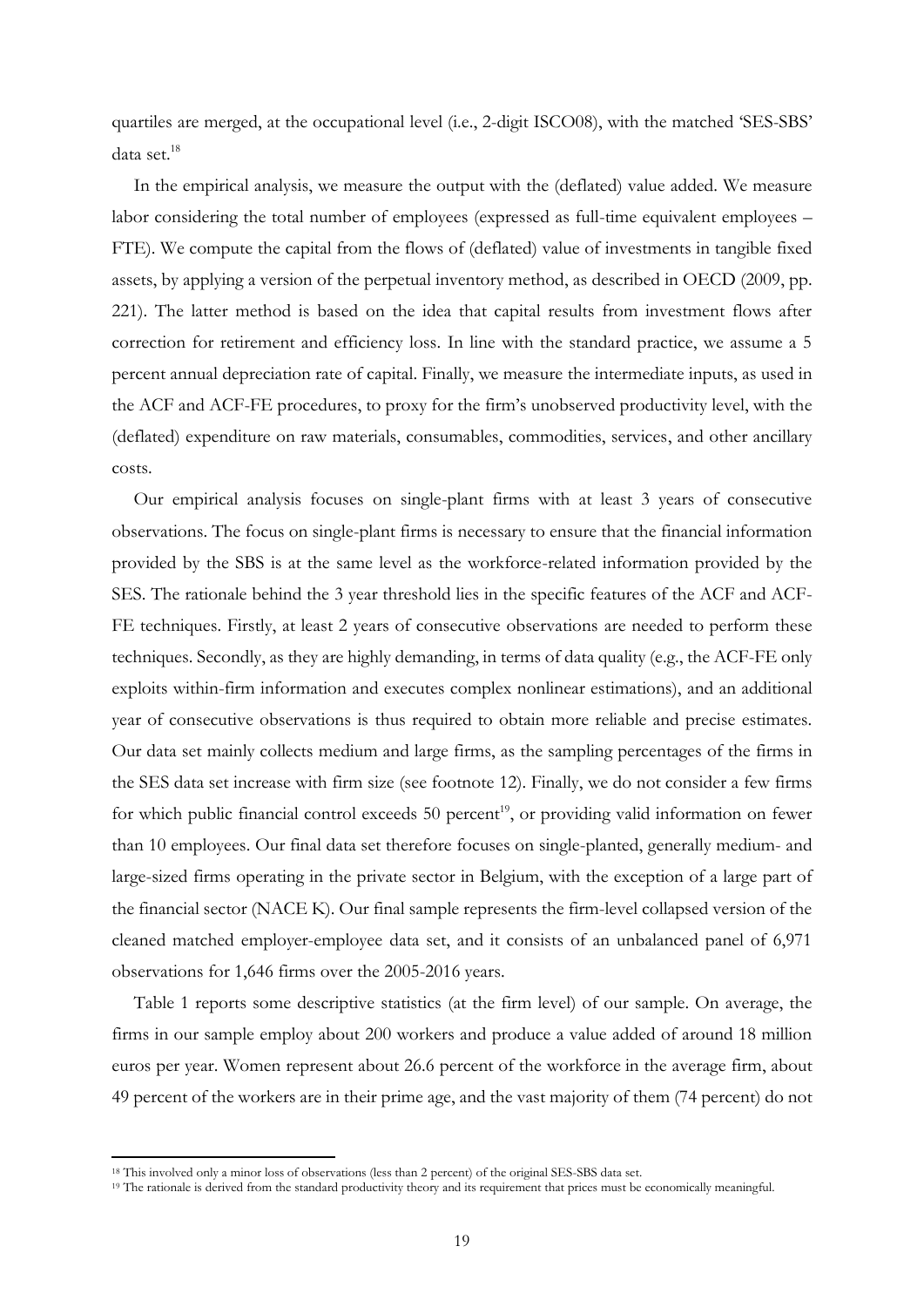hold tertiary education qualifications. Over half (55 percent) of our employee-level sample is made up of blue-collar workers; 89 percent is represented by workers involved in tasks exhibiting some degree of routineness (i.e., low-, medium- and high-routine tasks), 5.6 percent by part-time workers, and around 3 percent by those with temporary contracts. A few firms belong to the mining and quarrying sector (0.27 percent), more than half to the manufacturing sector (55.2 percent), 10.2 percent to the construction sector, while the rest operate in trade (11.7 percent) and services (34.2). Firms that employ fewer than 50 workers make up 19.8 percent of our sample, 54.9 percent of the firms employ between 50 and 250 workers, while 25.2 percent employ more than 250 workers.

Table 2 shows descriptive statistics on tenure across different firm environments. In our overall matched sample, the mean tenure stands at 9.8 years. This is consistent with the low between-firm worker mobility that characterizes the Belgian labor market. On average, firm environments characterized by lower job complexity and the absence of task routineness exhibit the longest tenure. Employment duration is also found to be longer in industrial, more capital-intensive, nonknowledge-intensive, and ICT-reliant firms.

#### **6. Results**

#### *6.1. The overall impact of tenure on productivity*

In this section, we show the results obtained from the estimation of Equation (1), aimed at measuring the overall curvilinear impact of tenure on productivity. We report the OLS, ACF, and ACF-FE estimates in Table 3. As discussed in Section 3, our preferred estimation method is ACF-FE. Our estimates control for a large set of workforce (i.e., vector  $X_{it}$ ) and firm characteristics (i.e., vector  $C_{it}$ ). The former includes the workers' mean age as well as the share of the firm's workforce by age, gender, education, occupation, country of birth, contract duration (i.e., permanent *versus* fixed-term), and working time arrangement (i.e., part-time *versus* full-time). Our vector of firm characteristics includes dummy indicators for firm-level collective agreement; a set of dummy variables for the firm's size, region and industry; and year, year-size, and year-industry fixed effects. The ACF-FE estimation also removes firm fixed effects. Standard errors are robust to heteroskedasticity and clustered at the firm level. In the ACF and ACF-FE estimations, we compute firm-level cluster-robust bootstrapped standard errors.

Our OLS estimates in Column (1) show that the coefficient associated with mean tenure is positive and significant (0.019), whereas its squared term is negative and significant (-0.0004). This implies that tenure exhibits a curvilinear (i.e., inverted-U-shaped) relationship with respect to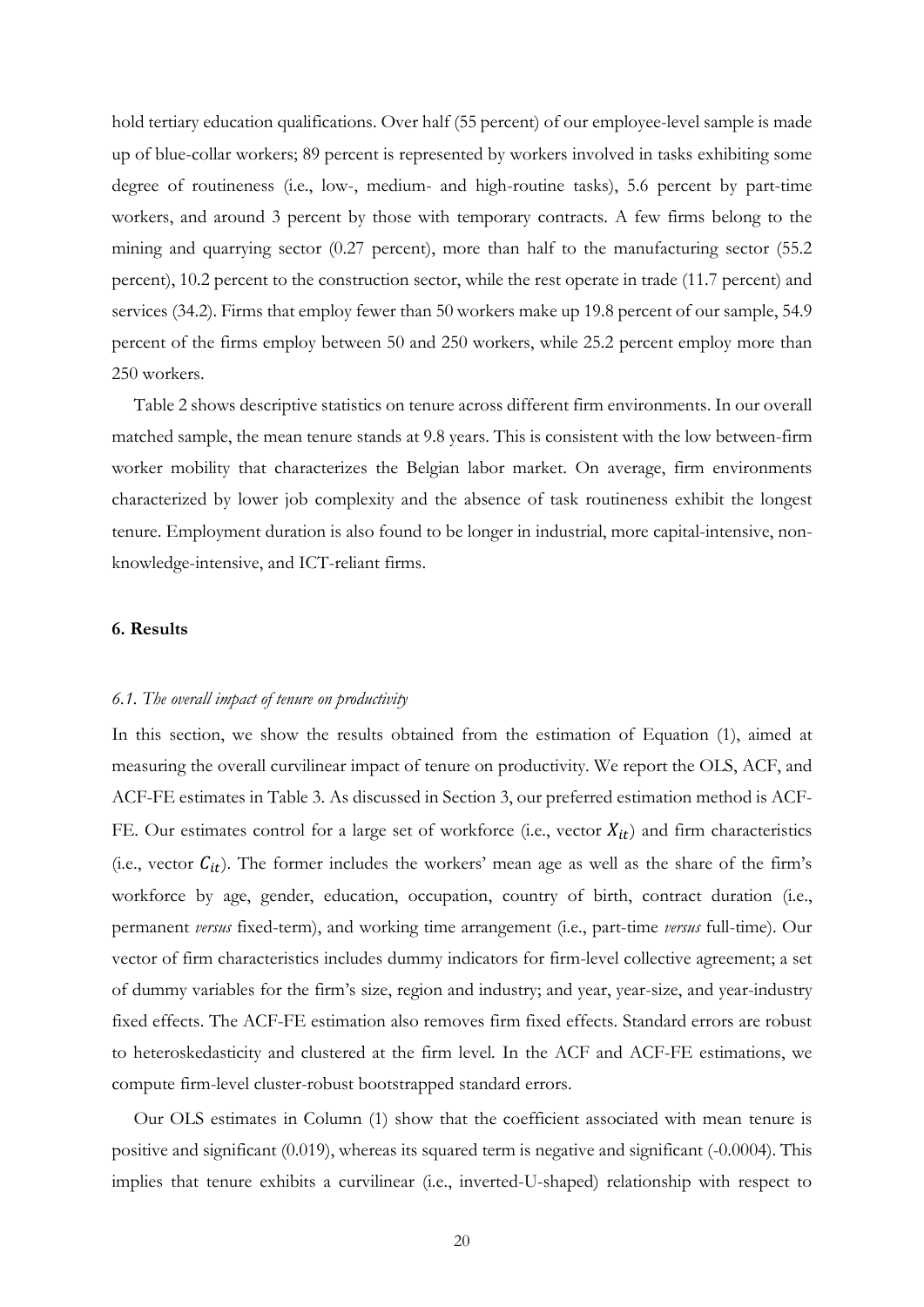productivity. Nevertheless, the OLS estimation is likely to suffer from endogeneity problems, stemming from unobserved characteristics of the firm and reverse causality. On the other hand, the ACF estimation provides more robust estimates since it controls for the fact that inputs and tenure can respond to productivity fluctuations. The ACF estimate (Column 2) of the impact of tenure is again found to be significantly curvilinear. The last columns in Table 3 report the ACF-FE estimates. As discussed earlier, ACF-FE enhances the ability of the control function method to capture the firm's unobserved productivity level, by explicitly removing firm fixed effects. The ACF-FE estimates in Column (3) confirm that, overall, tenure exhibits an inverted-U-shaped relationship with productivity. The coefficient on the linear tenure term is estimated to be 0.014, whereas the estimate for the quadratic tenure term is -0.0003 (both statistically significant at conventional levels). The impact of tenure on productivity is thus positive (albeit with decreasing returns) up to a certain point, after which it becomes negative. This inflection point occurs at around 23 years of average tenure in a firm, thus implying that any additional years of services with the current employer exert a positive (negative) impact on firm productivity before (after) that threshold. Notably, as such an inflection point occurs at substantially high levels of tenure (top 1 percent in the firm-level tenure distribution), marginal increases in average tenure are beneficial for firm productivity for most of the firms. In short, these results appear to uphold *Hypothesis 1*.

In order to complement this finding, we investigate the tenure-productivity nexus on the tenure composition of the workforce. We estimate, *via* ACF-FE, a specification of Equation (1), in which we look at how changes in the proportions of low- (until 5 years), medium- (between 6 and 11 years), and high-tenured (12 years or more) workers affect firm productivity. The share of workers with low tenure is our reference category. Our results in Column (4) of Table 3 show that the coefficient associated with the share of medium-tenured workers is positive and significant (equal to 0.218). The estimated coefficient associated with high-tenured workers is also positive and significant, but lower than the previous case (0.145). This implies that if the fraction of mediumtenured workers increases by one percentage point, productivity increases by around 0.22 percent, whereas an increase in the fraction of high-tenured workers by the same amount leads to a productivity increase of only 0.15 percent. These results thus appear to corroborate the existence of diminishing marginal returns to tenure on productivity. All in all, such findings point to an inverted-U-shaped impact of tenure on productivity, whereby a positive, though decreasing, impact emerges for almost all the firm-level tenure distribution. The existence of decreasing marginal returns to tenure is also confirmed by our analysis on the tenure composition of the workforce.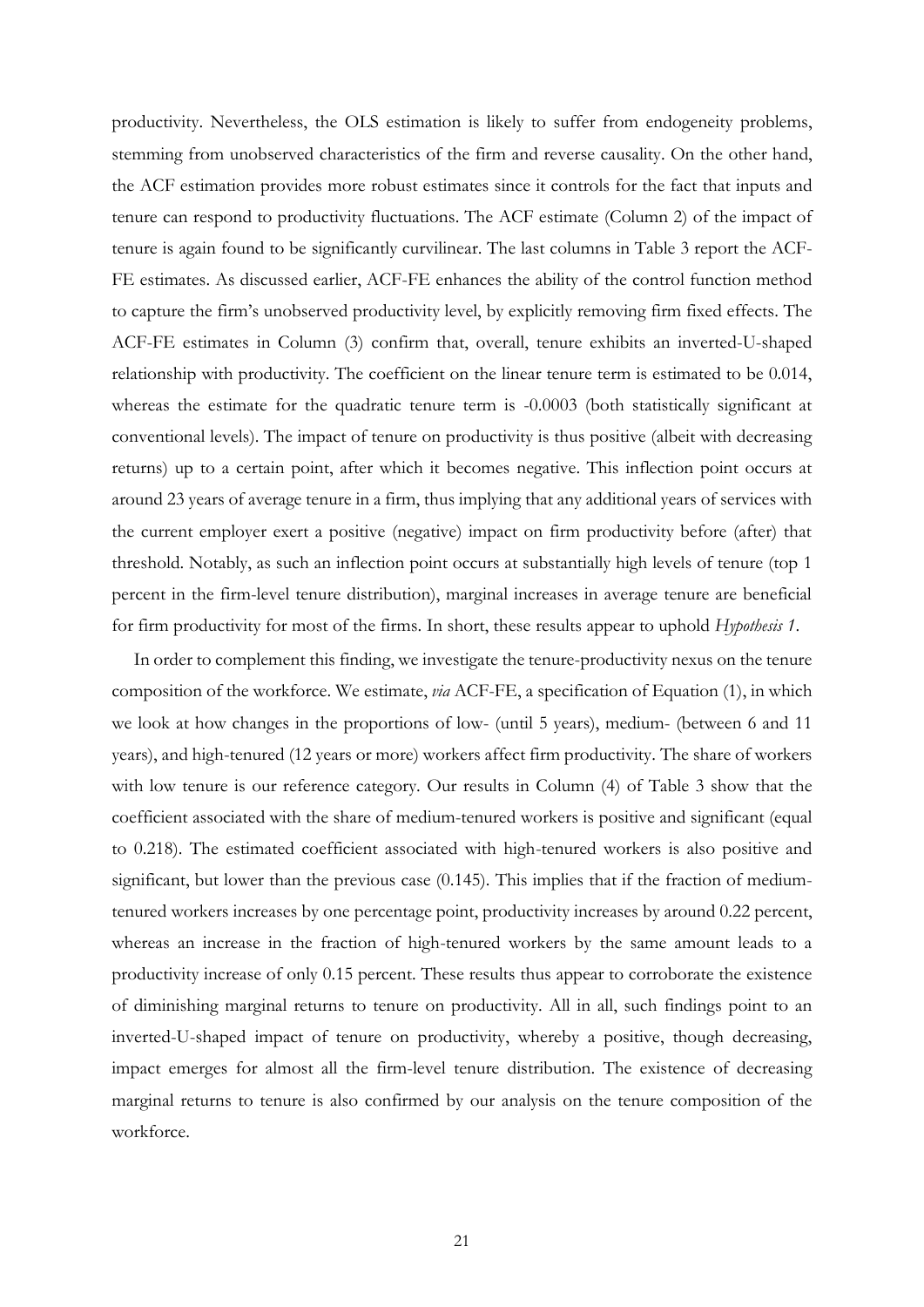#### *6.2. The diversified impacts of tenure on productivity: the role of workforce and firm characteristics*

We formulate two additional hypotheses on how certain workforce and firm characteristics can moderate the tenure-productivity link in Section 2. In this sub-section, we empirically test them *via* a set of moderating analyses. Consistently with the previous findings, we continue to focus on the curvilinear trend of the relationship. To do so, we rely on a specification of Equation (1), in which we interact the firm-level mean tenure variable with dummies that indicate whether the firm has low or high levels of tenure, respectively. The associated coefficients thus serve as indicators of the impact of additional years of tenure in contexts with low and high overall tenure. In this regard, we set our threshold at an intermediate value of firm-level tenure (i.e., 12 years), as this corresponds to the point along the tenure distribution at which decreasing marginal returns to tenure start occurring. We then estimate this specification through ACF-FE across a wide range of different firm environments (i.e., we conduct estimations on split samples, constructed on the basis of a wide set of workforce and firm dimensions).

According to *Hypothesis 2*, tenure may exert a strongly positive and significant – although decreasing – impact on productivity in firms characterized by a certain degree of task routineness and lower job complexity, respectively. No impact is expected on those firms that on average perform non-routine tasks. However, a delayed (and potentially enduring) productivity impact of tenure is expected for highly-complex jobs. To test the relevance of tasks, we focus on firms characterized by the absence of routineness as opposed to those exhibiting a certain degree of routineness. In practice, we distinguish such categories on the basis of whether the share of nonroutine and routine jobs $^{20}$  is above the panel average, respectively. We distinguish between lowand high-skilled contexts to analyze job complexity. In particular, we define those firms that feature a higher share of low-to-medium-skilled occupations than the panel average as 'low-skilled environments'. Similarly, we define those firms that present above-average shares of high-skilled occupations as 'high-skilled environments'. 21

The results are shown in Table 4. When looking at relatively routine contexts, the estimated coefficients for the interaction of mean tenure with both low and high overall tenure are statistically significant and equal to 0.011 and 0.008, respectively. An additional year of tenure is therefore found to exert a significantly beneficial impact on productivity in situations where tasks are generally characterized by a certain degree of routineness. This is consistent with our theoretical predictions as, in these contexts, seniority with the current employer underpins extensive

<sup>20</sup> Occupations that fall into the low, medium, and high-routine quartiles of our routine intensity index are categorized as 'routine jobs' (see Section 5 for details).

<sup>21</sup> Low-to-medium-skilled occupations (belonging to 'low-skilled environments') include craft and related trade workers, plant and machine operators and assemblers, elementary occupations, clerical support workers, services and sales workers. High-skilled occupations (belonging to 'high-skilled environments') include managers, professionals, technicians and associate professionals.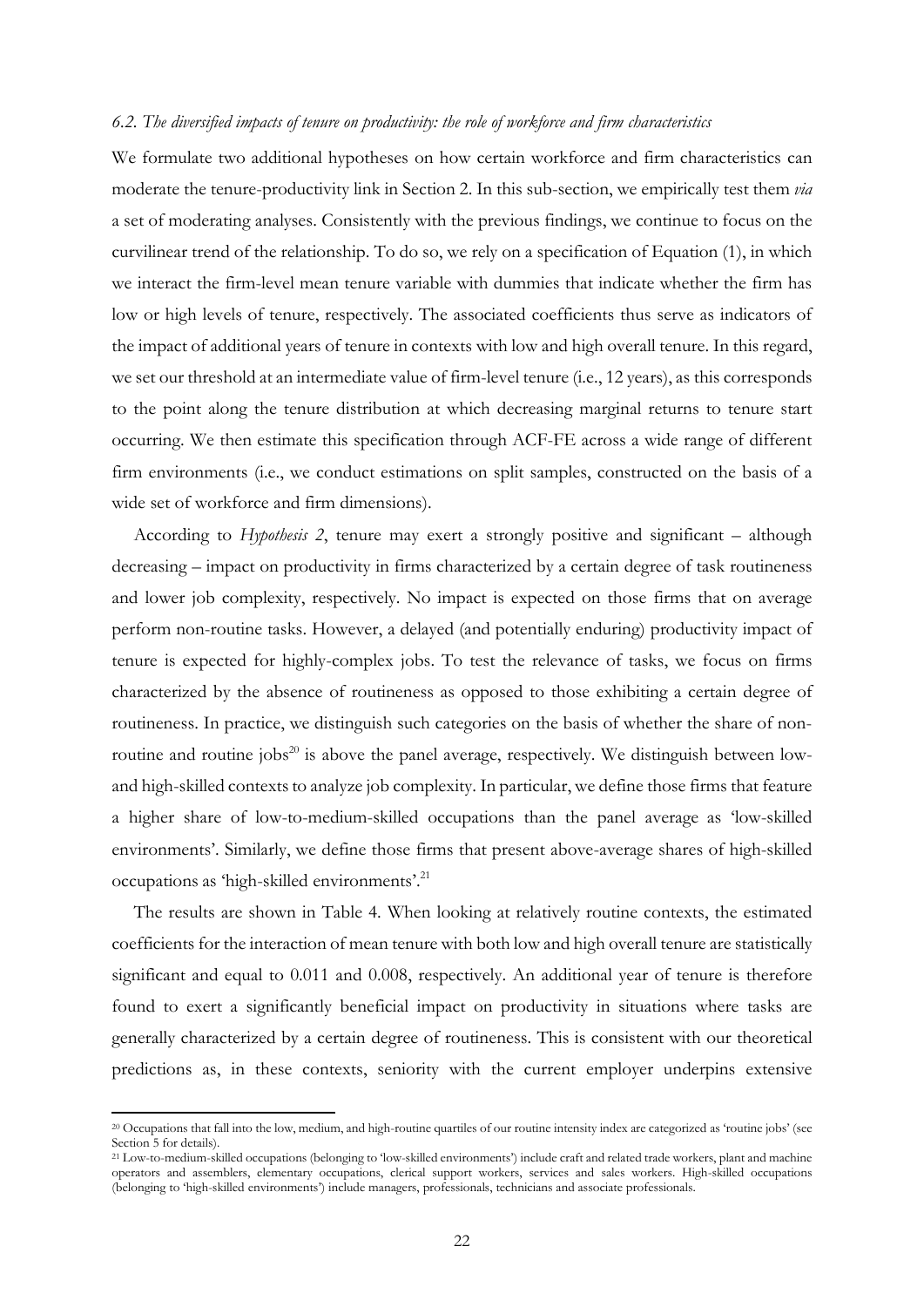organizational knowledge on how to perform adequately and with little effort. Relatively routine tasks are in fact characterized by steeper learning curves, which are easier to climb. This is the case, for instance, of product packaging or data entry, or of tasks performed in production processes focused on specialized goods and services (and where firm-specific experience becomes a performance-enhancing asset; Bryson et al., 2020). Nevertheless, as expected, we also find decreasing marginal returns to tenure. Consistently with our theoretical predictions, this may be linked to the workforce experiencing knowledge-related barriers (e.g., the introduction of a new technology, caps on learning) and/or declines in cognitive and physical abilities, an increased sense of boredom, a loss of motivation, lower engagement, and continuance commitment. On the contrary, when looking at prevalently non-routine contexts, the impact of tenure on productivity is not found to be statistically significant, regardless of the overall average tenure in the firm. In line with our hypothesis, and given their implicit unpredictability and irregularity, non-routine tasks prevalently benefit from cognitive and manual abilities, rather than extensive firm-specific experience, to achieve improved performance.

As far as job complexity is concerned, tenure seems to be beneficial to a great extent for firm productivity across the entire skill spectrum. As expected, when looking at low-skilled environments (e.g., those involving assembly-line workers or other jobs that on average require lower skills), the estimated coefficients for firms with low and high overall average tenure are statistically significant and amount to 0.025 and 0.017, respectively. In line with the effect found for routine tasks, these results confirm that, in contexts with lower job complexity (i.e., shorter learning curves), the positive impact of accumulated tenure is stronger, but decreases for higher levels of tenure. On the other hand, a delayed (and enduring) impact of tenure on productivity is found in high-skilled environments (e.g., those involving specialized technicians or professionals). Once again, this is in line with our theoretical predictions. In this case, the coefficients are positive, statistically significant, and with increasing magnitude (0.011 and 0.013 for low and high overall average tenure, respectively). Our results highlight that, in highly-complex jobs, workers usually require a longer time to fully acquire all the necessary competencies/knowledge to become fully performing. Additionally, when comparing the coefficients associated with high levels of tenure for low- and high-skilled environments (i.e., 0.013 *versus* 0.017), we find support to our intuition that cognitive abilities may partly offset the positive effects of productivity accrued through firmspecific experience when the job is more complicated and, potentially, less monotonous.<sup>22</sup> Overall, such results uphold *Hypothesis 2*.

<sup>22</sup> For instance, in our sample, complex occupations such as 'Chief Executives, Senior Officials, and Legislators' (ISCO 11) fall into the 'non-routine-intensive' category (see footnote 17).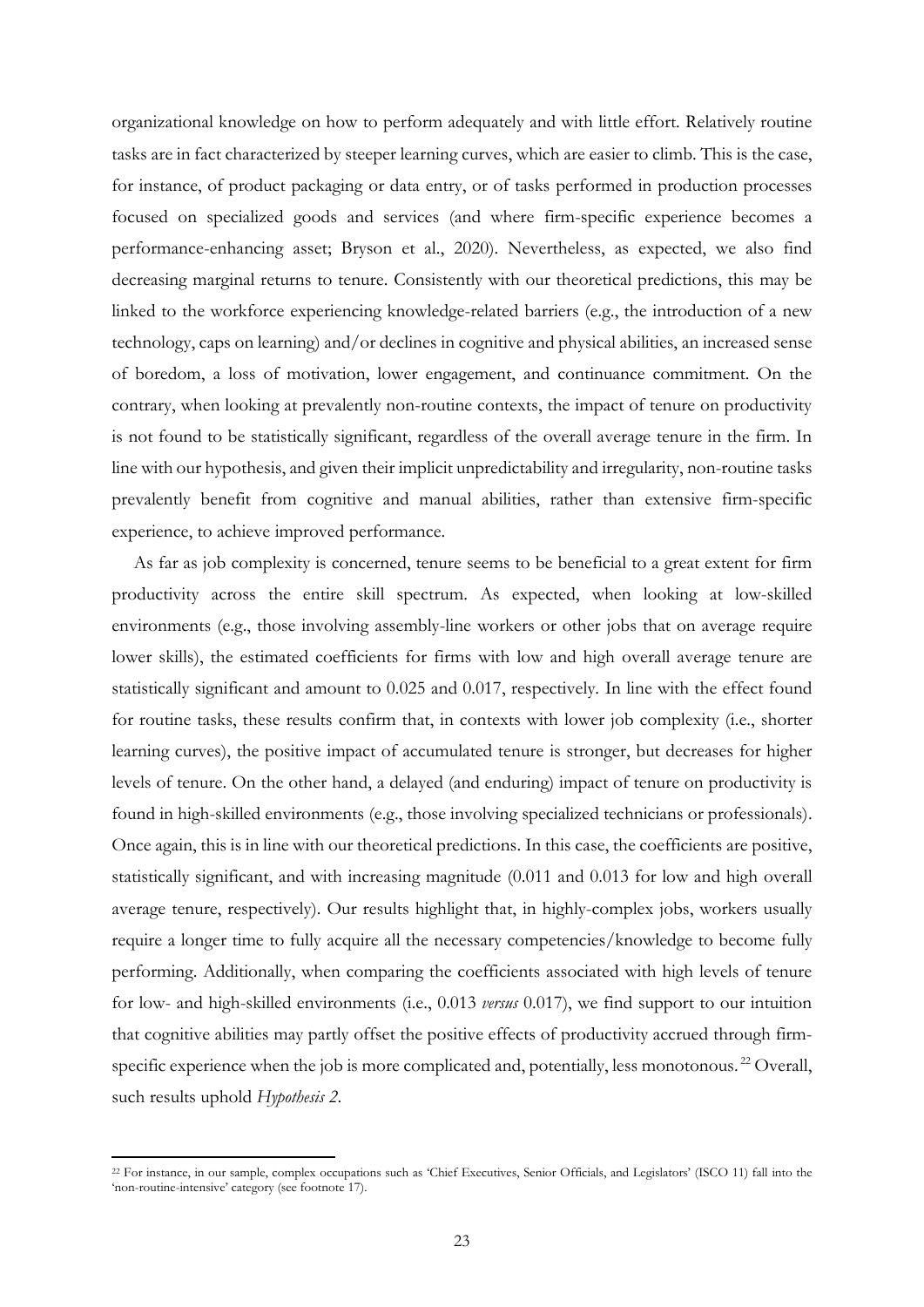According to *Hypothesis 3*, which extends the discussion related to tasks and job complexity, we expect tenure to exert a significant impact on performance in environments that feature highly routinized and less complex production processes and, more generally, where firm-specific experience results in a rapid mastery of a job. To this end, we identify a set of relevant firm characteristics, and categorize firms on the basis of their sector (i.e., industrial *versus* non-industrial), degree of knowledge-intensity (i.e., knowledge-intensive *versus* non-knowledge-intensive), type of technology (ICT *versus* non-ICT), and capital-intensity (i.e., capital-intensive *versus* non-capitalintensive). The results are reported in Table 5.

Our ACF-FE estimates highlight a significant and beneficial impact of tenure – albeit with mostly decreasing marginal returns – on firm productivity in high capital-intensive and industrial firms. This may be illustrative, for instance, of the important role of tenure in contexts that are highly dependent on investments in fixed assets (e.g., automobile manufacturing industry) and which may require employees to support machines through somewhat routine-intensive tasks and jobs of lower complexity (Marcolin et al., 2016c; Acemoglu & Autor, 2011; Goos et al., 2014). A similar rationale applies to what we find for non-knowledge-intensive and non-ICT reliant firm environments (0.025 for low tenure, 0.015 for high tenure; 0.007 for low tenure, 0.005 for high tenure; respectively). All these cases reflect our findings on workforce characteristics, as decreasing marginal returns to tenure have mostly been observed (i.e., lower productivity impacts for high levels of overall average tenure).<sup>23</sup> These instances are, once again, coherent with our predictions of steeper learning curves, given the relatively simpler nature of tasks and processes involved therein.

Interestingly, in knowledge-intensive environments (e.g., scientific research, telecommunications), we detect a significantly negative impact (-0.009) for high levels of average tenure. This is consistent with the findings that innovation- and ICT-intensive industries generally exhibit a positive correlation with employment levels in non-routine occupations and highlycomplex occupations. Therefore, our finding is in line with the idea that, in firms characterized by more dynamic, innovative, and fast-paced processes, the knowledge or expertise requirements for a specific (technical) discipline may rather be met by less tenured, younger, more up-to-date, innovative and fresh-thinking employees. This is also in line with the results found for highlycomplex firm environments. Cognitive abilities thus appear to dominate the potential benefits of tenure (stemming, for instance, from a greater familiarity with internal procedures) and are essential for increased performance in highly innovative and technological industries. The obtained results on firm characteristics thus uphold *Hypothesis 3*.

<sup>23</sup> An exception is represented by high capital-intensive firms, where the two coefficients retain a similar magnitude.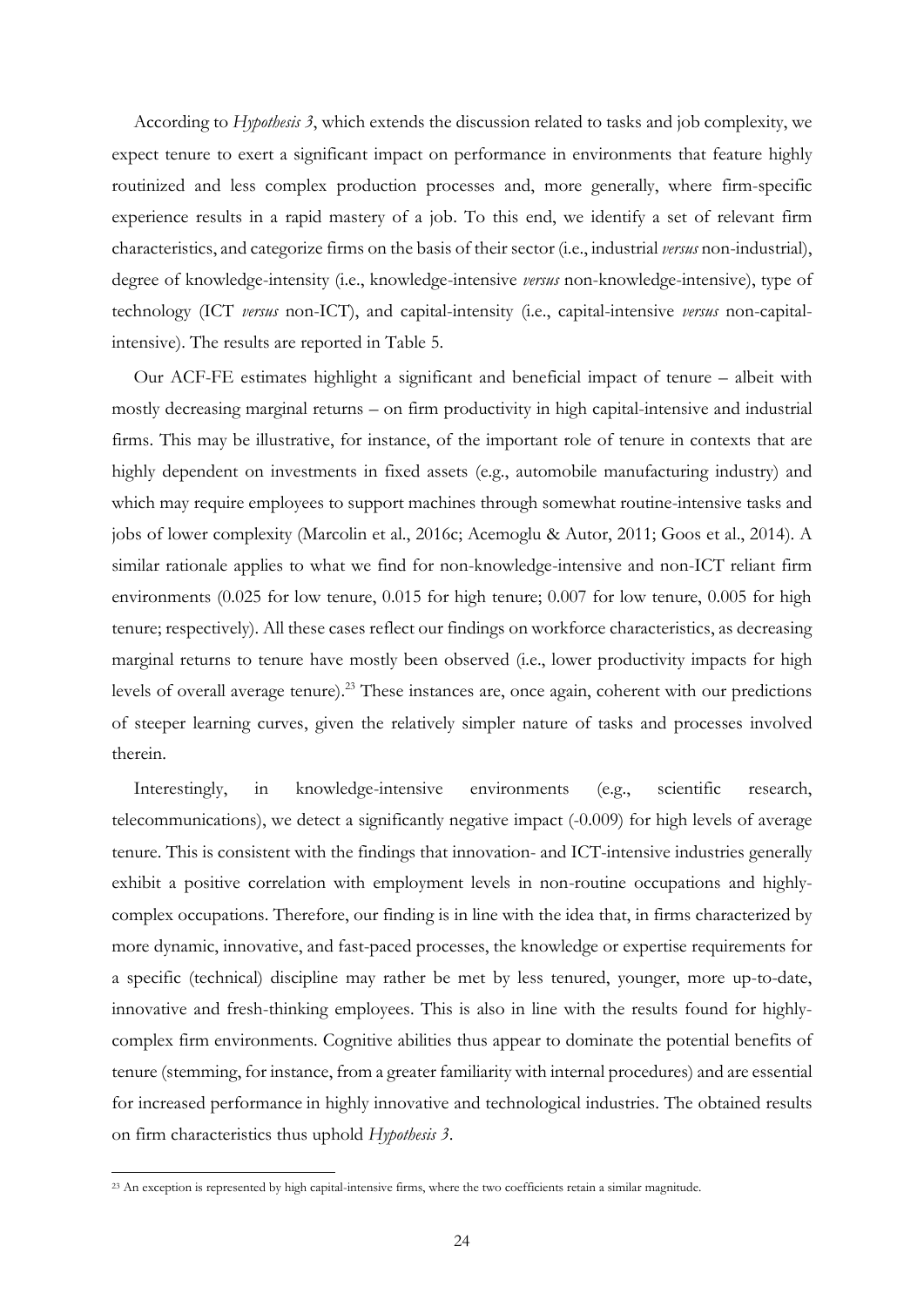#### **7. Conclusions**

This paper has investigated the impact of firm-specific experience (i.e., tenure) on an objective measure of firm performance (i.e., productivity). To the best of our knowledge, this paper is the first to provide empirical evidence on the tenure-productivity relationship (across a wide range of workforce and firm dimensions) using rich longitudinal matched employer-employee data and robust estimation techniques. We have dealt with the endogeneity issues that arise from unobserved firm heterogeneity and reverse causality by adopting a modified version of recent semiparametric control function approaches (i.e., ACF and ACF-FE).

In line with the recent theoretical predictions, we find that tenure exhibits an inverted-U-shaped relationship with respect to productivity. The impact of tenure on productivity is thus positive (albeit with decreasing returns) up to a certain point, after which it becomes negative. However, the inflection point of our relationship occurs at a high level of average tenure in the firm, thus implying that additional years of service with the current employer exert a positive impact on firm productivity for most of the firms in our sample (more than 99 percent). Our complementary analysis on the tenure composition of the workforce corroborates the existence of decreasing marginal returns to tenure. Consequently, our results show that the tenure-driven benefits achieved from extensively accumulated human capital, tacit knowledge, workers' self-selection, and higher embeddedness within organizations do not appear to endure over time.

We have also found that the impact of tenure differs widely across the workforce and firm characteristics. Tenure is particularly beneficial for productivity in contexts characterized by a certain degree of routineness and lower job complexity. Consistently, our findings indicate that tenure is more relevant for performance in industrial and high capital-intensive firms, as well as in firms that are less reliant on knowledge- and ICT-intensive processes. Such results are in line with predictions of stronger benefits for firm-specific experience in contexts with relatively steep learning curves, which leads workers to become fully performing at what they do in a shorter period of time. Nevertheless, the decreasing nature of the impact may coincide with a sense of boredom\loss of motivation, continuance commitment, or with the fact that a cap on organizational knowledge (and the related performance potential) has been reached. On the other hand, a delayed (and more enduring) impact of tenure on productivity is found in high-skilled environments. This reflects higher job complexity and longer learning curves. In terms of firm characteristics, the type of sector, the type of technology, and the degree of knowledge- and capitalintensity affect the returns to tenure to a great extent over time. The impact of tenure on performance is particularly beneficial in industrial and high capital-intensive contexts, as well as in non-knowledge-intensive and non-ICT-reliant firms. Such findings are consistent with the idea of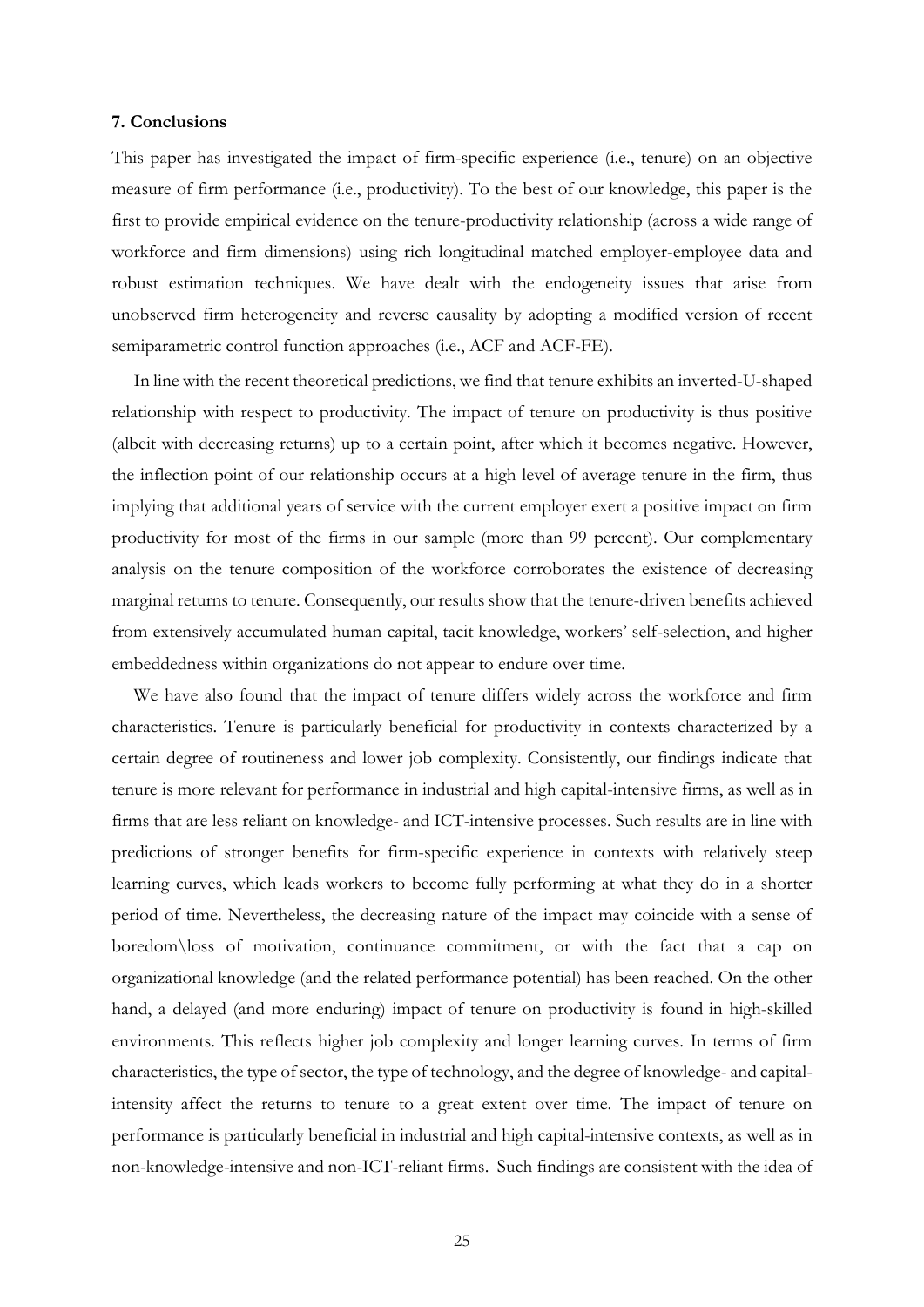tenure exerting a direct (and positive) impact on performance when production and learning processes are straightforward in nature.

From a policy perspective, our findings have wide implications. In line with recent debates, the main implication is that tenure is not necessarily a panacea for improved firm productivity. On the contrary, a careful consideration of workforce and sectoral specificities is essential to design effective employee retention strategies that are compatible with long-term competitiveness and growth. If not adequately offset, decreasing marginal returns to tenure may further exacerbate the economic strains on a firm *via* decreased productivity as well as higher labor costs. This is particularly relevant in contexts in which tenure is rewarded through seniority-based pay mechanisms and which, at the same time, are characterized by a strong wage pressure (i.e., large wage differences between less- and more-tenured workers). In this regard, Baeten et al. (2018) emphasize some criticalities concerning the boundless link between tenure and pay. They found that the latter may result in a 'golden-cage effect'. Their idea, which has also been supported by other studies, highlights that extensively rewarding tenure through progressively higher wages might end up being counterproductive, as only low-performing employees would be retained. Indeed, high performers can easily find alternative employment opportunities in which their skills and performance are valued more than mere seniority.

This discussion is topical, in view of recent demographic developments, characterized by widespread population aging, which imply longer tenures as a result of higher participation rates of older workers (Bryson et al., 2020). In the EU, it is expected that the number of older workers will increase substantially (i.e., by 10 percentage points from 2019 to 2070 – European Commission, 2021). Given the close correlation between wage pressure and labor market participation of older workers (Baeten et al., 2018), it will become a key challenge to keep the workforce productive and engaged for a longer time to sustain competitiveness, economic growth, and healthy public finances over the coming decades. Policy makers should proactively cooperate with social partners to promote a debate on the existing wage policy schemes, which rely on seniority-based pay progression, but are generally accompanied by a sluggish productivity growth. This will be key to laying the groundwork for a better alignment with workers' performance potential, the current labor market trends, workers' needs and expectations, and the firms' longrun success strategies.

In this regard, although no one-size-fits-all approach is compatible with the numerous interfirm occupational, sectoral, and cultural specificities, the implementation of *ad-hoc* hybrid remuneration schemes could be an interesting way forward. Pay progression and career development could be linked to the acquisition of job-related skills (Eurofund, 2019). Baeten et al.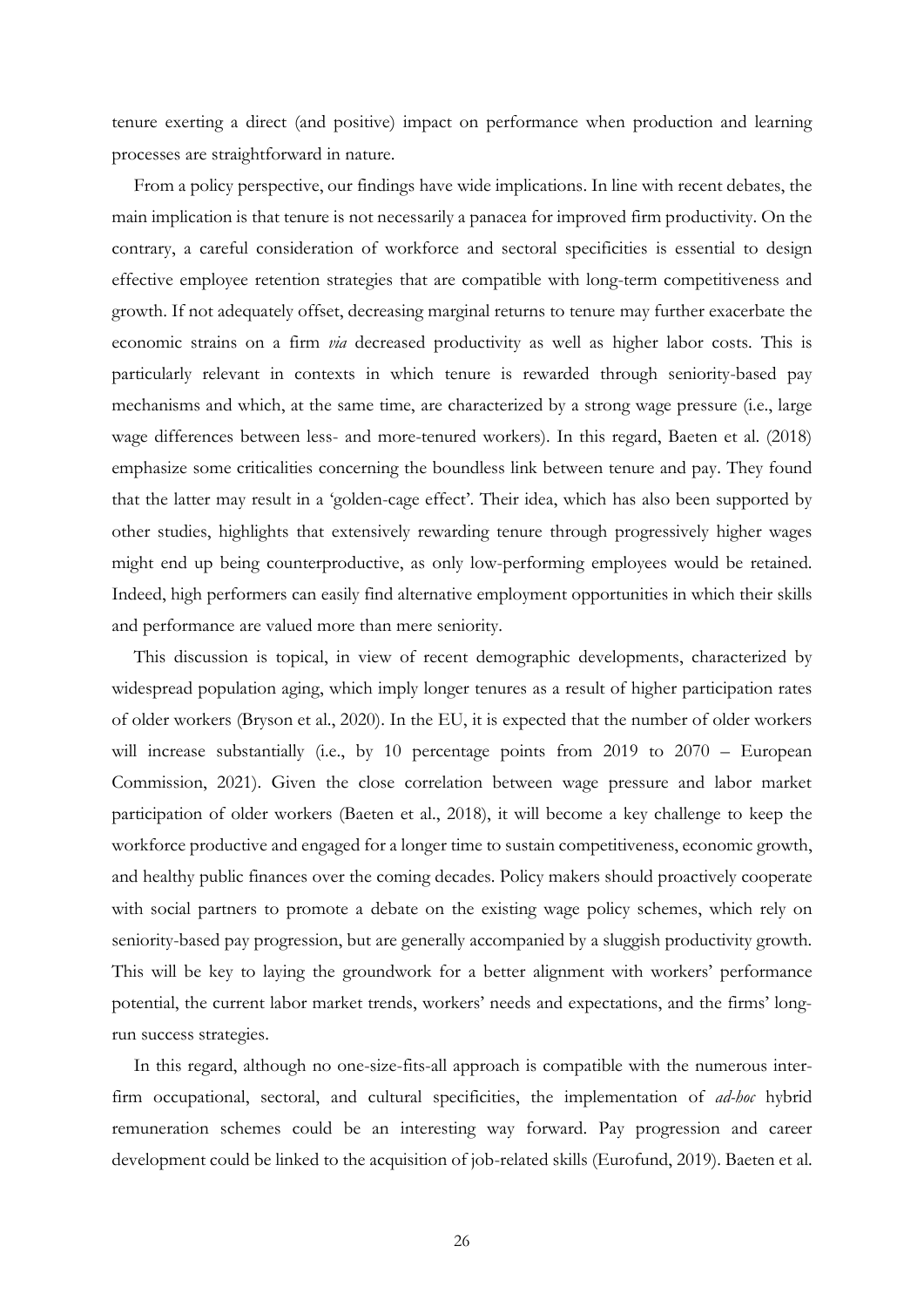(2018) also suggest a customizable combination of fixed seniority-based pay and variable performance-related remuneration, enriched with additional flexible rewards, to meet the needs of a diverse and changing workforce. Tenure should be rewarded *via* progressively higher pay during the first years of employment (although conditional to the achievement of a minimally acceptable performance level), when experience has a more direct impact on performance (Sturman, 2003). However, after a certain number of years, such a system should be capped to avoid falling into a 'golden-cage trap'*.* Pay should then be increased in parallel with individual and collective meritbased performance measures (thus reducing episodes of high turnover, poor loyalty, and social loafing). Additional flexible rewards, such as financial assets, learning and development opportunities, well-being, mobility, and flexibility, may further help to improve employees' engagement and satisfaction, and keep them productive for a longer period.

Our findings also provide relevant insights for human resource management discussions, particularly in those contexts in which the tasks, sectors and occupations are more likely to experience long-term deteriorating effects of tenure on productivity. In this regard, more emphasis should be placed on designing adequate remuneration scheme structures and combining them with effective performance evaluation systems. Viable strategies to minimize the risks of continuance commitment, lower engagement and motivation should also move in the direction of a better skill recognition and appreciation, regular attention to the workers' needs, career development by means of training and development, together with coaching, mentoring, and flexibility opportunities. More efforts should be focused on devising transparent, fair, and cohesive work environments. Extensive social consultation processes and well-designed legislative architectures will be imperative to set up the right incentives.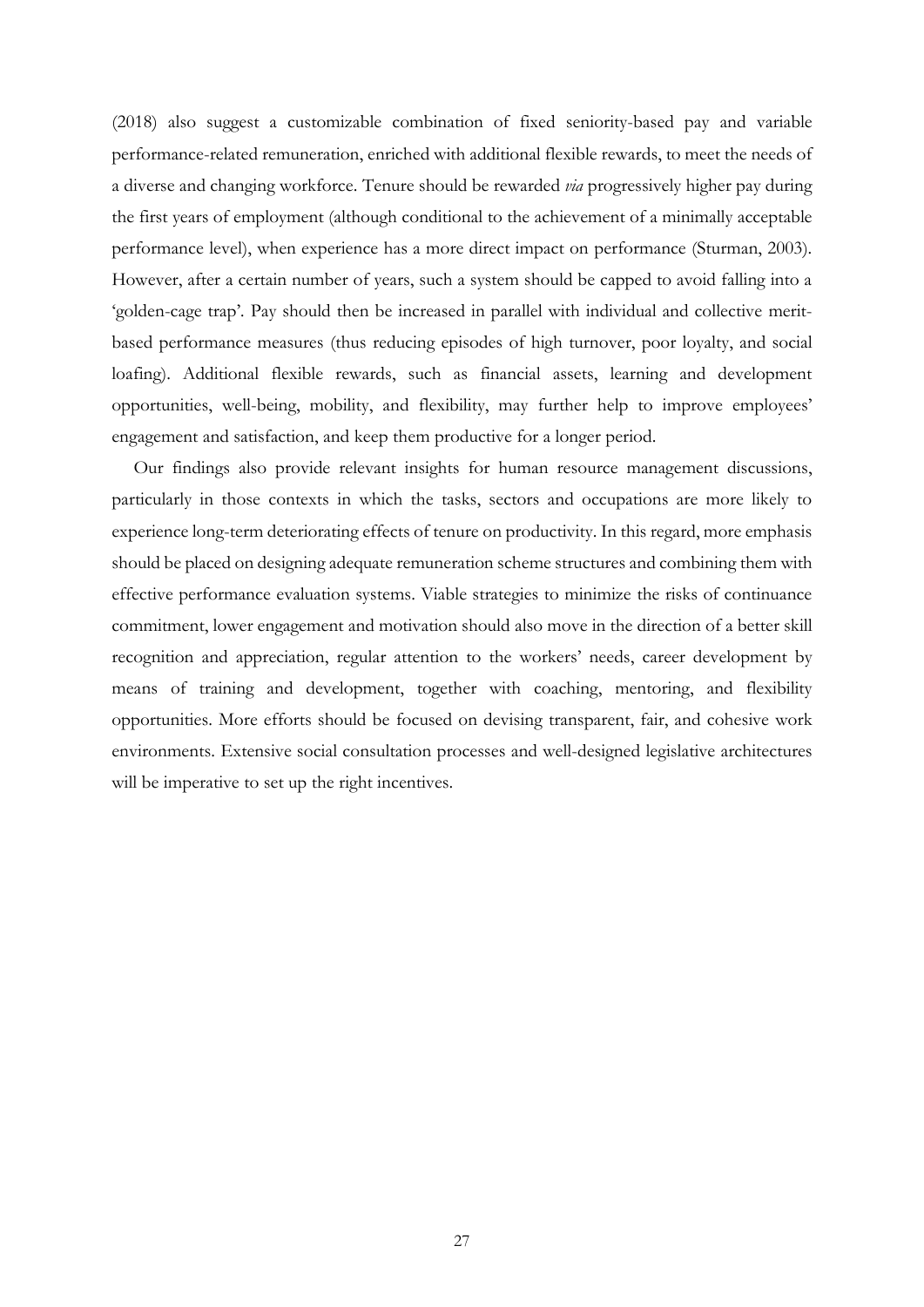| Variable                                                       | <b>Notes</b>                                               | Mean           | Std. Dev.      |
|----------------------------------------------------------------|------------------------------------------------------------|----------------|----------------|
| Firm characteristics                                           |                                                            |                |                |
| Employees                                                      | Number of employees                                        | 200.25         | 335.14         |
| Value added                                                    | expressed in FTE<br>1000 euros, deflated at<br>2005 prices | 18,507.742     | 41,669.022     |
| Capital                                                        | 1000 euros, deflated at<br>2005 prices                     | 62,078.513     | 381,329.842    |
| Intermediate inputs                                            | 1000 euros, deflated at<br>2005 prices                     | 58,209.956     | 438,928.090    |
| Gender, age, education, type of task<br>Share of females       |                                                            |                | 0.242          |
| Share of young workers                                         |                                                            | 0.266<br>0.299 | 0.169          |
| Share of prime-age workers                                     | At most 34 years of age<br>Between 35 and 49 years         | 0.494          | 0.151          |
|                                                                | of age                                                     |                |                |
| Share of older workers                                         | Over 50 years of age                                       | 0.206          | 0.146          |
| Share of workers with a low level of education                 | Less than a high school<br>diploma<br>(ISCED 1 and 2)      | 0.287          | 0.294          |
| Share of workers with a medium level of education              | High school diploma<br>(ISCED 3 and 4)                     | 0.456          | 0.295          |
| Share of workers with a high level of education                | More than a high school<br>diploma<br>(ISCED 5, 6, and 7)  | 0.255          | 0.276          |
| Share of workers in routine tasks                              |                                                            | 0.894          | 0.205          |
| Share of workers in non-routine tasks                          |                                                            | 0.105          | 0.205          |
| Share of white-collar workers, of which:                       |                                                            | 0.443          |                |
| Share of managers                                              |                                                            | 0.040          | 0.079          |
| Share of professionals                                         |                                                            | 0.106          | 0.181          |
| Share of technicians and associate professionals               |                                                            | 0.093          | 0.157          |
| Share of clerks                                                |                                                            | 0.170          | 0.202          |
| Share of service workers, and shop and market sales<br>workers |                                                            | 0.034          | 0.139          |
| Share of blue-collar workers, of which:                        |                                                            | 0.554          |                |
| Share of craft and related trade workers                       |                                                            | 0.231          | 0.317          |
| Share of plant and machine operators, and assemblers           |                                                            | 0.222          | 0.302          |
| Share of workers involved in elementary occupations            |                                                            | 0.101          | 0.216          |
| Share of workers with fixed-term contracts                     |                                                            | 0.030          | 0.079          |
| Share of part-time workers                                     | <30 hours per week                                         | 0.056          | 0.116          |
| <b>Sectors</b>                                                 |                                                            |                |                |
| Mining and quarrying                                           |                                                            | 0.002          | 0.052          |
| Manufacturing                                                  |                                                            | 0.552          | 0.497          |
| Construction                                                   |                                                            | 0.102          | 0.303          |
| Trade                                                          |                                                            | 0.117          | 0.322          |
| Services                                                       |                                                            | 0.342          | 0.474          |
| Firm size                                                      |                                                            |                |                |
| Fewer than 50 employees                                        |                                                            | 0.198          | 0.398          |
| Between 50 and 250 employees                                   |                                                            | 0.549<br>0.252 | 0.497          |
| More than 250+ employees<br><b>Observations</b>                |                                                            |                | 0.434<br>6.971 |

### **Table 1: Sample summary statistics (firm-level) – Overall variables**

*Notes:* ISCED, international standard classification of education.

*Source:* SES-SBS data set (years 2005-2016).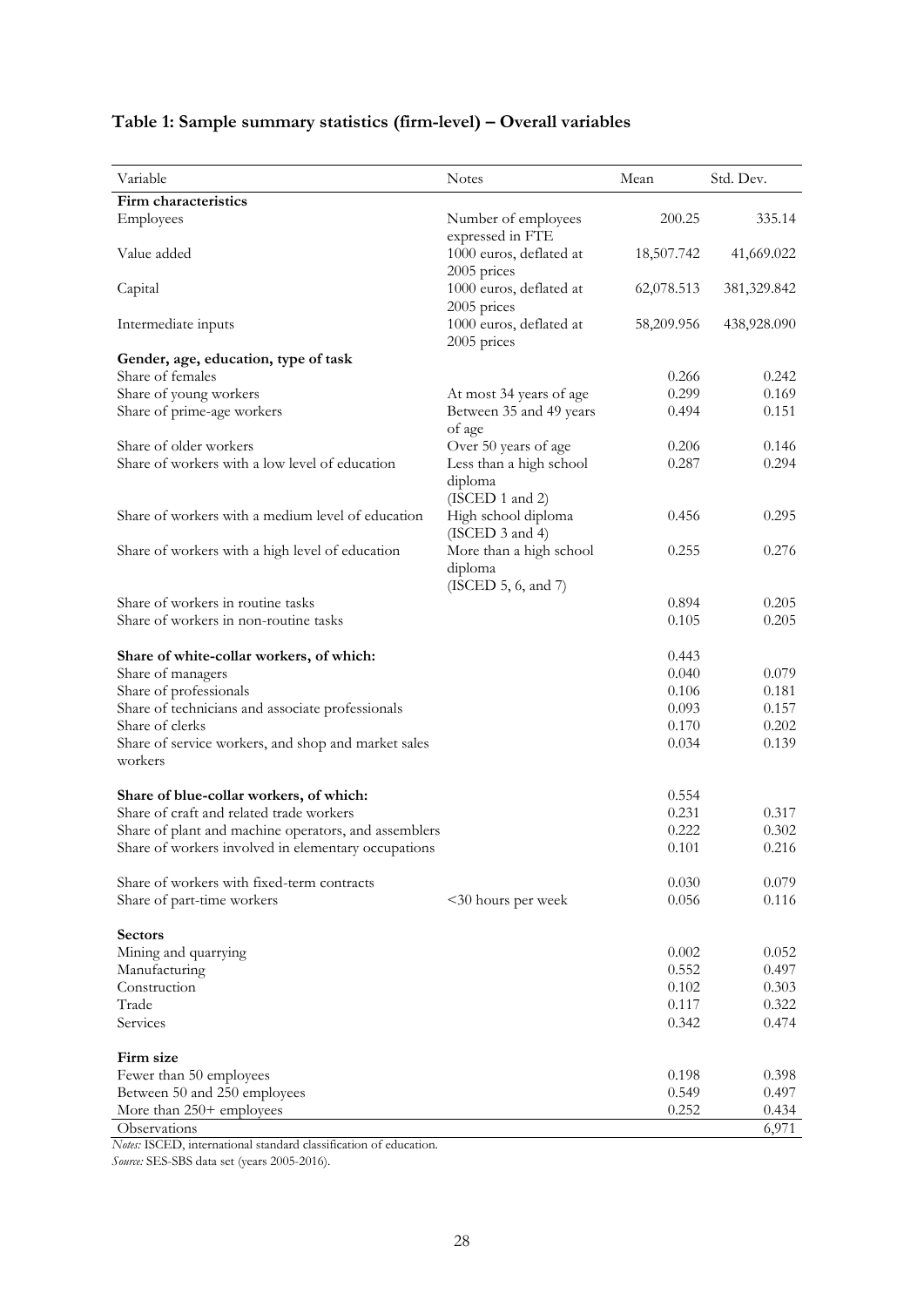| Variable                                            | Mean  | Std. Dev. | Observations |
|-----------------------------------------------------|-------|-----------|--------------|
| Mean tenure of the overall matched sample           | 9.80  | 4.95      | 6,971        |
|                                                     |       |           |              |
| Workforce characteristics                           |       |           |              |
| Mean tenure of non-routine environments             | 10.21 | 5.24      | 1,896        |
| Mean tenure of routine environments                 | 9.64  | 4.82      | 5,075        |
| Mean tenure of low-skilled environments             | 9.83  | 4.95      | 4,554        |
| Mean tenure of high-skilled environments            | 9.73  | 4.95      | 2,417        |
|                                                     |       |           |              |
| Firm characteristics                                |       |           |              |
| Mean tenure in industrial environments              | 10.81 | 4.80      | 4,585        |
| Mean tenure in non-industrial environments          | 7.84  | 4.63      | 2,386        |
| Mean tenure in high capital-intensive environments  | 9.96  | 4.76      | 3,741        |
| Mean tenure in low capital-intensive environments   | 9.61  | 5.15      | 3,230        |
| Mean tenure in knowledge-intensive environments     | 8.99  | 5.29      | 1,398        |
| Mean tenure in non-knowledge-intensive environments | 10.00 | 4.84      | 5,573        |
| Mean tenure in ICT environments                     | 10.00 | 5.08      | 3,124        |
| Mean tenure in non-ICT environments                 | 9.63  | 4.83      | 3,847        |

#### **Table 2: Sample summary statistics (firm-level) — tenure across firm environments**

*Notes:* Mean tenure is measured as the number of years a worker has been employed in a given firm. Non-routine environments are defined as firms in which the share of non-routine tasks is above the corresponding panel mean; Routine environments are defined as firms in which the share of routine tasks is above the corresponding panel mean. Low-skilled environments are defined as firms in which the share of low-to-medium-skilled workers (i.e., craft and related trade workers, plant and machine operators, and assemblers, elementary occupations, clerical support workers, services and sales workers) is above the corresponding panel mean; High-skilled environments are defined as firms in which the share of high-skilled workers (i.e., managers, professionals, technicians and associate professionals) is above the corresponding panel mean. Industrial environments include firms belonging to the mining and quarrying, manufacturing and construction sectors. Nonindustrial environments include firms in the trade and services sectors. We followed the Knowledge Intensive Activities classification by NACE Rev. 2, based on Eurostat, to define the knowledge (non-knowledge) intensive environments. In the ICT classification, we classified firms as belonging to sectors that use or produce ICT goods and services intensively and those that do not. Such a subdivision is based on the ICT taxonomy developed by O'Mahony and van Ark (2003) and then adapted to the revised NACE Rev.2 classification. We classified low (high) capital-intensive environments as those firms whose panel-average capital-to-labor ratio is below (above) the median.

*Source:* SES-SBS data set (years 2005-2016).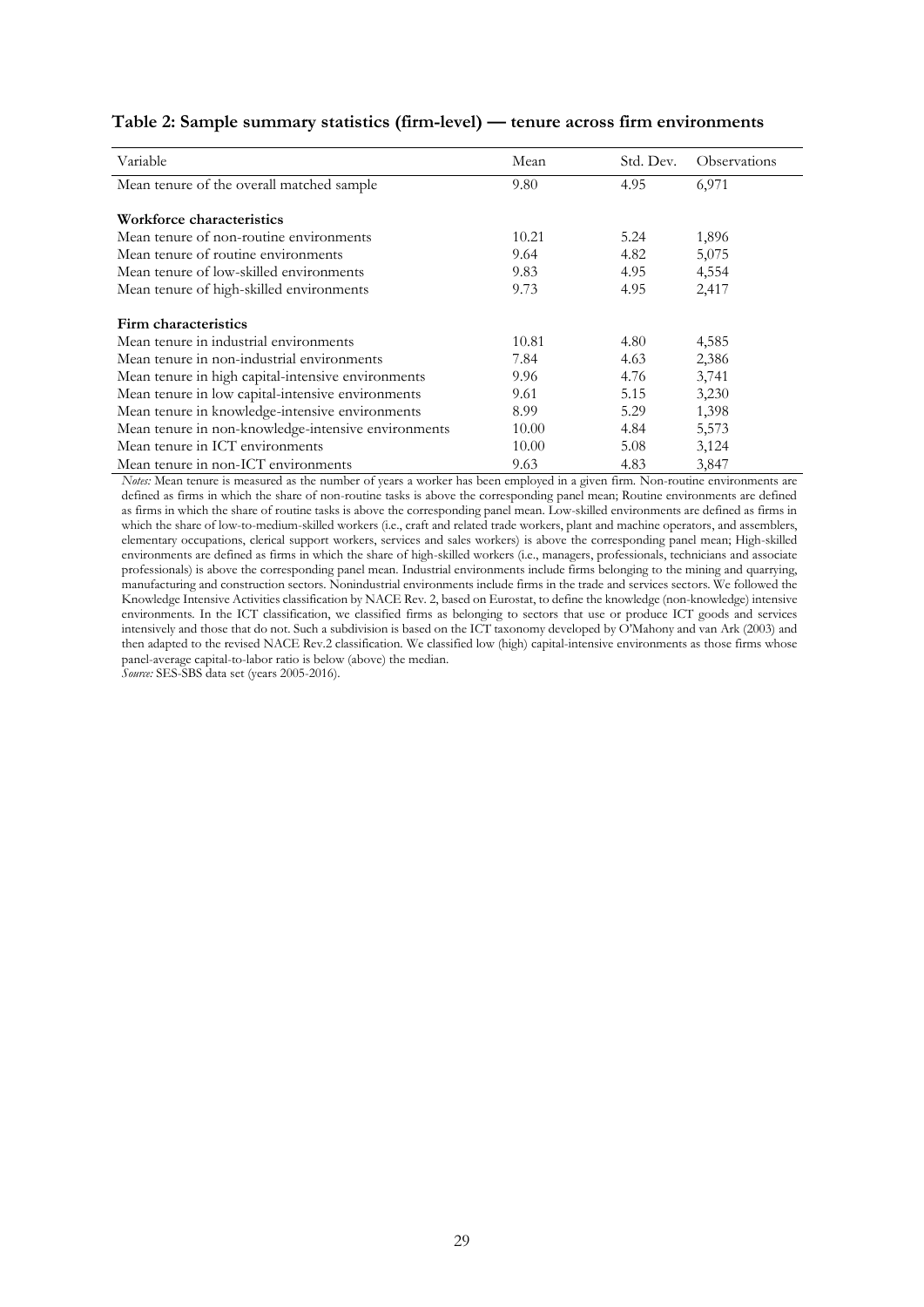| Dependent variable: y <sub>it</sub>                       | (1)            | (2)            | (3)         | (4)                 |
|-----------------------------------------------------------|----------------|----------------|-------------|---------------------|
| Variable                                                  | <b>OLS</b>     | ACF            | ACF-FE      | ACF-FE              |
| $l_{it}$                                                  | $0.903***$     | $0.781***$     | $0.904***$  | $0.900***$          |
|                                                           | (0.025)        | (0.066)        | (0.067)     | (0.051)             |
| $k_{it}$                                                  | $0.127***$     | $0.226***$     | 0.061       | 0.062               |
|                                                           | (0.010)        | (0.042)        | (0.066)     | (0.055)             |
| Mean tenure                                               | $0.019**$      | $0.019***$     | $0.014***$  |                     |
|                                                           | (0.009)        | (0.004)        | (0.005)     |                     |
| Mean tenure - squared                                     | $-0.0004*$     | $-0.0003*$     | $-0.0003**$ |                     |
|                                                           | (0.000)        | (0.000)        | (0.000)     |                     |
|                                                           |                |                |             |                     |
| Share of medium-tenured workers (between 6 and 11 years)  |                |                |             | $0.218**$           |
|                                                           |                |                |             | (0.090)             |
| Share of high-tenured workers (12 years or more)          |                |                |             | $0.145***$          |
|                                                           |                |                |             | (0.024)             |
|                                                           |                |                |             |                     |
| Mean worker's age                                         | $-0.005$       | 0.002          | $-0.005*$   | $-0.005**$          |
|                                                           | (0.005)        | (0.004)        | (0.002)     | (0.002)             |
| Share of older workers                                    | 0.055          | $-0.158*$      | 0.063       | 0.074               |
|                                                           | (0.119)        | (0.093)        | (0.064)     | (0.062)             |
| Share of female workers                                   | $-0.103*$      | $-0.053$       | $-0.060$    | $-0.056$            |
|                                                           | (0.057)        | (0.050)        | (0.045)     | (0.045)             |
| Share of workers with medium and high levels of education | $0.164***$     | $0.124***$     | 0.005       | 0.006               |
|                                                           | (0.033)        | (0.027)        | (0.021)     | (0.021)             |
| Share of white-collar workers                             | $-0.508***$    | $-0.343***$    | $-0.037$    | $-0.038$            |
|                                                           | (0.049)        | (0.040)        | (0.035)     | (0.035)             |
| Share of native-born workers                              | 0.005          | 0.006          | $-0.079$    | $-0.072$            |
|                                                           | (0.076)        | (0.066)        | (0.058)     | (0.059)             |
| Share of part-time workers                                | $-0.293**$     | $-0.151$       | $0.283***$  | $0.297***$          |
|                                                           | (0.112)        | (0.099)        | (0.071)     | (0.071)             |
| Share of workers with fixed-term contracts                | $-0.220*$      | $-0.112$       | $-0.019$    | $-0.023$            |
|                                                           | (0.123)        | (0.097)        | (0.059)     | (0.063)             |
| Firm-level collective agreement                           | $0.038*$       | 0.010          |             |                     |
| Year dummies                                              | (0.022)<br>Yes | (0.018)<br>Yes | Yes         | Yes                 |
| Size dummies                                              | Yes            | Yes            | Yes         | Yes                 |
|                                                           |                |                |             |                     |
| Region dummies                                            | Yes            | Yes            |             |                     |
| Industry dummies                                          | Yes            | Yes            |             |                     |
| Year-Size dummies                                         | Yes            | Yes            | Yes         | Yes                 |
| Year-Industry dummies                                     | Yes            | Yes            | Yes         | Yes                 |
| Firm fixed effects                                        | $\rm No$       | $\rm No$       | Yes         | Yes                 |
|                                                           |                |                |             | Observations: 6.971 |

#### **Table 3: The overall impact of tenure on productivity**

*Notes:* Standard errors, which are reported in parentheses, are robust and clustered at the firm level. We computed firm-level cluster-robust bootstrapped standard errors in the ACF and ACF-FE estimations. \*\*\*, \*\*, and \* denote the 1 percent, 5 percent, and 10 percent significance levels, respectively. The reference group for the workers' tenure shares are workers with a tenure of up to 5 years; instead, for the age distribution, it is the share of young and prime-age workers; for the education distribution, it is the share of workers with a low education level; for the occupation distribution, it is the share of white-collar workers. The size dummies consist of three dummies, one for each size class, as in Table 1; the region dummies consist of three dummies, one for each administrative region in Belgium (Brussels-Capital, Flanders and Wallonia); the industry dummies account for 36 dummies, one for each 2-digit NACE Rev.2 industry; the yearindustry dummies are based on 3-digits NACE Rev.2.

*Source:* SBS-SES data set (years: 2005-2016).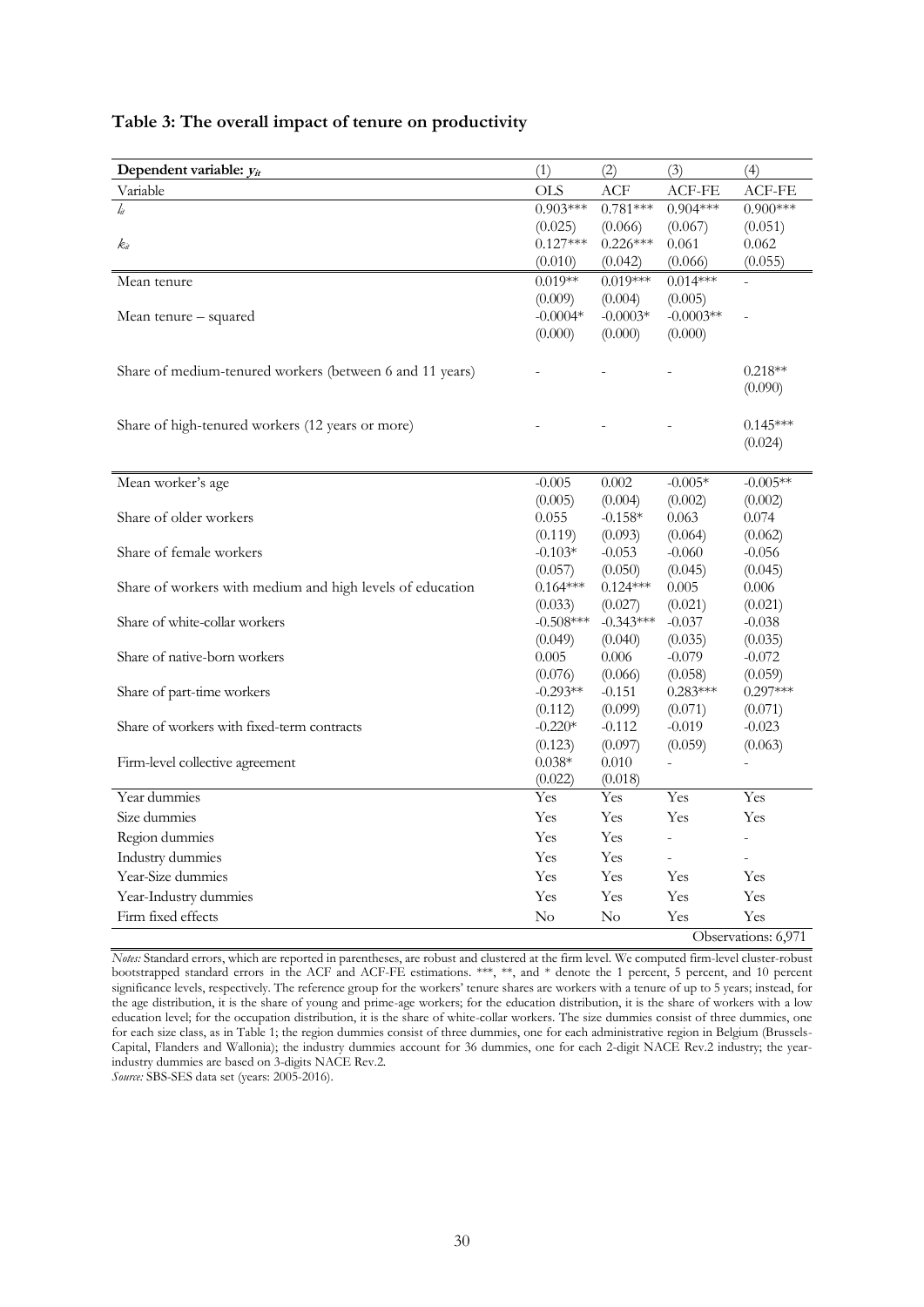### **Table 4: The impact according to the workforce characteristics**

|                                                       | Coefficient | Standard error |
|-------------------------------------------------------|-------------|----------------|
| Non-routine environments                              |             |                |
| Mean tenure $*$ Firms with a low-to-medium tenure $($ | 0.001       | 0.018          |
| Mean tenure $*$ Firms with a high tenure ( $\geq$ 12) | 0.002       | 0.011          |
| Observations: 1,896                                   |             |                |
| Routine environments                                  |             |                |
| Mean tenure $*$ Firms with a low-to-medium tenure $($ | $0.011***$  | 0.002          |
| Mean tenure $*$ Firms with a high tenure ( $\geq$ 12) | $0.008***$  | 0.001          |
| Observations: 5,075                                   |             |                |
| Low-skilled environments                              |             |                |
| Mean tenure $*$ Firms with a low-to-medium tenure $($ | $0.025**$   | 0.012          |
| Mean tenure $*$ Firms with a high tenure ( $\geq$ 12) | $0.017***$  | 0.006          |
| Observations: 4,554                                   |             |                |
| High-skilled environments                             |             |                |
| Mean tenure $*$ Firms with a low-to-medium tenure $($ | $0.011*$    | 0.006          |
| Mean tenure $*$ Firms with a high tenure ( $\geq$ 12) | $0.013***$  | 0.005          |
| Observations: 2,417                                   |             |                |

*Notes:* Estimation method: ACF-FE. We report firm-level cluster-robust bootstrapped standard errors. \*\*\*, \*\*, and \* denote the 1 percent, 5 percent and 10 percent significance levels, respectively. These estimates include the same set of controls as in Table 3. For the remaining ones, see the footnotes to Table 1 and Table 2.

*Source:* SBS-SES data set (years: 2005-2016).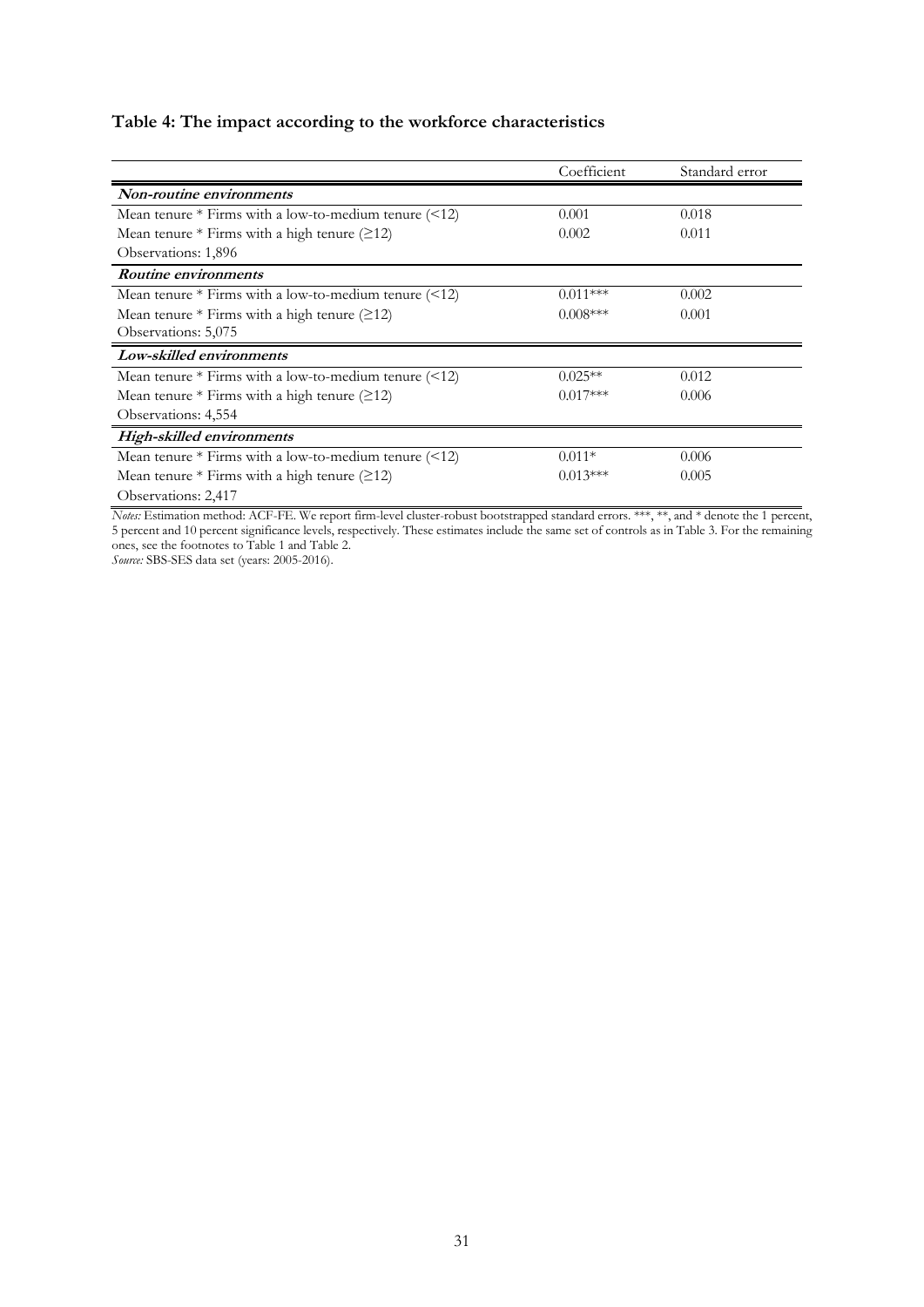### **Table 5: The impact according to the firm's characteristics**

|                                                       | Coefficient | Standard error |
|-------------------------------------------------------|-------------|----------------|
| Industrial environments                               |             |                |
| Mean tenure * Firms with a low-to-medium tenure (<12) | $0.005*$    | 0.003          |
| Mean tenure $*$ Firms with a high tenure ( $\geq$ 12) | $0.004**$   | 0.002          |
| Observations: 4,585                                   |             |                |
| Non-Industrial environments                           |             |                |
| Mean tenure * Firms with a low-to-medium tenure (<12) | 0.001       | 0.014          |
| Mean tenure $*$ Firms with a high tenure ( $\geq$ 12) | $-0.001$    | 0.007          |
| Observations: 2,386                                   |             |                |
| <b>High Capital-Intensive environments</b>            |             |                |
| Mean tenure $*$ Firms with a low-to-medium tenure $($ | $0.005**$   | 0.002          |
| Mean tenure $*$ Firms with a high tenure ( $\geq$ 12) | $0.005*$    | 0.003          |
| Observations: 3,741                                   |             |                |
| Low Capital-Intensive environments                    |             |                |
| Mean tenure * Firms with a low-to-medium tenure (<12) | 0.012       | 0.009          |
| Mean tenure $*$ Firms with a high tenure ( $\geq$ 12) | 0.004       | 0.004          |
| Observations: 3,230                                   |             |                |
| <b>ICT</b> environments                               |             |                |
| Mean tenure $*$ Firms with a low-to-medium tenure $($ | 0.000       | 0.012          |
| Mean tenure $*$ Firms with a high tenure ( $\geq$ 12) | $-0.001$    | 0.007          |
| Observations: 3,124                                   |             |                |
| <b>Non-ICT</b> environments                           |             |                |
| Mean tenure $*$ Firms with a low-to-medium tenure $($ | $0.026***$  | 0.005          |
| Mean tenure $*$ Firms with a high tenure ( $\geq$ 12) | $0.015***$  | 0.004          |
| Observations: 3,847                                   |             |                |
| Knowledge-Intensive environments                      |             |                |
| Mean tenure * Firms with a low-to-medium tenure (<12) | $-0.012$    | 0.011          |
| Mean tenure $*$ Firms with a high tenure ( $\geq$ 12) | $-0.009*$   | 0.005          |
| Observations: 1,398                                   |             |                |
| Non-Knowledge-Intensive environments                  |             |                |
| Mean tenure * Firms with a low-to-medium tenure (<12) | $0.007***$  | 0.002          |
| Mean tenure $*$ Firms with a high tenure ( $\geq$ 12) | $0.005***$  | 0.001          |
| Observations: 5,573                                   |             |                |

*Notes:* Estimation method: ACF-FE. We report firm-level cluster-robust bootstrapped standard errors. \*\*\*, \*\*, and \* denote the 1 percent, 5 percent, and 10 percent significance levels, respectively. These estimates include the same set of controls as in Table 3. For the remaining ones see the footnotes to Table 1 and Table 2.

*Source:* SBS-SES data set (years: 2005-2016).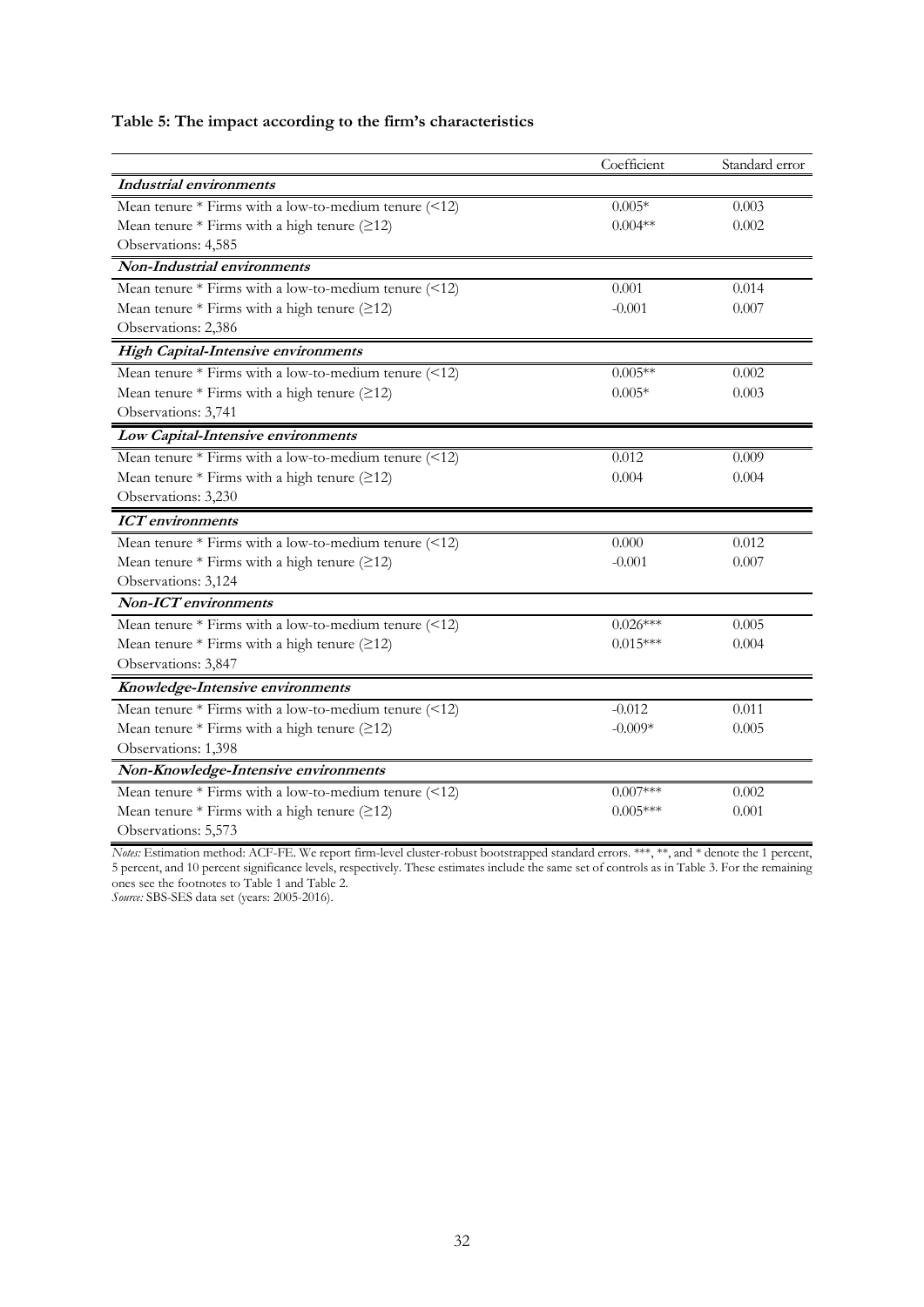#### **References**

- Abowd, J. M., & Kramarz, F. (1999). The analysis of labor markets using matched employer-employee data. *Handbook of labor economics*, 3, 2629-2710.
- Abraham, K. G., & Medoff, J. L. (1984). Length of service and layoffs in union and non-union work groups, *Industrial and Labor Relations Review*, 38(1), 87–97.
- Acemoglu, D., & Autor, D. (2011). Skills, tasks and technologies: Implications for employment and earnings. *Handbook of labor economics*, 4, 1043-1171.
- Ackerberg, D. A., Caves, K., & Frazer, G. (2015). Identification properties of recent production function estimators. *Econometrica*, 83(6), 2411-2451.
- Allen, N. J., & Meyer, J. P. (1990). The measurement and antecedents of affective, continuance and normative commitment to the organization. *Journal of occupational psychology*, 63(1), 1-18.
- Allen, J., & De Grip, A. (2012). Does skill obsolescence increase the risk of employment loss?. *Applied Economics*, 44(25), 3237-3245.
- Auer, P., & Cazes, S. (2003). Employment stability in an age of flexibility. *International Labour Office*. Geneva.
- Auer, P., Berg, J., & Coulibaly, I. (2005). Is a stable workforce good for productivity? *International Labour Review*., 144, 319.
- Baeten, X., Loyens, S., & De Greve, B. (2018). Future house of rewards-Reward systems in an era of longevity. White paper, Vlerick Business School, Ghent
- Becker, G. (1964). Human Capital: A theoretical analysis of special reference to education, *Columbia University Press*, New York.
- Becker, H. S. (1960). Notes on the concept of commitment. *American Journal of Sociology*, 66(1), 32-40.
- Berglund, T., & Furåker, B. (2016). Employment protection regulation, trade unions and tenure of employment: An analysis in 23 European countries. *Industrial Relations Journal*, 47(5-6), 492-512.
- Bertola, G., Boeri, T., & Cazes, S. (2000). Employment protection in industrialized countries: The case for new indicators. *International Labour Review*., 139, 57.
- Blakemore, A. E., & Hoffman, D. L. (1989). Seniority rules and productivity: an empirical test. *Economica*, 359-371.
- Boeri, T. (1999). Enforcement of employment security regulations, on-the-job search and unemployment duration. *European Economic Review*, 43(1), 65-89.
- Bommer, W. H., Johnson, J. L., Rich, G. A., Podsakoff, P. M., & MacKenzie, S. B. (1995). On the interchangeability of objective and subjective measures of employee performance: A meta-analysis. *Personnel psychology*, 48(3), 587-605.
- Bretz Jr, R. D., Ash, R. A., & Dreher, G. F. (1989). Do people make the place? An examination of the attraction‐selection‐attrition hypothesis. *Personnel psychology*, 42(3), 561-581.
- Bryson, A., Forth, J., Gray, H., & Stokes, L. (2020). Does employing older workers affect workplace performance?. *Industrial Relations: A Journal of Economy and Society*, 59(4), 532-562.
- Bussolo, M., Koettl, J., & Sinnott, E. (2015). Golden aging: Prospects for healthy, active, and prosperous aging in Europe and Central Asia. *The World Bank*, Washington D.C.
- Card, D., Devicienti, F., & Maida, A. (2014). Rent-sharing, holdup, and wages: Evidence from matched panel data. *Review of Economic Studies*, 81(1), 84-111.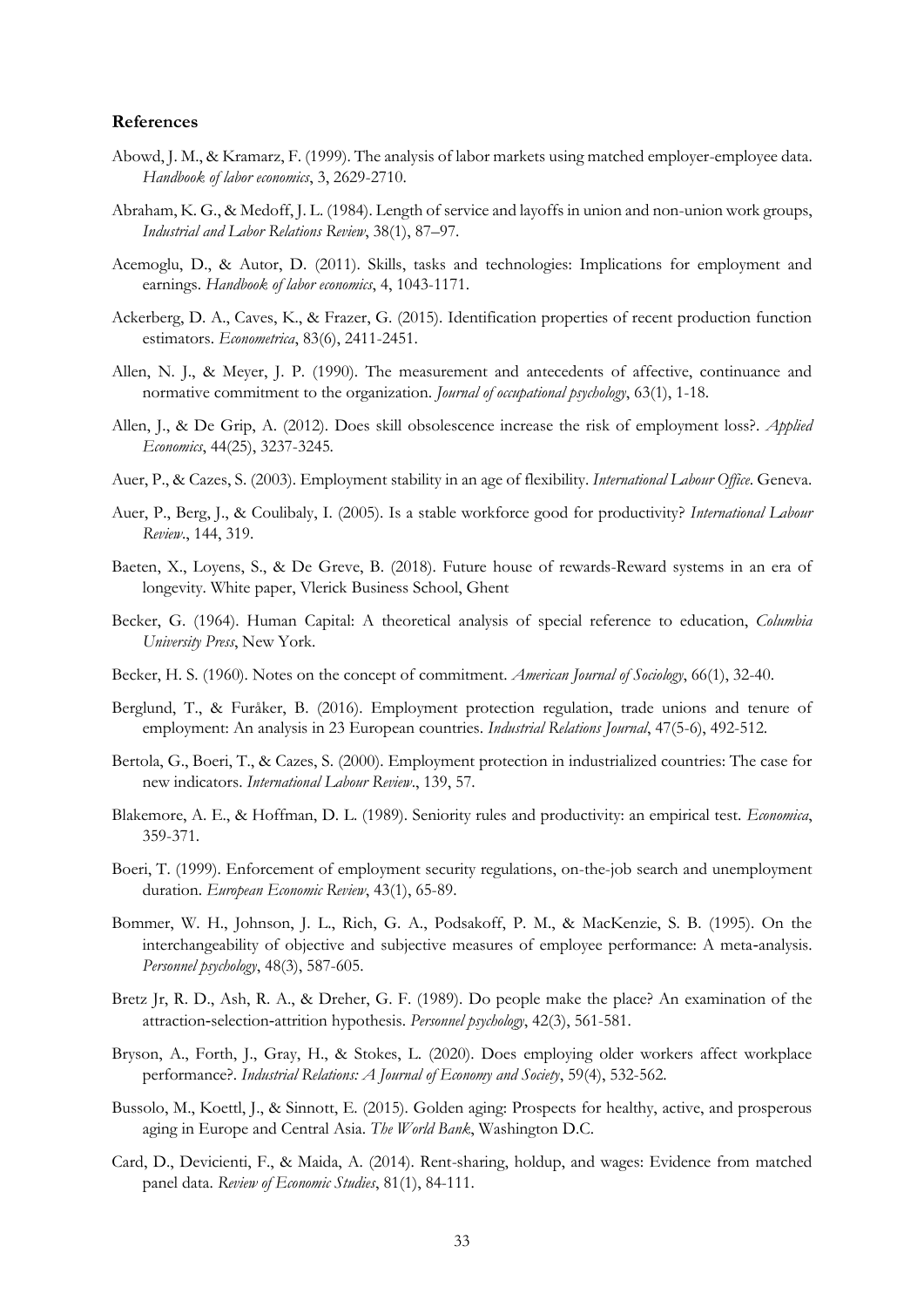- Cattell, R. B. (1963). Theory of fluid and crystallized intelligence: A critical experiment. *Journal of Educational Psychology* 54(1), 1–22.
- CCE (2014), Avis sur la relation entre salaire et ancienneté. Conseil Central de l'Economie.
- CCE (2017), Allongement et qualité des carrières professionnelles. Conseil Central de l'Economie.
- CCE (2020), Rapport sur la rémunération en fonction de l'ancienneté, Conseil Central de l'Economie 2020- 2180.
- Cohen, A. (1993). Age and tenure in relation to organizational commitment: A meta-analysis. *Basic and applied social psychology*, 14(2), 143-159.
- Conrad, H. (2010). From seniority to performance principle: The evolution of pay practices in Japanese firms since the 1990s. *Social Science Japan Journal*, 13(1), 115-135.
- De Grip, A. (2006). Evaluating human capital obsolescence. Researchcentrum voor Onderwijs en Arbeidsmarkt, Faculteit der Economische Wetenschappen.
- De Meulenaere, K. (2016). The Dilemma between Using Seniority-and Performance-Based Pay to Boost Workforce Labor Productivity. *Academy of Management Proceedings*, 1, 13905. Briarcliff Manor, NY 10510: Academy of Management.
- Demunter, C. (2000). Structure and Distribution of Earnings Survey: Analysis 1995. *Statistics Belgium working paper*, Statistics Belgium.
- Desjardins, R., & Warnke, A. J. (2012). Ageing and skills: A review and analysis of skill gain and skill loss over the lifespan and over time (No. 72). *OECD*, Paris.
- Devicienti, F., Grinza, E., & Vannoni, D. (2018). The impact of part-time work on firm productivity: evidence from Italy. *Industrial and Corporate Change*, 27(2), 321-347.
- Dosi, G., & Grazzi, M. (2010). On the nature of technologies: knowledge, procedures, artifacts and production inputs. *Cambridge Journal of Economics*, 34(1), 173-184.
- Emmenegger, P., Häusermann, S., Palier, B., & Seeleib-Kaiser, M. (Eds.). (2012). The age of dualization: The changing face of inequality in deindustrializing societies. *OUP USA*.
- Eurofound (2015). Job tenure in turbulent times, *Publications Office of the European Union*, Luxembourg.
- Eurofound (2019). Seniority-based entitlements: Extent, policy debates and research, *Publications Office of the European Union*, Luxembourg.
- Eurofound (2020). New forms of employment: 2020 update, New forms of employment series*, Publications Office of the European Union*, Luxembourg.
- European Commission (2021). The 2021 Ageing Report, Underlying Assumptions and Projection Methodologies, *Institutional Paper* 142|November 2020.
- Fehrenbacher, D., Schulz, A., & Rotaru, K. (2018). The moderating role of decision mode in subjective performance evaluation. *Management Accounting Research*, 41, 1-10.
- Flabbi, L., & Ichino, A. (2001). Productivity, seniority and wages: new evidence from personnel data. *Labour Economics*, 8(3), 359-387.
- Freeman, R. B. (1980). The exit-voice tradeoff in the labor market: Unionism, job tenure, quits, and separations. *The Quarterly Journal of Economics*, 94(4), 643-673.
- Furåker, B., & Berglund, T. (2014). Job insecurity and organizational commitment. *Revista Internacional de Organizaciones*, (13), 163-186.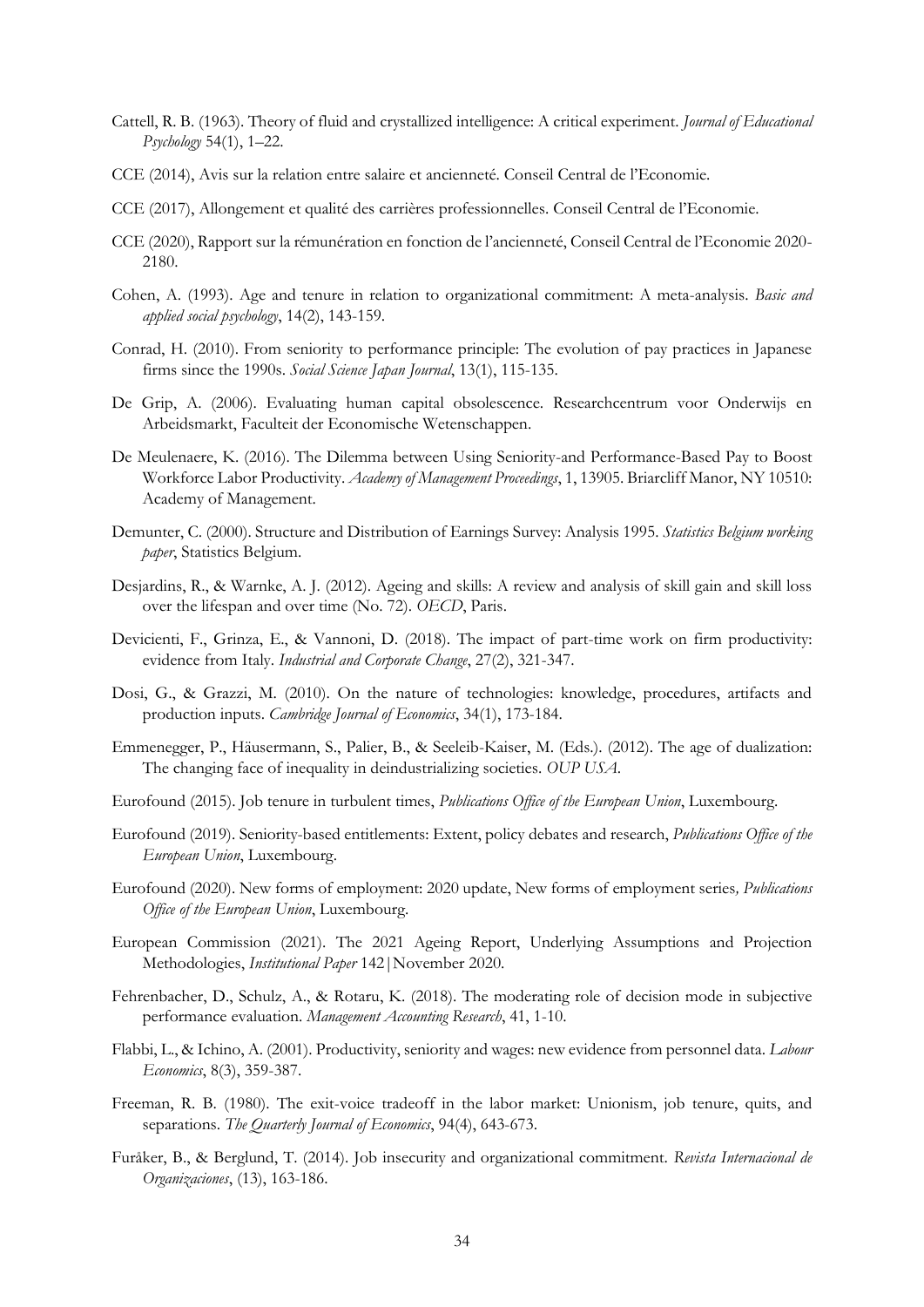- Fuss, C. (2009). What is the most flexible component of wage bill adjustment? Evidence from Belgium. *Labour Economics*, 16(3), 320-329.
- Getahun Asfaw, A., & Chang, C. C. (2019). The association between job insecurity and engagement of employees at work. *Journal of Workplace Behavioral Health*, 34(2), 96-110.
- Giniger, S., Dispenzieri, A., & Eisenberg, J. (1983). Age, experience, and performance on speed and skill jobs in an applied setting*. Journal of Applied Psychology*, 68(3), 469.
- Giuliano, R., Kampelmann, S., Mahy, B., & Rycx, F. (2017). Short notice, big difference? The effect of temporary employment on firm competitiveness across sectors. *British Journal of Industrial Relations*, 55(2), 421-449.
- Goos, M., Manning, A., & Salomons, A. (2014). Explaining job polarization: Routine-biased technological change and offshoring. *American Economic Review*, 104(8), 2509-26.
- Grant, R. M., (1996). Toward a knowledge-based theory of the firm. *Strategic Management Journal* 17 (S2), 109–122.
- Grinza, E. (2020). Worker flows, reallocation dynamics, and firm productivity: New evidence from longitudinal matched employer–employee data. *Industrial and Corporate Change, Online first*.
- Grinza, E., & Rycx, F. (2020). The impact of sickness absenteeism on firm productivity: New evidence from Belgian matched employer–employee panel data. *Industrial Relations: A Journal of Economy and Society*, 59(1), 150-194.
- Hirsch, B. T., Macpherson, D. A., & Hardy, M. A. (2000). Occupational age structure and access for older workers. *Industrial and Labor Relations Review*, 53(3), 401-418.
- Horn, J. L., & Cattell, R. B. (1966). Refinement and test of the theory of fluid and crystallized general intelligences. *Journal of educational psychology*, 57(5), 253.
- Horn, J. L., & Cattell, R. B. (1967). Age differences in fluid and crystallized intelligence. *Acta Psychologica*, 26, 107-129.
- Jovanovic, B. (1979). Firm-specific capital and turnover. *Journal of Political Economy*, 87(6), 1246–1260.
- Kampelmann, S., & Rycx, F. (2013). Does institutional diversity account for pay rules in Germany and Belgium?. *Socio-Economic Review*, 11(1), 131-157.
- Konings, J., & Vanormelingen, S. (2015). The impact of training on productivity and wages: Firm-level evidence. *Review of Economics and Statistics*, 97(2), 485-497.
- Kramarz, F., & Roux, S. (1999). Within-firm seniority structure and firm performance. *Centre for Economic Performance,* LSE*.*
- Lazear, E. P. (1979). Why is there mandatory retirement?. *Journal of Political Economy*, 87(6), 1261-1284.
- Lazear, E. P. (1981). Agency, earnings profiles, productivity, and hours restrictions*. The American Economic Review*, 71(4), 606-620.
- Lee, Y., Stoyanov, A., & Zubanov, N. (2019). Olley and Pakes‐style production function estimators with firm fixed effects. *Oxford Bulletin of Economics and Statistics*, 81(1), 79-97.
- Levinsohn, J., & Petrin, A. (2003). Estimating production functions using inputs to control for unobservables. *The Review of Economic Studies*, 70(2), 317-341.
- Marcolin, L., Miroudot, S., & Squicciarini, M. (2016a). The routine content of occupations: new crosscountry measures based on PIAAC. *OECD Publishing*, Paris.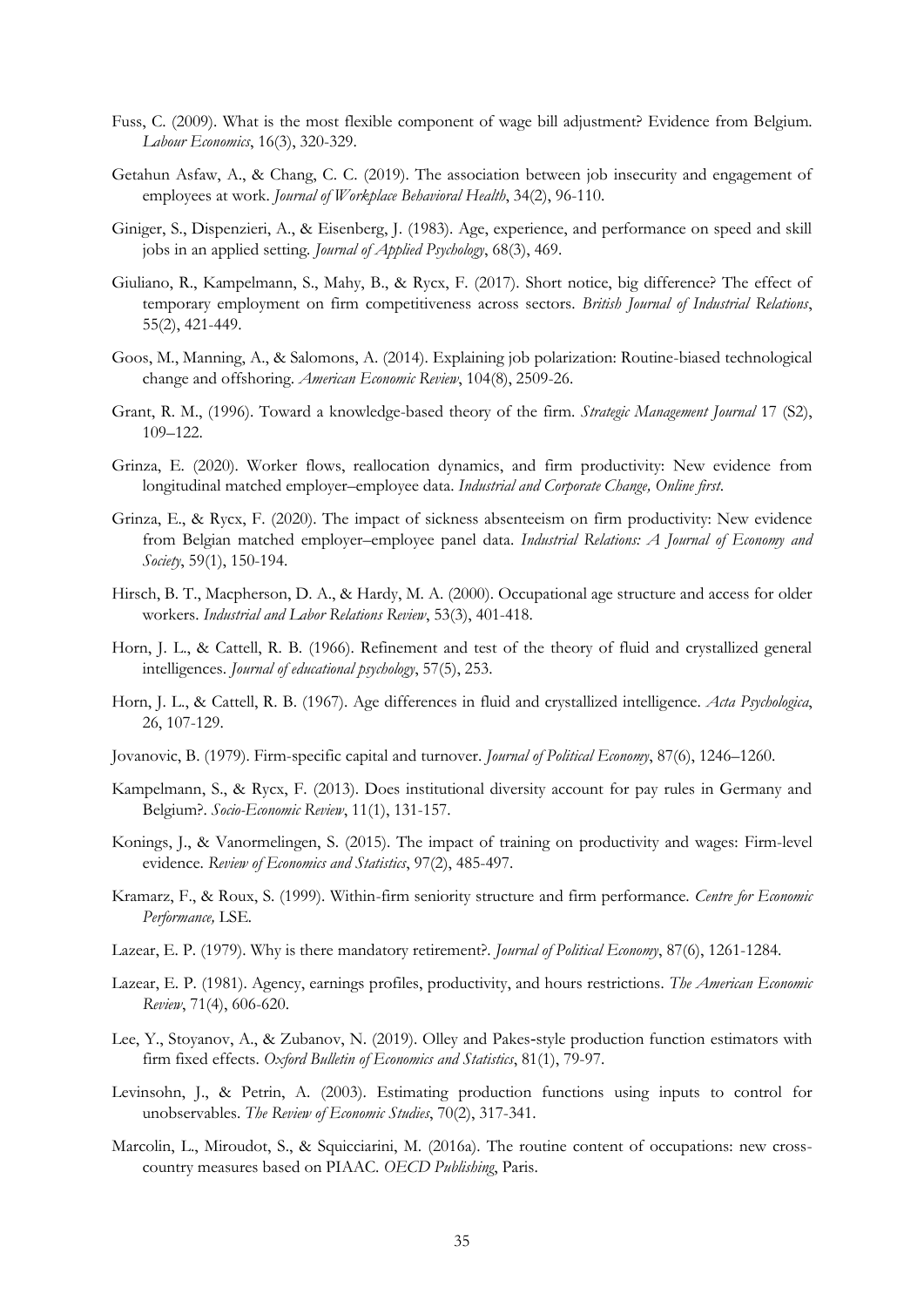- Marcolin, L., Miroudot, S., & Squicciarini, M. (2016b). GVCs, jobs and routine content of occupations. *OECD Publishing*, Paris.
- Marcolin, L., Miroudot, S., & Squicciarini, M. (2016c). Routine jobs, employment and technological innovation in global value chains. *OECD Publishing*, Paris.
- Marschak, J., & Andrews, W. H. (1944). Random simultaneous equations and the theory of production. *Econometrica, Journal of the Econometric Society*, 143-205.
- McDaniel, M. A., Schmidt, F. L., & Hunter, J. E. (1988). Job experience correlates of job performance. *Journal of Applied Psychology*, 73(2), 327.
- McGowan, M. A., Hijzen, A., Law, D., Salvatori, A., Sicari, P., & Thewissen, S. (2020). Addressing labour market challenges in Belgium. *OECD Publishing*, Paris*.*
- Medoff, J. L., & Abraham, K. G. (1981). Are those paid more really more productive? The case of experience. *Journal of Human resources*, 186-216.
- Medoff, J. L., & Abraham, K. G. (1980). Experience, performance, and earnings. *The Quarterly Journal of Economics*, 95(4), 703-736.
- Meyer, J. P., Paunonen, S. V., Gellatly, I. R., Goffin, R. D., & Jackson, D. N. (1989). Organizational commitment and job performance: It's the nature of the commitment that counts. *Journal of Applied Psychology*, 74(1), 152.
- Meyer, J. P., Stanley, D. J., Herscovitch, L., & Topolnytsky, L. (2002). Affective, continuance, and normative commitment to the organization: A meta-analysis of antecedents, correlates, and consequences. *Journal of Vocational Behavior*, 61(1), 20-52.
- Mitchell, T. R., Holtom, B. C., Lee, T. W., Sablynski, C. J., & Erez, M. (2001). Why people stay: Using job embeddedness to predict voluntary turnover. *Academy of Management Journal*, 44(6), 1102-1121.
- Molloy, R., Smith, C., & Wozniak, A. K. (2020). Changing stability in us employment relationships: A tale of two tails (No. w26694). *National Bureau of Economic Research*.
- Murphy, K. R. (1989). Is the relationship between cognitive ability and job performance stable over time?. *Human Performance*, 2(3), 183-200.
- Ng, T. W., & Feldman, D. C. (2007). Organizational embeddedness and occupational embeddedness across career stages. *Journal of Vocational Behavior*, 70(2), 336-351.
- Ng, T. W., & Feldman, D. C. (2010). Organizational tenure and job performance. *Journal of Management*, 36(5), 1220-1250.
- Nicoletti, G., Scarpetta, S., & Boylaud, O. (1999). Summary indicators of product market regulation with an extension to employment protection legislation. *OECD Publishing*, Paris.
- Nonaka, I., 1994. A dynamic theory of organizational knowledge creation. *Organization Science* 5 (1), 14–37.
- OECD. (2008). Handbook on constructing composite indicators: methodology and user guide. *OECD Publishing*, Paris.
- OECD. (2009). Measuring Capital. *OECD Publishing*, Paris.
- OECD. (2015). The future of productivity. Joint economics department and the directorate for science, technology and innovation policy note. *OECD Publishing*, Paris.
- OECD. (2017), Preventing ageing unequally. *OECD Publishing*, Paris.
- OECD. (2019a), OECD employment outlook 2019: The future of work. *OECD Publishing*, Paris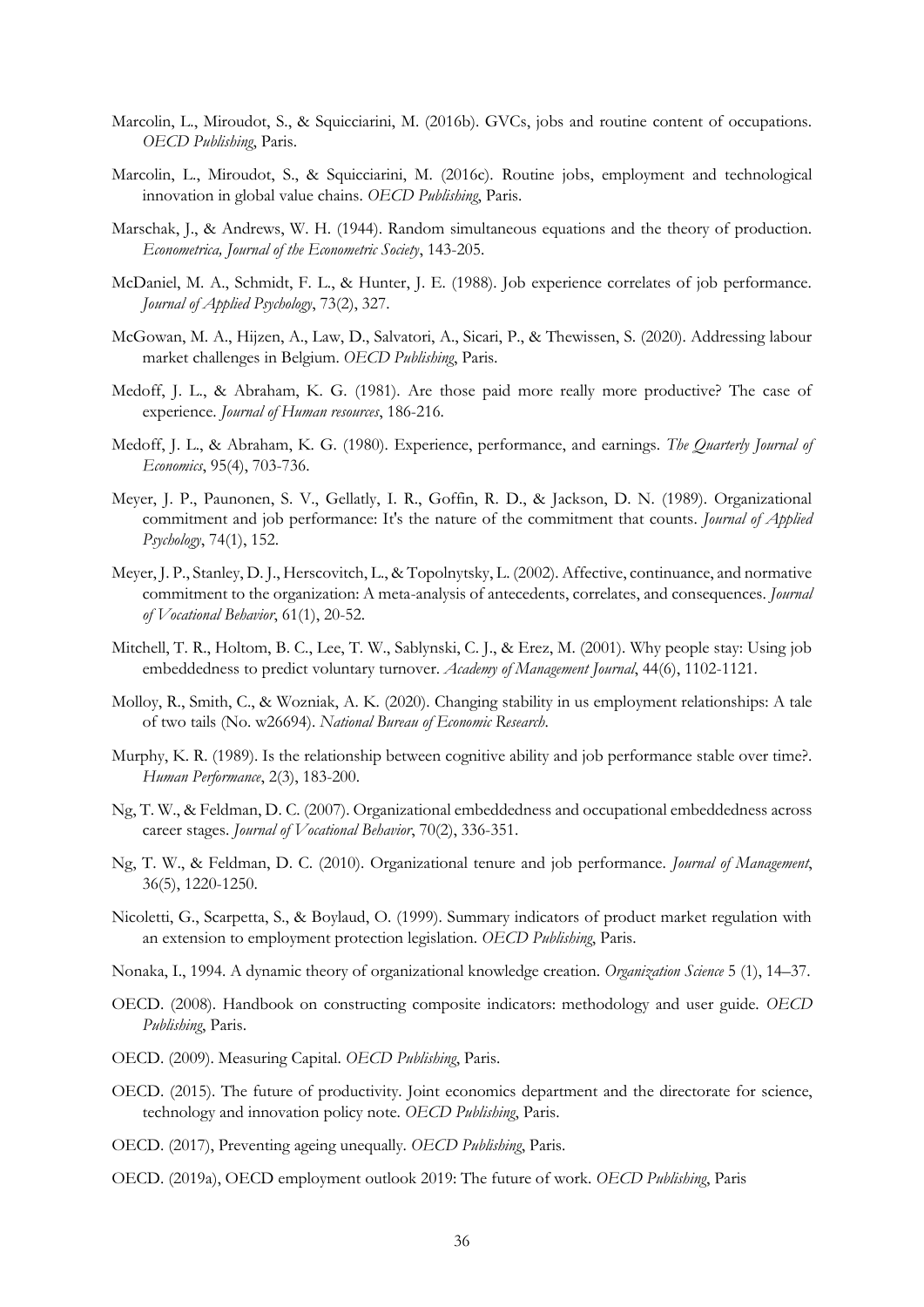OECD. (2019b), OECD compendium of productivity indicators. *OECD Publishing*, Paris.

- Olley, G. S., & Pakes, A. (1996). The Dynamics of Productivity in the Telecommunications Equipment Industry. *Econometrica,* 64 (6), 1263–97.
- O'Mahony, M., & Van Ark, B. (2003). EU productivity and competitiveness: an industry perspective: can Europe resume the catching-up process? (p. 273). *Office for Official Publications of the European Communities*, Luxembourg.
- Parrotta, P., & Pozzoli, D. (2012). The effect of learning by hiring on productivity. *The RAND Journal of Economics*, 43(1), 167-185.
- Picchio, M. (2015). Is training effective for older workers? *IZA World of Labor*, Bonn
- Piton, C. and Rycx, F. (2019). The unemployment impact of product and labour market regulation: Evidence from European countries. *IZA Journal of Labor Policy*, 9(2), 1-32.
- Polanyi, M., (1958). Personal knowledge: Towards a post-critical philosophy. *The University of Chicago Press*, Chicago.
- Polanyi, M., (1966). The tacit dimension. *Routledge & Kegan Paul*, London.
- Schneider, B. (1987). The people make the place. *Personnel Psychology*, 40(3), 437-453.
- Schneider, B., Goldstiein, H. W., & Smith, D. B. (1995). The ASA framework: An update. *Personnel Psychology*, 48(4), 747-773.
- Serafinelli, M. (2019). 'Good' firms, worker flows, and local productivity. *Journal of Labor Economics*, 37(3), 747-792.
- Shaw, K., & Lazear, E. P. (2008). Tenure and output. *Labour Economics*, 15(4), 704-723.Skirbekk, V. (2004). Age and individual productivity: A literature survey. *Vienna Yearbook of Population Research*, 133-153.
- SPF ETCS (2018). Service public fédéral emploi, travail et concertation sociale, De loonspanning. Anciënniteitsgerelateerde spanning in de sectorale minimumloonschalen, 39 pages.
- Steffens, N. K., Shemla, M., Wegge, J., & Diestel, S. (2014). Organizational tenure and employee performance: A multilevel analysis. *Group & Organization Management*, 39(6), 664-690.
- Storm, S., & Naastepad, C. W. M. (2007). Why labour market regulation may pay off: Worker motivation, co-ordination, and productivity growth (Vol. 4). *International Labour Office*.
- Strambach, S. (2008). Knowledge-intensive business services (KIBS) as drivers of multilevel knowledge dynamics. *International Journal of Services Technology and Management*, 10(2-4), 152-174.
- Sturman, M. C. (2003). Searching for the inverted U-shaped relationship between time and performance: Meta-analyses of the experience/performance, tenure/performance, and age/performance relationships. *Journal of Management*, 29(5), 609-640.
- Sun, T., Zhao, X. W., Yang, L. B., & Fan, L. H. (2012). The impact of psychological capital on job embeddedness and job performance among nurses: a structural equation approach. *Journal of Advanced Nursing*, 68(1), 69-79.
- Syverson, C. (2011). What determines productivity?. *Journal of Economic Literature*, 49(2), 326-65.
- Uppal, N. (2017). Uncovering curvilinearity in the organizational tenure-job performance relationship. *Personnel Review*, 46(8), 1552-1570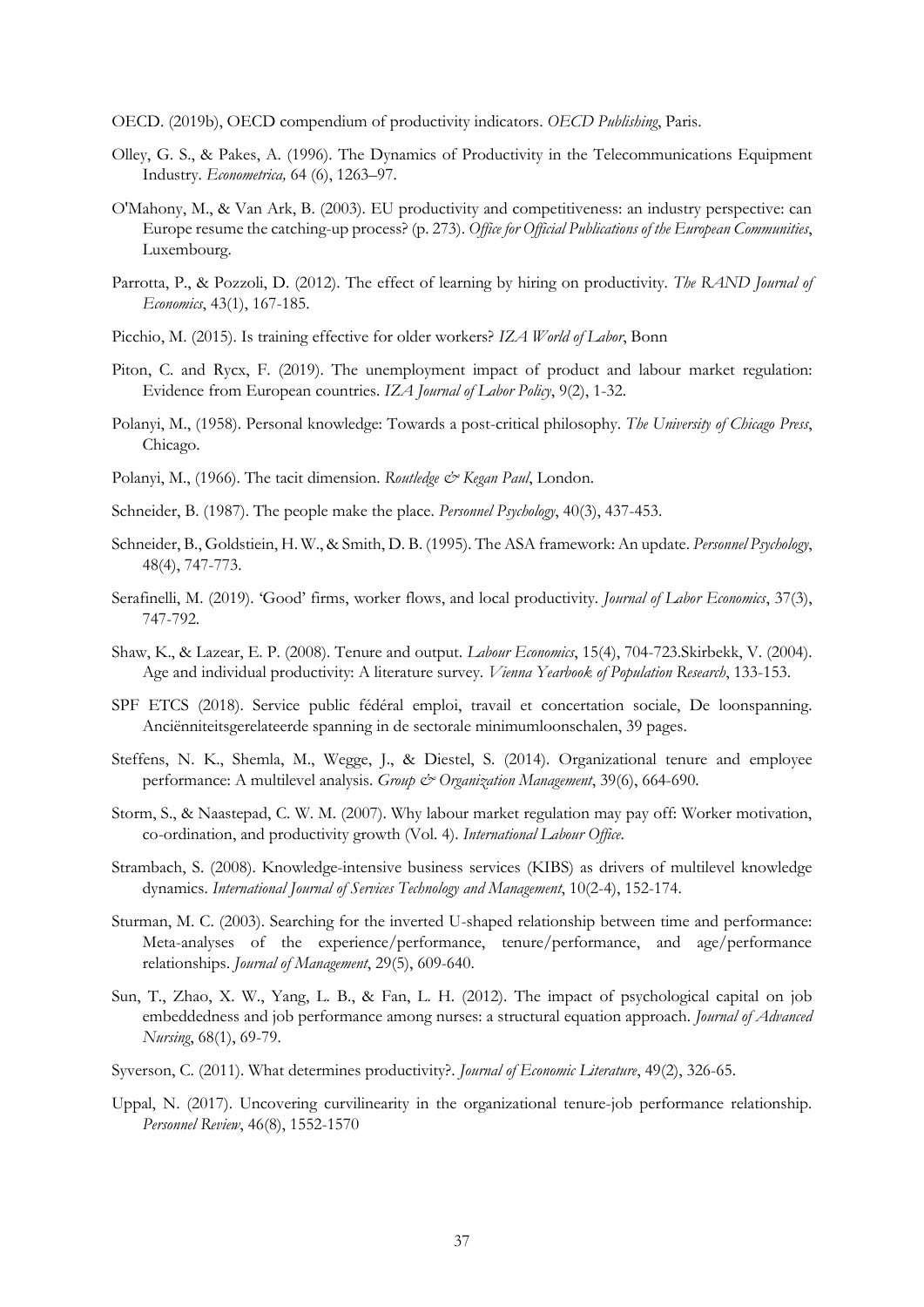- van de Brake, H. J., Walter, F., Rink, F. A., Essens, P. J., & van der Vegt, G. S. (2019). Benefits and disadvantages of individuals' multiple team membership: the moderating role of organizational tenure. *Journal of Management Studies*.
- Van Loo, J., De Grip, A., & De Steur, M. (2001). Skills obsolescence: causes and cures. *International Journal of Manpower*.
- Vance, R. J. (2006). Employee engagement and commitment. *SHRM foundation*, 1-53.
- Vandekerckhove, S., Goes, M., & Lenaerts, K. (2018). The institutional pull towards intersectoral wage convergence. Ipswich Working Paper 7, *Onderzoeksinstituut voor Arbeid en Samenleving*, Leuven.
- Vandenberghe, V. (2013). Are firms willing to employ a greying and feminizing workforce?. *Labour Economics*, 22, 30-46.
- William Lee, T., Burch, T. C., & Mitchell, T. R. (2014). The story of why we stay: A review of job embeddedness. *Annual Review of Organizational Psychology and Organizational Behavior*, 1(1), 199-216.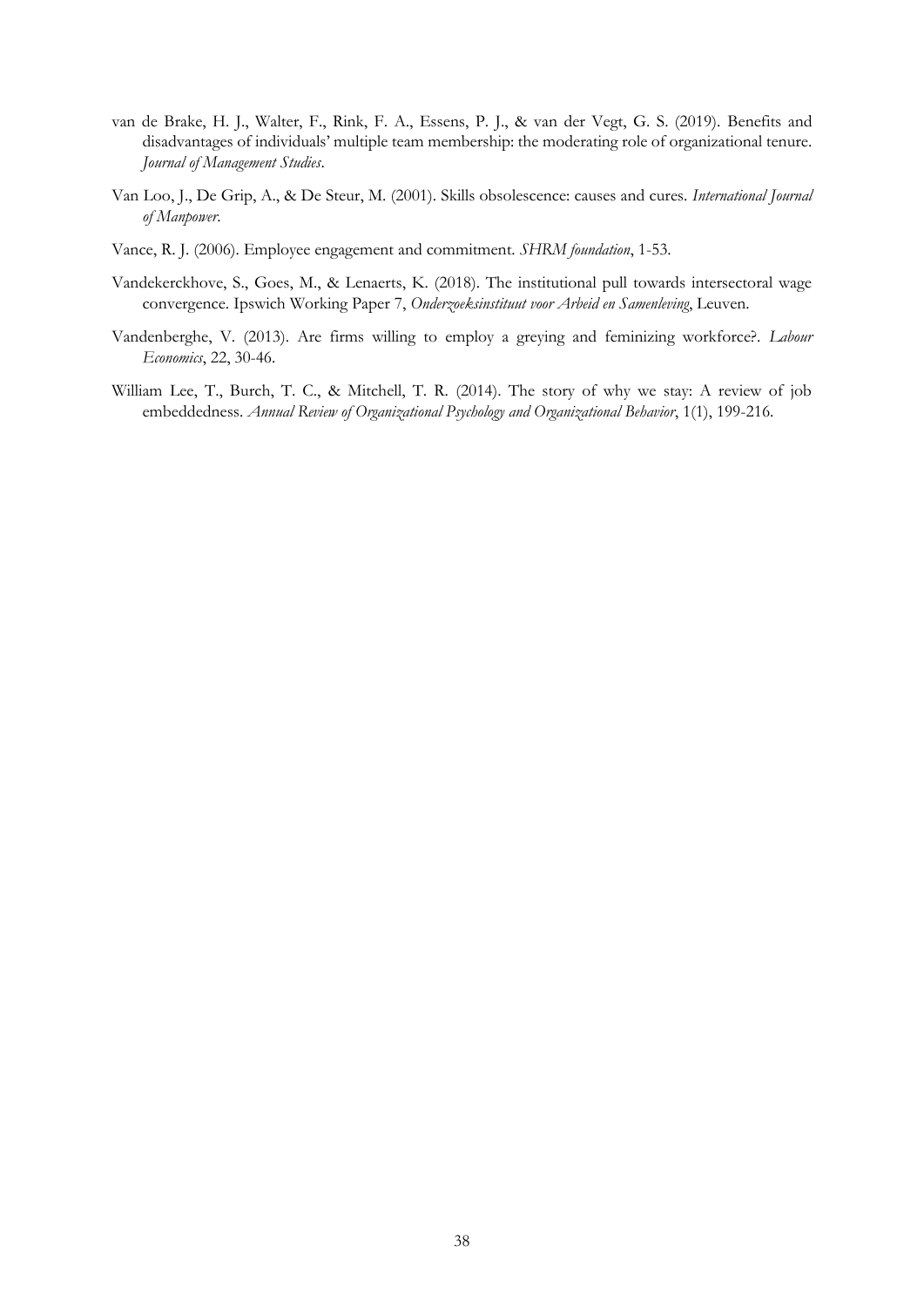#### **Appendix**

#### **A. The empirical framework and the ACF and ACF-FE methods**

We here present a discussion on our empirical framework in the context of ACF and ACF-FE estimations. For details on the underlying assumptions - which we summarize hereafter - and their implications, the reader may refer to Ackerberg et al. (2015) and Lee et al. (2019).

We estimate the following augmented production function (we omit control variables for ease of exposition):

$$
y_{it} = \alpha + \beta_l l_{it} + \beta_k k_{it} + \theta \tan_{it} + \tau \tan_{it}^2 + \omega_{it} + \varepsilon_{it}
$$
(A.1)

First, it is assumed that the firm's information set at  $t$ ,  $I_{it}$ , includes the current and past productivity levels,  $\{\omega_{it}\}_{t=0}^t$ , but not future productivity levels,  $\{\omega_{it}\}_{t=t+1}^{\infty}$ . Furthermore, it is assumed that the transitory shock,  $\varepsilon_{it}$ , cannot be predicted by the firm (i.e.,  $E[\varepsilon_{it}|I_{it} = 0]$ ).

Second, it is assumed that the unobserved productivity level,  $\omega_{it}$ , evolves according to the distribution:

$$
p(\omega_{it+1}|I_{it}) = p(\omega_{it+1}|\omega_{it}),
$$
\n(A.2)

which is known to the firm. Equation (A.2) implies that the productivity level evolves according to a firstorder Markov process.

 $t - 1$  and an innovation term  $\omega_{it} = E[\omega_{it}|I_{it-1}] + \xi_{it} = E[\omega_{it}|\omega_{it-1}] + \xi_{it} = g(\omega_{it-1}) + \xi_{it}$ , These two assumptions imply that it is possible to decompose  $\omega_{it}$  into its conditional expectation at where, by construction,  $E[\xi_{it}|I_{it-1}] = 0$ . Hence,  $g(\omega_{it-1})$  is that part of  $\omega_{it}$  that the firm can predict at  $t-1$ , whereas  $\xi_{it}$  is the innovation in  $\omega_{it}$ , observed by the firm at  $t$  and, by construction, is not predictable at  $t - 1$ . In practice, firms observe  $\omega_{it}$  at  $t$  and construct expectations about  $\omega_{it}$  at  $t - 1$  using  $g(\cdot)$ .

Third, it is assumed that firms accumulate capital according to:

$$
k_{it} = \kappa(k_{it-1}, i_{it-1}),
$$

where investments,  $i_{it-1}$ , are chosen at  $t - 1$ . This implies that the firm decides upon the level of capital to use at t one period earlier, at  $t - 1$  (i.e.,  $k_{it} \in I_{it-1}$ ). This assumption entails that a full period is required for new capital to be ordered, delivered and installed. Moreover, it implies that capital has dynamic implications, in the sense that the firm's choice of capital for period  $t$  has an impact on the firm's future profits. We assume that the firm decides upon the level of labor to use at t one period earlier, at  $t-1$ , thereby allowing it to have dynamic implications. This is in line with the presence of significant rigidities on the Belgian labor market, such as hiring and firing costs (see the discussion on the Belgian labor market in Section 4).24 Consistently, tenure is assumed to respond to productivity shocks with a one-period lag (i.e., tenure at t is set at  $t - 1$ ).

Fourth, it is assumed that the firm's demand for intermediate inputs,  $m_{it}$ , is a function of labor, capital,

<sup>24</sup> See Konings and Vanormelingen (2015) for a similar assumption applied to the Belgian context.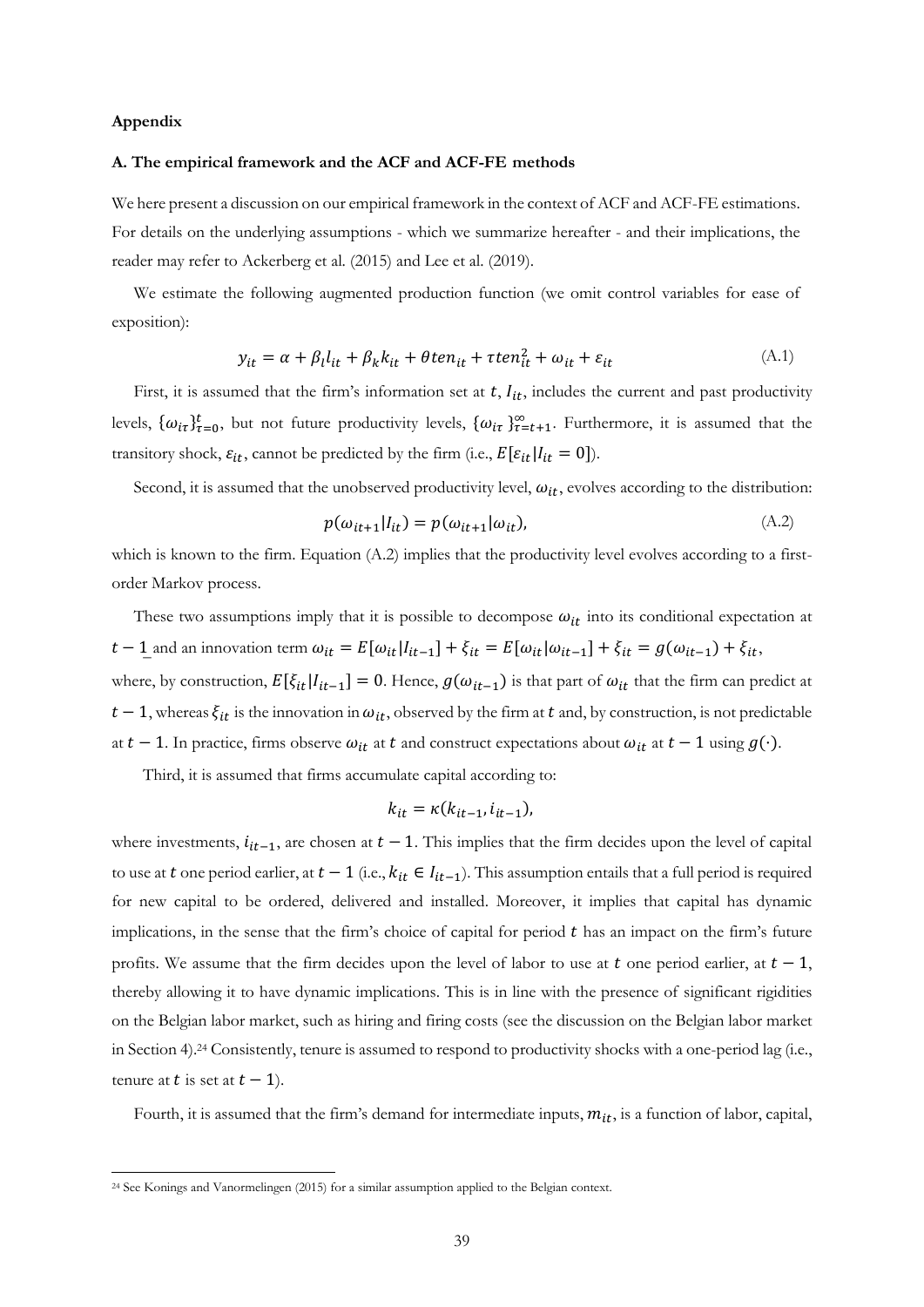tenure, and a firm's unobserved productivity level:

$$
m_{it} = f(l_{it}, k_{it}, ten_{it}, ten_{it}^2, \omega_{it}).
$$
\n(A.3)

Lastly, it is assumed that the function in (A.3) is strictly increasing in  $\omega_{it}$ . Intuitively, this means that, conditional to labor, capital and tenure, the higher the unobserved productivity level is, the larger the demand for intermediate inputs. At this point, ACF outlines a two-step estimation method. Given the assumptions discussed above,  $f$  can be inverted to deliver an expression of  $\omega_{it}$ , which is unobservable, as a function of  $l_{it}$ ,  $k_{it}$ ,  $ten_{it}$ , and  $m_{it}$ , which are instead observable:

$$
\omega_{it} = f^{-1}(l_{it}, k_{it}, ten_{it}, ten_{it}^2, m_{it}).
$$

The inverted intermediate input demand function  $f^{-1}(\cdot)$  is the key to Control Function Estimation (CFE): it allows the unobserved productivity level to be "controlled" once inserted into the production function. Hence, substituting  $f^{-1}(\cdot)$  in Equation (A.1) results in the following first-stage equation:

$$
y_{it} = \alpha + \beta_l l_{it} + \beta_k k_{it} + \theta \tan_{it} + \tau \tan_{it}^2 + f^{-1}(l_{it}, k_{it}, \tan_{it}, \tan_{it}^2, m_{it}) + \epsilon_{it}
$$
  
=  $\Phi(l_{it}, k_{it}, \tan_{it}, \tan_{it}^2, m_{it}) + \epsilon_{it}$ . (A.4)

As is common practice in the literature, we proxy the function  $\Phi$  with a third-order polynomial in  $l_{it}$ ,  $k_{it}$ ,  $ten_{it}$ ,  $ten_{it}^2$ , and  $m_{it}$  (Ackerberg et al., 2015). The parameters  $\beta_l$ ,  $\beta_k$ ,  $\theta$ , and  $\tau$  are clearly not identified at this stage and are subsumed into  $\Phi(l_{it}, k_{it}, ten_{it}, ten_{it}^2, m_{it}) = \alpha + \beta_l l_{it} + \beta_k k_{it} +$  $\theta$ ten<sub>it</sub> +  $\tau$ ten<sub>it</sub> +  $\omega_{it}$ . However, the estimation of (A.4) produces the estimate  $\widetilde{\Phi} (l_{it}, k_{it}, ten_{it}, ten_{it}^2, m_{it})$  of  $\Phi (l_{it}, k_{it}, ten_{it}, ten_{it}^2, m_{it})$ .<sup>25</sup>

From given guesses of  $\beta_l$ ,  $\beta_k$ ,  $\theta$ , and  $\tau$ , denoted as  $\beta_l^*, \beta_k^*, \theta^*$ , and  $\tau^*$ , it is possible to recover the implied  $\omega_{it}$ ,  $\widetilde{\omega}_{it}(\beta_l^*, \beta_k^*, \theta^*, \tau^*)^{26}$ , as:

$$
\widetilde{\omega}_{it}(\beta_l^*, \beta_k^*, \theta^*, \tau^*) = \widetilde{\Phi}(l_{it}, k_{it}, ten_{it}, ten_{it}^2, m_{it}) - \beta_l^* l_{it} - \beta_k^* k_{it} - \theta^* ten_{it} - \tau^* ten_{it}^2. \tag{A.5}
$$

As  $\omega_{it}$  is assumed to follow a first-order Markov process (i.e.,  $\omega_{it} = g(\omega_{it-1}) + \xi_{it}$ ), and given  $\tilde{\omega}_{it}(\beta_i^*, \beta_k^*, \theta^*, \tau^*)$ , it is possible to compute the implied innovations,  $\tilde{\xi}_{it}(\beta_i^*, \beta_k^*, \theta^*, \tau^*)$ , as the residuals of a regression of  $\tilde{\omega}_{it}(\beta_i^*, \beta_k^*, \theta^*, \tau^*)$  on  $g(\tilde{\omega}_{it-1}(\beta_i^*, \beta_k^*, \theta^*, \tau^*))$ . Following the standard practice, we proxy the function  $g(\cdot)$  with a third-order polynomial in  $\tilde{\omega}_{it-1}(\beta_t^*, \beta_t^*, \theta^*)$  (Lee et al., 2019). The second step of the procedure now recovers the parameters of interest by evaluating the sample analogues of the moment conditions stemming from the previously stated timing assumptions:

$$
\frac{1}{N}\frac{1}{T}\sum_{i}\sum_{t}\tilde{\xi}_{it}(\beta_{l}^{*},\beta_{k}^{*},\theta^{*},\tau^{*})k_{it}=0
$$

 $25$  Note that these are just the values predicted from the regression in Equation (A.4).